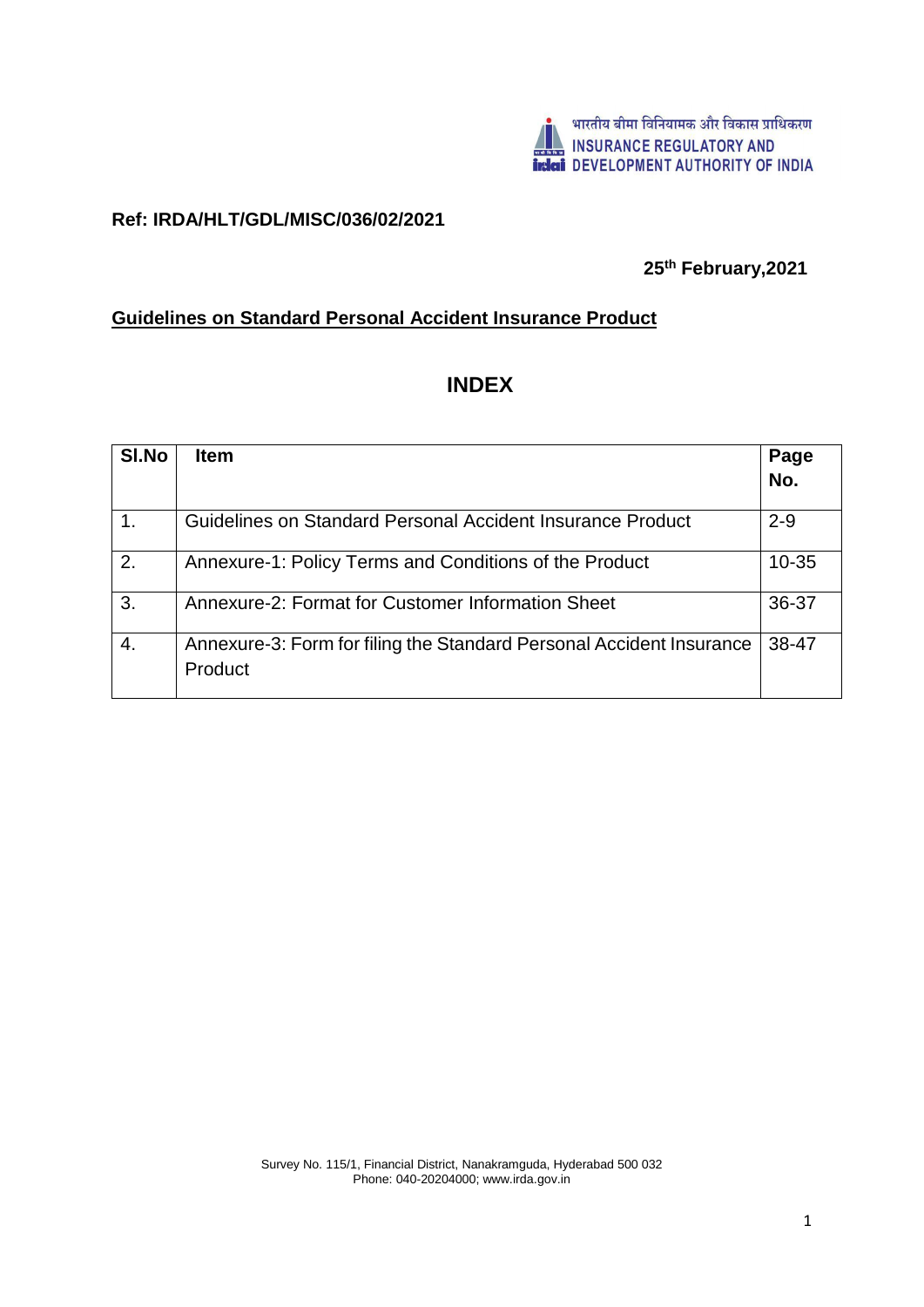## **To All General and Health Insurers,**

## **Re: Guidelines on Standard Personal Accident Insurance Product**

# **A. Preamble:**

- 1. The insurance market is having a wide variety of personal accident insurance products. Each product has unique features and the insuring public may find it a challenge to choose an appropriate product. Therefore, with the objective of having a standard product with common coverage and policy wordings across the industry, the Authority has decided to mandate all general and health insurers to offer the standard personal accident insurance product.
- 2. Towards this, the following Guidelines on Standard Personal Accident Insurance Product are issued under the provisions of Section 34 (1) (a) of Insurance Act, 1938.
- 3. The standard product shall have the basic mandatory covers as specified in these Guidelines which shall be uniform across the market.
- 4. The optional covers as specified shall only be offered along with the standard product.
- 5. The insurer may determine the price keeping in view the covers proposed to be offered subject to complying with the norms specified in the IRDAI (Health Insurance) Regulations, 2016 (HIR, 2016) and Guidelines notified there under.
- 6. The policy tenure of the standard product shall be for a period of one year.
- 7. The standard Product shall comply with all the provisions of IRDAI (Health Insurance) Regulations, 2016, all other applicable Regulations, Consolidated Guidelines on Product filing in Health Insurance Business (Ref: IRDAI/HLT/REG/CIR/194/07/2020 dated 22nd July, 2020), Master Circular on Standardization of Health Insurance Products (Ref: IRDAI/HLT/REG/CIR/193/07/2020 dated 22nd July, 2020) and other applicable Guidelines as amended from time to time.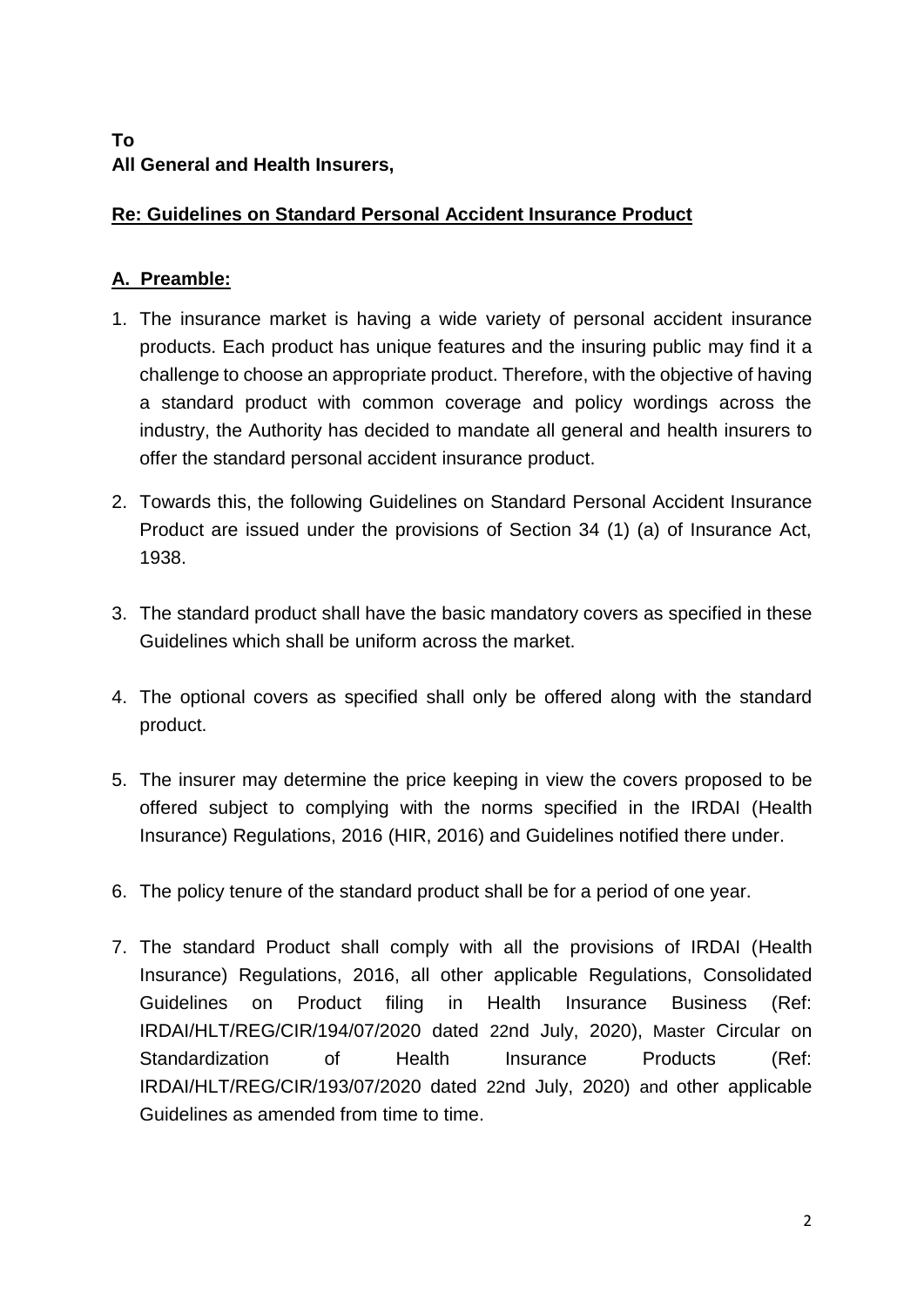- 8. Every General and Standalone Health Insurer, who has been issued a Certificate of Registration to transact General and/or Health Insurance Business, shall mandatorily offer standard Individual Personal Accident product.
- 9. This product is allowed to be offered as a group product also.

**B. Construct of Standard Personal Accident (PA) Product:** The Standard Personal Accident Product shall offer the following covers.

## 10.**Base Covers**:

- a) **Death:** Benefit equal to 100% of Sum Insured shall be payable on death of the insured person, due to an Injury sustained in an Accident during the Policy Period, provided that the Insured Person's death occurs within 12 months from the date of the Accident.
- b) **Permanent Total Disablement:** Benefit equal to 100% of Sum Insured shall be payable if an insured Person suffers Permanent Total Disablement of the nature specified below, solely and directly due to an Accident during the Policy Period, provided that the Permanent Total Disablement occurs within 12 months from the date of the Accident:
	- a) Total and irrecoverable loss of sight of both eyes or
	- b) Physical separation or loss of use of both hands or feet or
	- c) Physical separation or loss of use of one hand and one foot or
	- d) loss of sight of one eye and Physical separation or loss of use of hand or foot
	- e) If such Injury shall as a direct consequence thereof, permanently, and totally, disables the Insured Person from engaging in any employment or occupation of any description whatsoever.

## c) **Permanent Partial Disablement:**

Sum Insured specified below shall be payable if the Insured Person suffers Permanent Partial Disablement of the nature specified below solely and directly due to an Accident during the Policy Period provided that the Permanent Partial Disablement shall occur within 12 months of the date of the Accident.

|    | <b>Loss Covered</b>                        | <b>Percentage of Sum Insured</b> |
|----|--------------------------------------------|----------------------------------|
| 1. | Loss of Use/ Physical Separation:          |                                  |
|    | One entire hand                            | 50%                              |
|    | One entire foot                            | 50%                              |
|    | Loss of Sight of one eye                   | 50%                              |
|    | Loss of toes $-$ all                       | 20%                              |
|    | Great both phalanges                       | 5%                               |
|    | Great – one phalanx                        | 2%                               |
|    | Other than great if more than one toe lost | $1\%$                            |
| 2. | Loss of Use of both ears                   | 50%                              |
| 3. | Loss of Use of one ear                     | 20%                              |
| 4. | Loss of four fingers and thumb of one hand | 40%                              |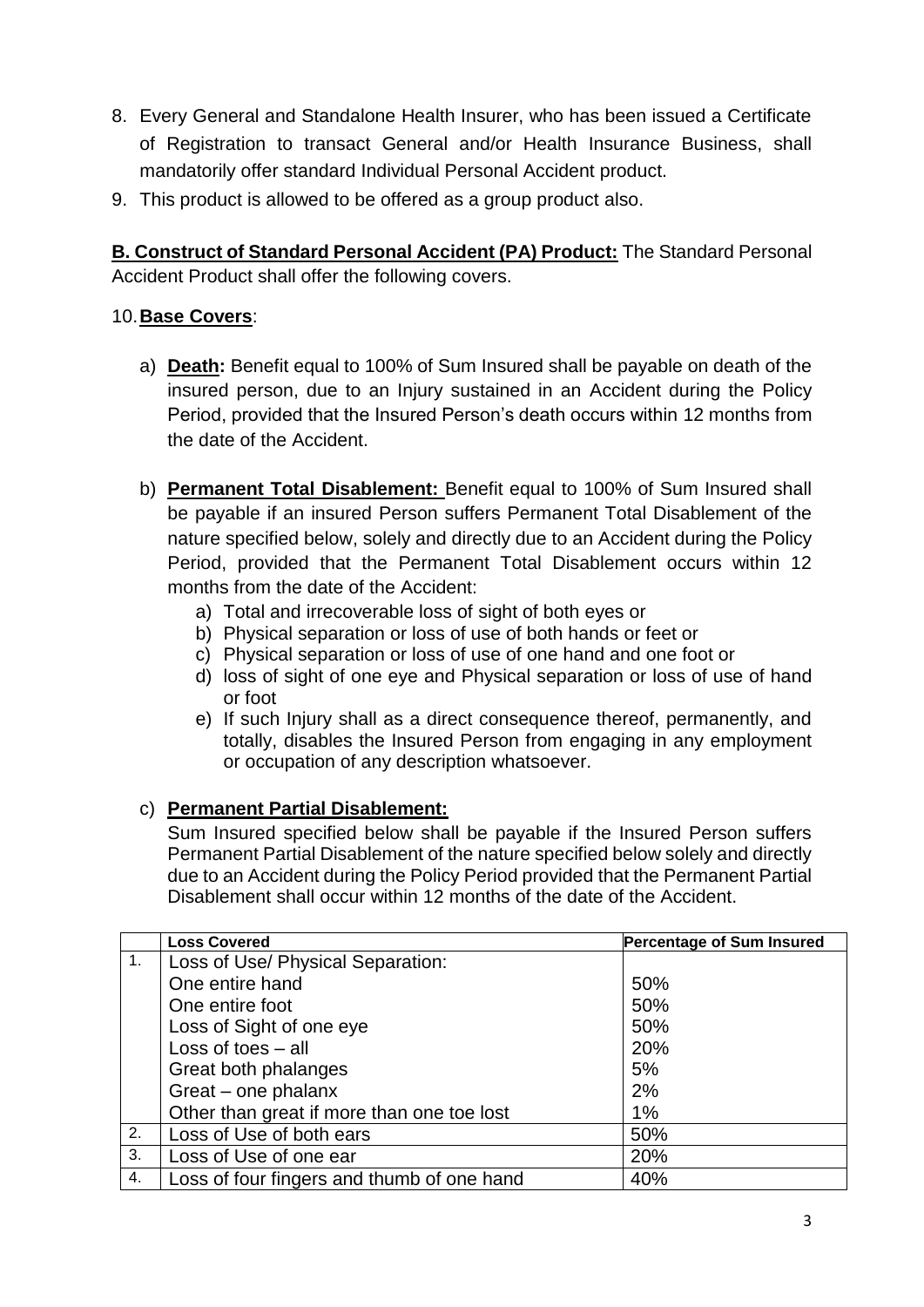| 5.  | Loss of four fingers                    | 35%                 |
|-----|-----------------------------------------|---------------------|
| 6.  | Loss of thumb                           |                     |
|     | - both phalanges                        | 25%                 |
|     | - one phalanx                           | 10%                 |
| 7.  | Loss of Index finger -                  |                     |
|     | three phalanges                         | 10%                 |
|     | two phalanges                           | 8%                  |
|     | one phalanx                             | 4%                  |
| 8.  | Loss of middle finger -                 |                     |
|     | three phalanges                         | 6%                  |
|     | two phalanges                           | 4%                  |
|     | one phalanx                             | 2%                  |
| 9.  | Loss of ring finger -                   |                     |
|     | three phalanges                         | 5%                  |
|     | two phalanges                           | 4%                  |
|     | one phalanx                             | 2%                  |
| 10. | Loss of little finger -                 |                     |
|     | three phalanges                         | 4%                  |
|     | two phalanges                           | 3%                  |
|     | one phalanx                             | 2%                  |
| 11. | Loss of metacarpus -                    |                     |
|     | first or second (additional)            | 3%                  |
|     | third, fourth or fifth (additional)     | 2%                  |
|     |                                         | Percentage as       |
| 12. | Any other permanent partial disablement | assessed by the     |
|     |                                         | independent Medical |
|     |                                         | Practitioner        |
|     |                                         |                     |

 Maximum amount payable in respect of multiple nature of disablements shall be restricted to sum insured chosen by the policyholder.

## **Note:**

- a) The base sum insured chosen and cumulative bonus, if any is applicable cumulatively for all the three covers specified under 10(a),10(b) and 10(c) above i.e, there is a single sum insured for all the three covers namely, Accidental death, Permanent total disability and Permanent Partial Disability.
- b) If the accident occurs during the policy period, benefits covered under 10(a),10(b) and 10(c) above are payable, even if death or Permanent Total Disablement or Permanent Partial Disablement or any combination thereof occurs after the completion of policy period, but within 12 months from the date of accident.

## 11. **Optional Covers:**

## **a) Temporary Total Disablement:**

If the Insured Person sustains an Injury in an Accident during the Policy Period and which completely incapacitates the Insured Person from engaging in any employment or occupation of any description whatsoever which the Insured Person was capable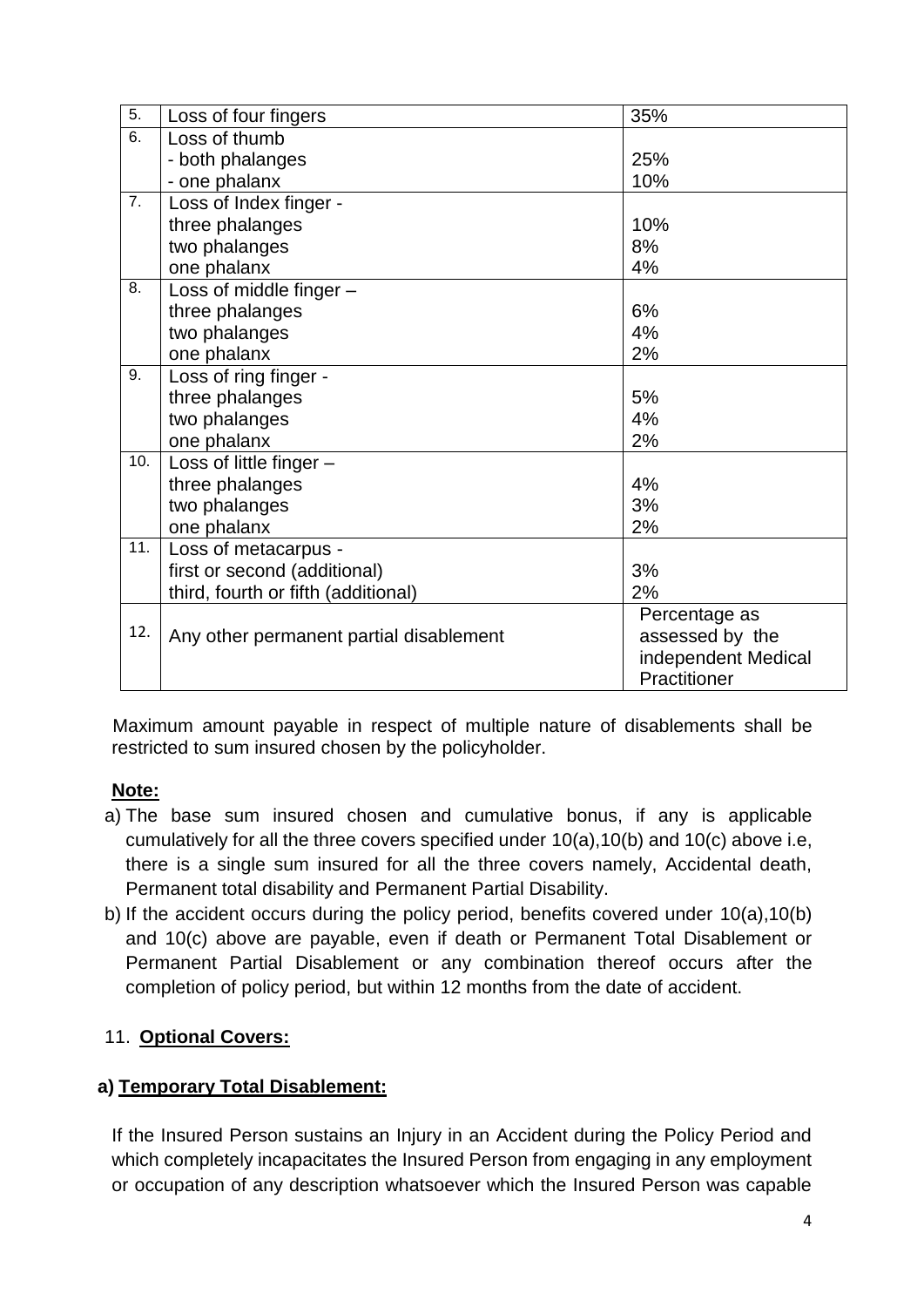of performing at the time of the Accident (Temporary Total Disablement), compensation shall be payable, at the rate of 0.2% of the base sum insured per week, till the time the insured person is able to return to work, provided that:

- (i) Such period of temporary total disablement exceeds 4 weeks, however, benefit shall be payable for the entire duration of disablement.
- (ii) The compensation payable under this benefit mentioned under Section 11(a), shall not be payable for more than 100 weeks in respect of any one Injury calculated from the date of commencement of disablement and in no case shall exceed the Sum Insured.
- (iii) The Temporary Total Disablement is certified in writing by the treating Medical Practitioner to have commenced within 30 days from the date of the Accident.
- (iv) The compensation payable, shall be paid by the insurer at quarterly intervals, after ascertaining the amount payable. If the period of temporary total disablement is for less than a quarter or three months, the compensation may be paid at the end of the disablement period.
- (v) During the course of payment under this benefit, the insurance company shall have right to call for a certification from an independent medical practitioner with regard to the continuity of temporary total disability specified under this section.
- b) **Hospitalisation Expenses due to Accident**: Hospitalisation expenses arising due to accident shall be indemnified up to the limit of 10% of base sum insured.

The hospitalisation expenses shall cover the following:

- i. Room, Boarding, Nursing Expenses as provided by the Hospital / Nursing Home.
- ii. Surgeon, Anaesthetist, Medical Practitioner, Consultants, Specialist Fees whether paid directly to the treating doctor / surgeon or to the hospital.
- iii. Anaesthesia, blood, oxygen, operation theatre charges, surgical appliances, medicines and drugs, costs towards diagnostics, diagnostic imaging modalities, and such other similar expenses.

(*Expenses on Hospitalisation for a minimum period of 24 hours are admissible. However, this time limit of 24 hours shall not apply when the treatment does not require hospitalisation as specified in the terms and conditions of policy contract, where the treatment is taken in the Hospital and the Insured is discharged on the same day*.)

- iv. Intensive Care Unit **(ICU)** / Intensive Cardiac Care Unit **(ICCU)** expenses
- v. The Cost of prosthetic and other devices or equipment if implanted internally during a Surgical Procedure carried out to treat the accidental injury covered under the policy
- vi. Expenses incurred on hospitalization due to accident, under AYUSH (as defined in IRDAI (Health Insurance) Regulations, 2016) systems of medicine shall be covered without any sub-limits.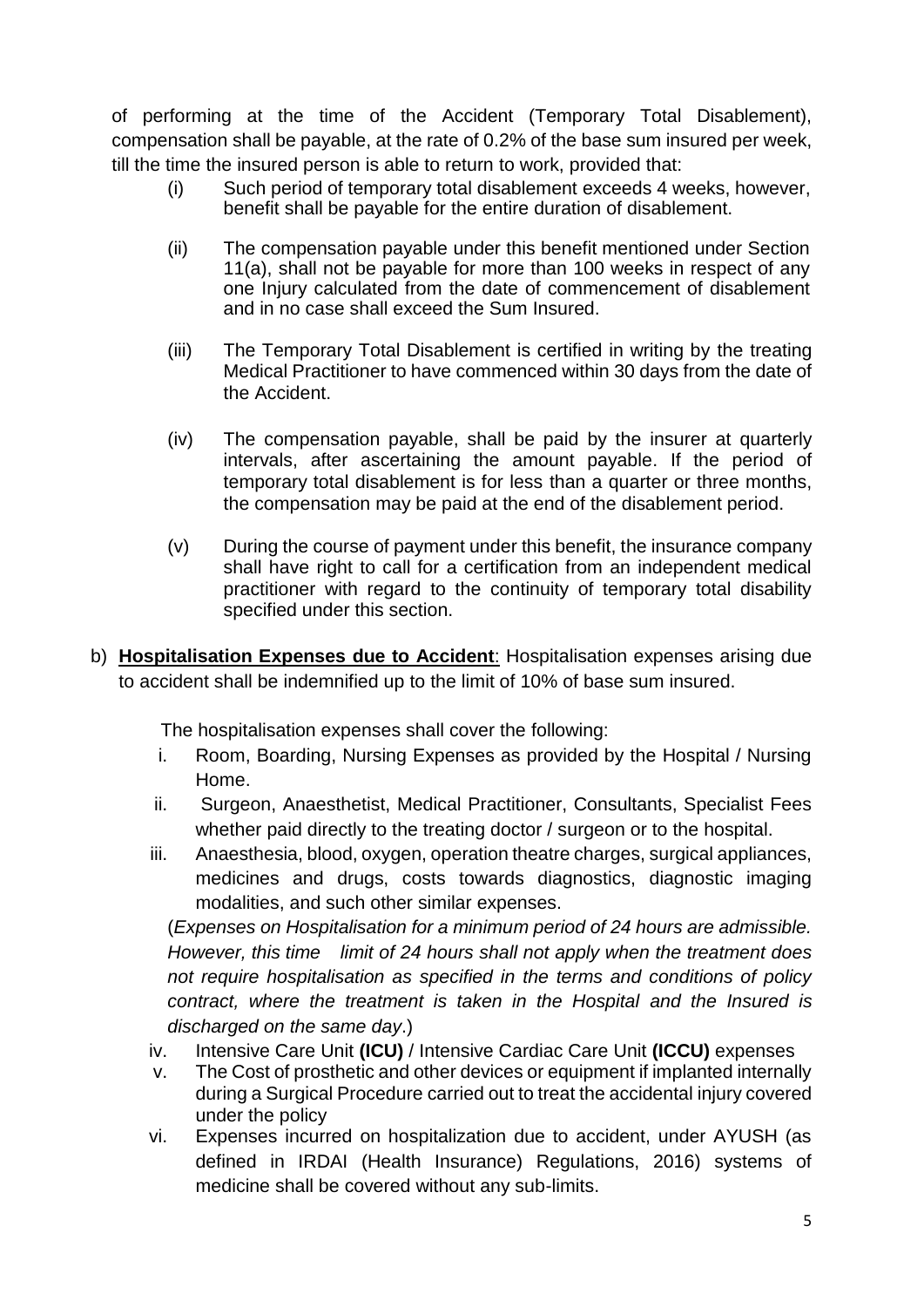The following expenses necessitated due to injury shall also be covered under the optional cover specified under Section 11(b):

- i. Dental treatment.
- ii. Plastic surgery.
- iii. All the day care treatments.
- iv. Expenses incurred on road Ambulance subject to a maximum of Rs.2000/- per hospitalization.

## **c) Education Grant:**

Following an admissible claim of the insured person under the policy towards Death or Permanent Total Disability of the insured person, a one-time Educational Grant of 10% of the Base Sum insured, per child, shall be payable, to all dependent children of the Insured provided that:

- a. Such Dependent Child/ Children(s) is/are pursuing an educational course as a full time student in an educational institution.
- b) Age of the child or children as the case shall not be more than 25 completed years.

## **Note:**

- i. The benefits payable under each of the covers 11(a),11(b) and 11(c) are independent and over and above the base sum insured.
- ii. Claim admissibility under the optional covers "Temporary total disablement" and "hospitalization due to accident" is independent of claim admissibility under the base covers.
- 12.**Cumulative Bonus (CB)**: Sum insured (excluding CB) shall be increased by 5% in respect of each claim free policy year, provided the policy is renewed without a break subject to maximum of 50% of the sum insured. If a claim is made in any particular year, the cumulative bonus accrued may be reduced at the same rate at which it has accrued. The cumulative bonus is applicable only in respect of base covers referred at Section 10.
- 13.No deductibles are permitted in this product.

## **C. Other Norms applicable for Standard Personal Accident (PA) Product:**

| <b>SI.No</b> | <b>Particulars</b>               | <b>Norms Applicable</b>                                                                                                                                                                                                     |
|--------------|----------------------------------|-----------------------------------------------------------------------------------------------------------------------------------------------------------------------------------------------------------------------------|
|              | <b>Plan Variants</b>             | No plan variants are allowed.                                                                                                                                                                                               |
| 2.           | <b>Distributions</b><br>Channels | Standard PA product may be distributed across all distribution<br>channels including Point of sale persons and Common Public<br>Service Centres, but must necessarily be offered through<br>online channel by all insurers. |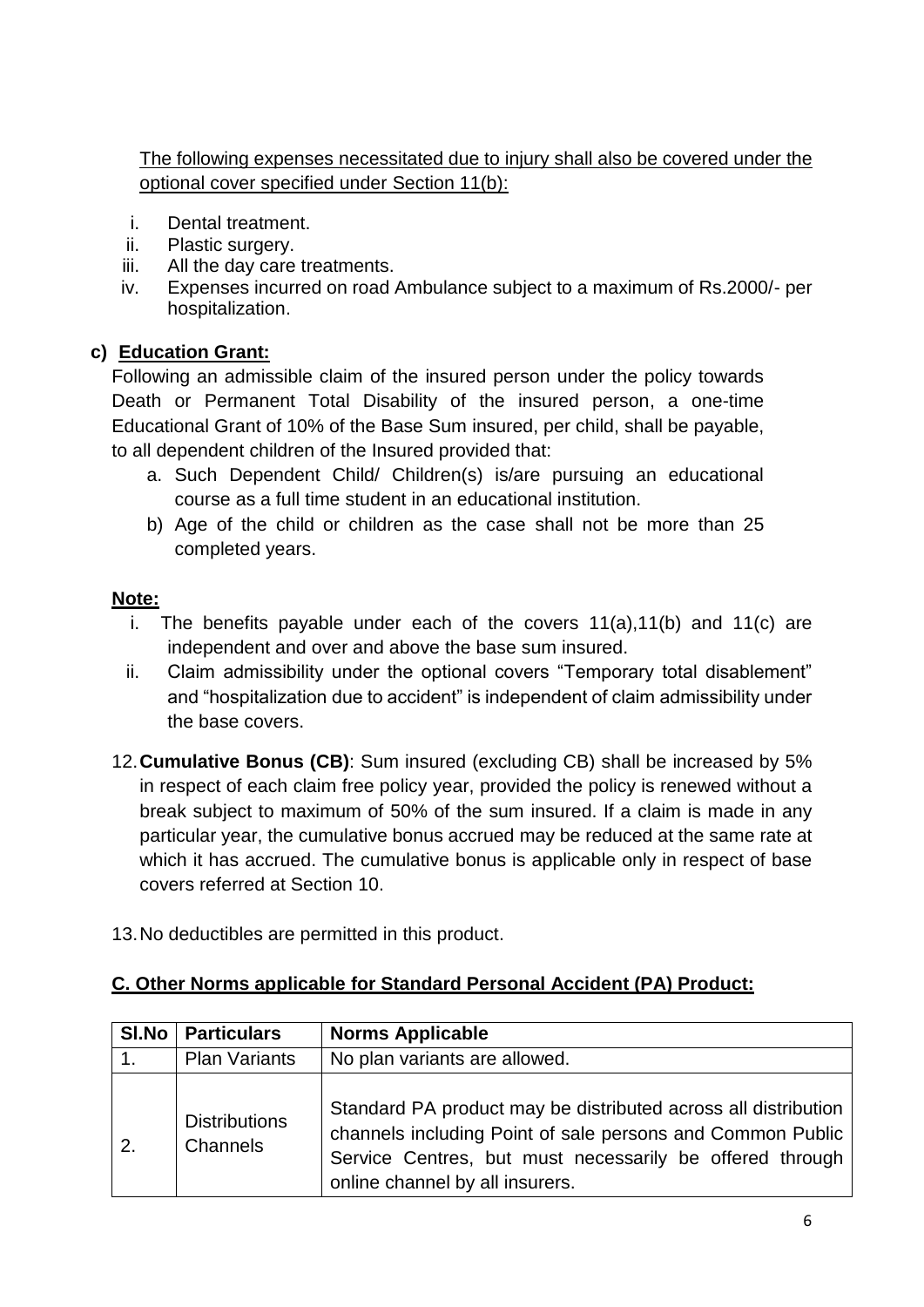| 3. | Individual<br><b>Basis</b>                    | Distribution of standard PA product shall be governed by the<br>regulations of concerned distribution channels.<br>Standard PA product shall be offered on Individual basis. When<br>offered as a family cover, the chosen sum insured shall apply<br>to each family member separately.                                                                                                                                           |
|----|-----------------------------------------------|-----------------------------------------------------------------------------------------------------------------------------------------------------------------------------------------------------------------------------------------------------------------------------------------------------------------------------------------------------------------------------------------------------------------------------------|
| 4. | Definition of<br>family                       | Family consists of the proposer and any one or more of the<br>family members as mentioned below:<br>(i)<br>legally wedded spouse.<br>Parents and Parents-in-law.<br>(ii)<br>dependent Children (i.e. natural or legally<br>(iii)<br>adopted) between the age 3 months to 25 years. If the<br>child above 18 years of age is financially independent,<br>he or she shall be ineligible for coverage in the<br>subsequent renewals. |
| 5. | Category of<br>Cover                          | The base covers of Standard PA product and the optional<br>covers "temporary total disablement benefit" and "Education<br>grant" shall be offered on benefit basis.<br>The optional cover "Hospitalisation Expenses due to Accident"<br>shall be offered on indemnity basis.                                                                                                                                                      |
| 6. | <b>Grace Period</b><br>for premium<br>payment | Standard product shall comply with Regulation 2(i)(e) of HIR<br>2016 at the time of renewal of the policy.<br>For Yearly payment of mode, a fixed period of 30 days is to be<br>allowed as Grace Period and for all other modes of payment a<br>fixed period of 15 days be allowed as grace period.                                                                                                                               |
| 7. | Minimum and<br>Maximum Sum<br>Insured         | Minimum sum insured shall be Rs.2.5 lakhs and maximum sum<br>insured shall be Rs.1 Crore. Sum insured offered shall be in<br>multiples of Rs 50,000/-.<br>Beyond the range specified above, insurers can offer on their<br>own and can use the same name for the product if all terms and<br>conditions remain the same.                                                                                                          |
| 8. | Policy tenure                                 | The individual standard PA product shall be offered with the<br>policy tenure of one year.                                                                                                                                                                                                                                                                                                                                        |
| 9. | Modes of<br>premium<br>payment                | All the modes (Yly, Hly, Qly, Mly) shall be allowed for the<br>standard PA product.                                                                                                                                                                                                                                                                                                                                               |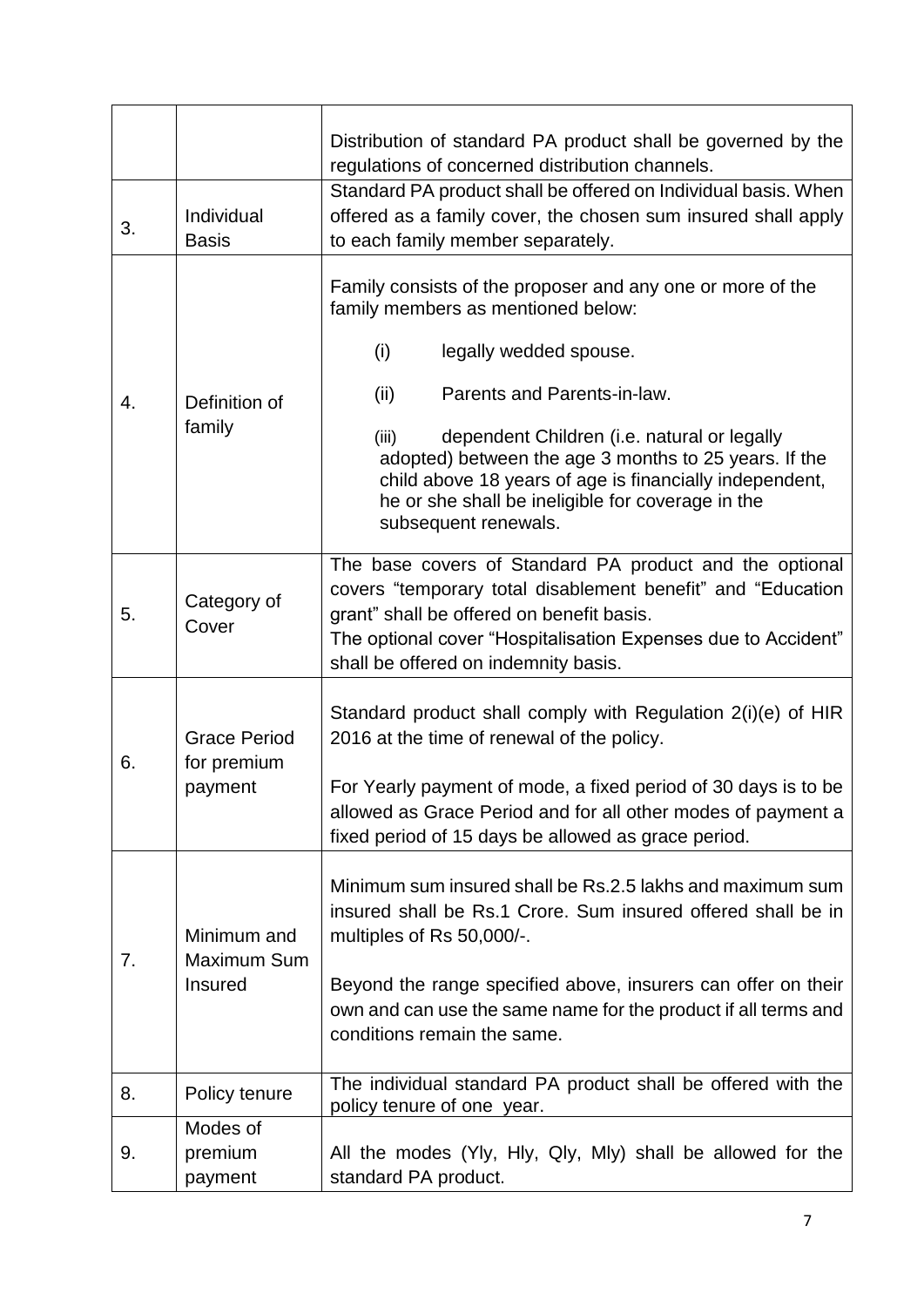|     |                                    | ECS (Auto Debit facility) is also allowed in respect of the above<br>mentioned modes.                                                                                                                                                                                                                                                                                                                            |  |  |  |
|-----|------------------------------------|------------------------------------------------------------------------------------------------------------------------------------------------------------------------------------------------------------------------------------------------------------------------------------------------------------------------------------------------------------------------------------------------------------------|--|--|--|
| 10. | Entry age                          | Minimum entry age shall be 18 years and maximum age at<br>entry shall be at least 70 for the insured members including<br>principal insured. Insurers are permitted to fix the maximum<br>age at entry beyond 70 years, subject to underwriting policy.<br>Dependent Child / children shall be covered from the age of 3<br>months to 25 years subject to the definition of 'Family' and<br>underwriting policy. |  |  |  |
| 11. | <b>Benefit</b><br><b>Structure</b> | The benefit pay out should be explicitly disclosed in the format<br>of application (Form – IRDAI-UNF-PASP) along with other<br>relevant documents.                                                                                                                                                                                                                                                               |  |  |  |
| 12. | Underwriting                       | Underwriting of the proposals received under this product shall<br>be based on the board approved underwriting policy.                                                                                                                                                                                                                                                                                           |  |  |  |
| 13. | Pricing                            | Insurer shall disclose applicable premium rates in the<br>prospectus and other relevant documents.<br>The prices may be displayed on the websites of the insurers.                                                                                                                                                                                                                                               |  |  |  |

## **D: Construct of Terms and Conditions for Standard Product:**

- 14.The Policy Terms and Conditions of the Standard Product shall be in the format specified in Annexure – 1. Insurer may suitably modify the definitions and other clauses of the policy contract prospectively based on the Regulations or Guidelines that may be issued by the Authority time to time.
- 15. Insurers are allowed to use the name of standard product for the group policy by adding the word "group". However, the benefit structure of the standard policy remains the same except premium rate and specification of terms and conditions suitable to group policy.

## **E: Other Norms:**

- 16.The nomenclature of the product shall be Saral Suraksha Bima, succeeded by name of insurance company (Saral Suraksha Bima, <name of insurer>). No other name is allowed in any of the documents.
- 17.The Proposal Form used for the product shall be subject to the norms specified under the Consolidated Guidelines on Product Filing in Health Insurance.
- 18.Insurers shall mandatorily issue Customer Information Sheet as per the format specified in Annexure-2.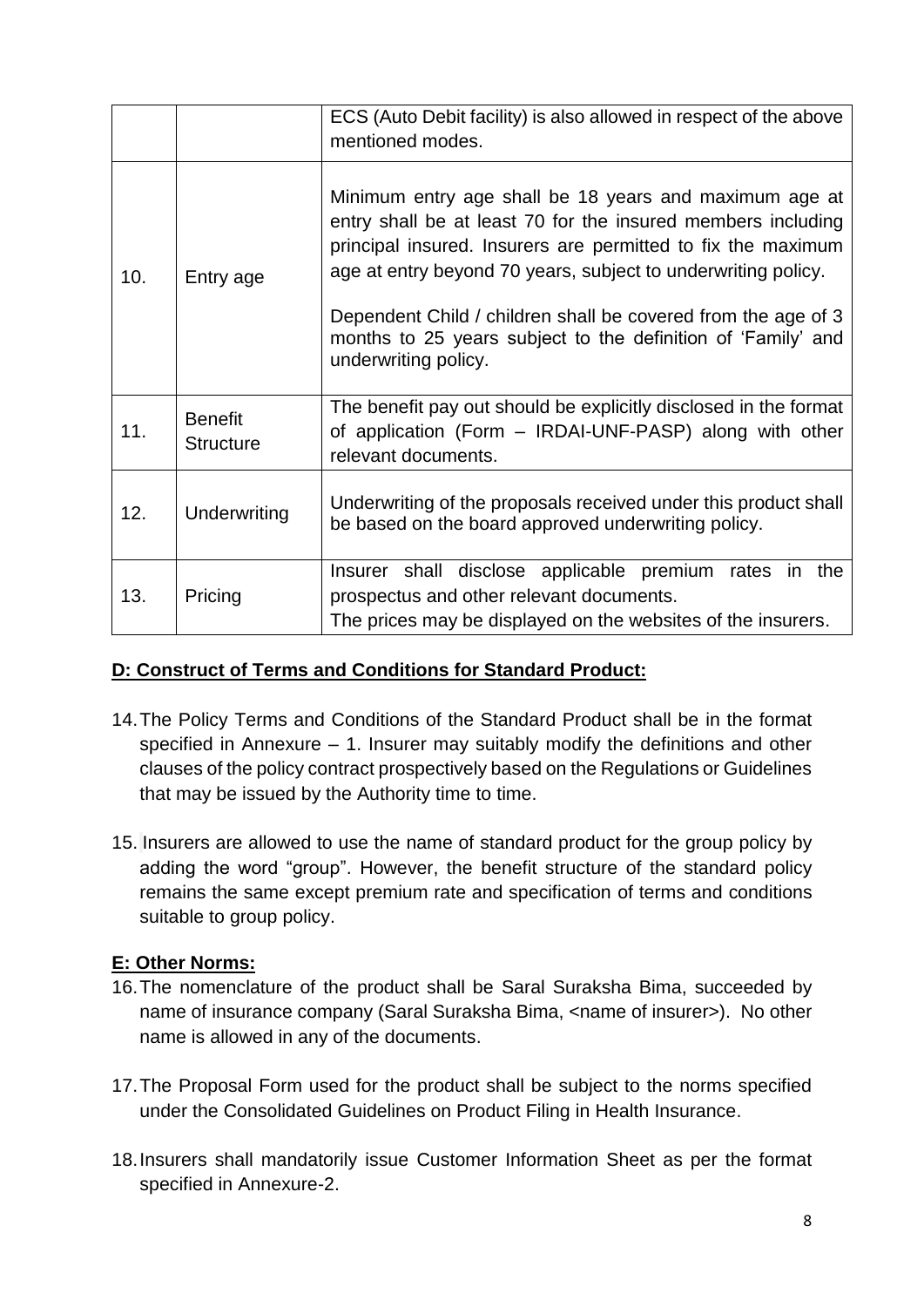- 19.The Standard product shall be launched without prior approval of the Authority subject to complying with the following conditions.
	- **a.** The product shall be approved by the Product Management Committee.
	- **b.** Insurers shall obtain UIN for the standard product by filing the relevant particulars in Form – IRDAI-UNF-PASP (as specified in Annexure – 3 of these Guidelines) along with a certificate from Chief Compliance Officer that the product filed is in compliance with the norms specified under these guidelines.
	- **c.** On review of the application, the Authority may call for such further information as may be required and may issue suitable directions which shall be retrospectively effected in respect of all contracts issued under this product.

20. General and Health Insurers shall offer this product from 01<sup>st</sup> April, 2021 onwards.

21.This has the approval of the competent authority.

**Sd/- General Manager (Health)**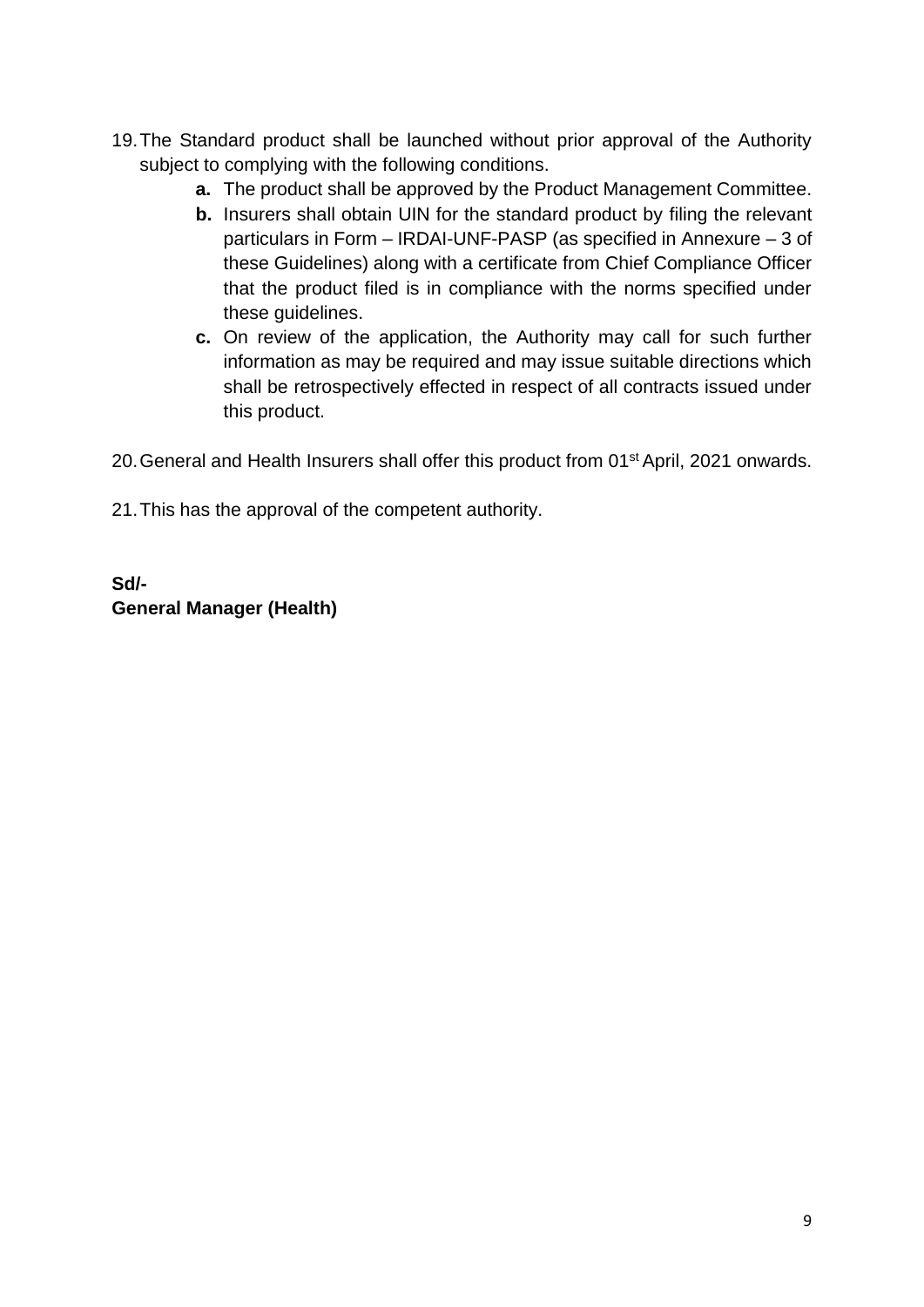#### **Annexure-1**

#### **Saral Suraksha Bima, [Company Name]**

#### **1. PREAMBLE**

This Policy is a contract of insurance issued by *[name of the Company]* (hereinafter called the 'Company') to the proposer mentioned in the schedule (hereinafter called the 'Insured') to cover the person(s) named in the schedule (hereinafter called the 'Insured Persons'). The policy is based on the statements and declaration provided in the proposal Form by the proposer and is subject to receipt of the requisite premium.

#### **2. OPERATIVE CLAUSE**

Any amount payable under the policy shall be subject to the terms of coverage, exclusions, conditions and definitions contained herein. Maximum liability of the Company under all such Claims during each Policy Year shall be the Sum Insured and Cumulative Bonus (if any) specified in the Schedule.

#### **3. DEFINITIONS**

The terms defined below and at other junctures in the Policy have the meanings ascribed to them wherever they appear in this Policy and, where, the context so requires, references to the singular include references to the plural; references to the male includes the female and third gender and references to any statutory enactment includes subsequent changes to the same.

- **3.1. Accident** means a sudden, unforeseen and involuntary event caused by external, visible and violent means.
- **3.2. Age** means age of the Insured person on last birthday as on date of commencement of the Policy
- **3.3. Cashless Facility** means a facility extended by the insurer to the insured where the payments, of the costs of treatment undergone by the insured person in accordance with the Policy terms and conditions, are directly made to the network provider by the insurer to the extent pre-authorization is approved.
- **3.4. Condition Precedent** means a Policy term or condition upon which the Company's liability under the Policy is conditional upon.
- **3.5. Cumulative Bonus** means any increase or addition in the Sum Insured granted by the insurer without an associated increase in premium.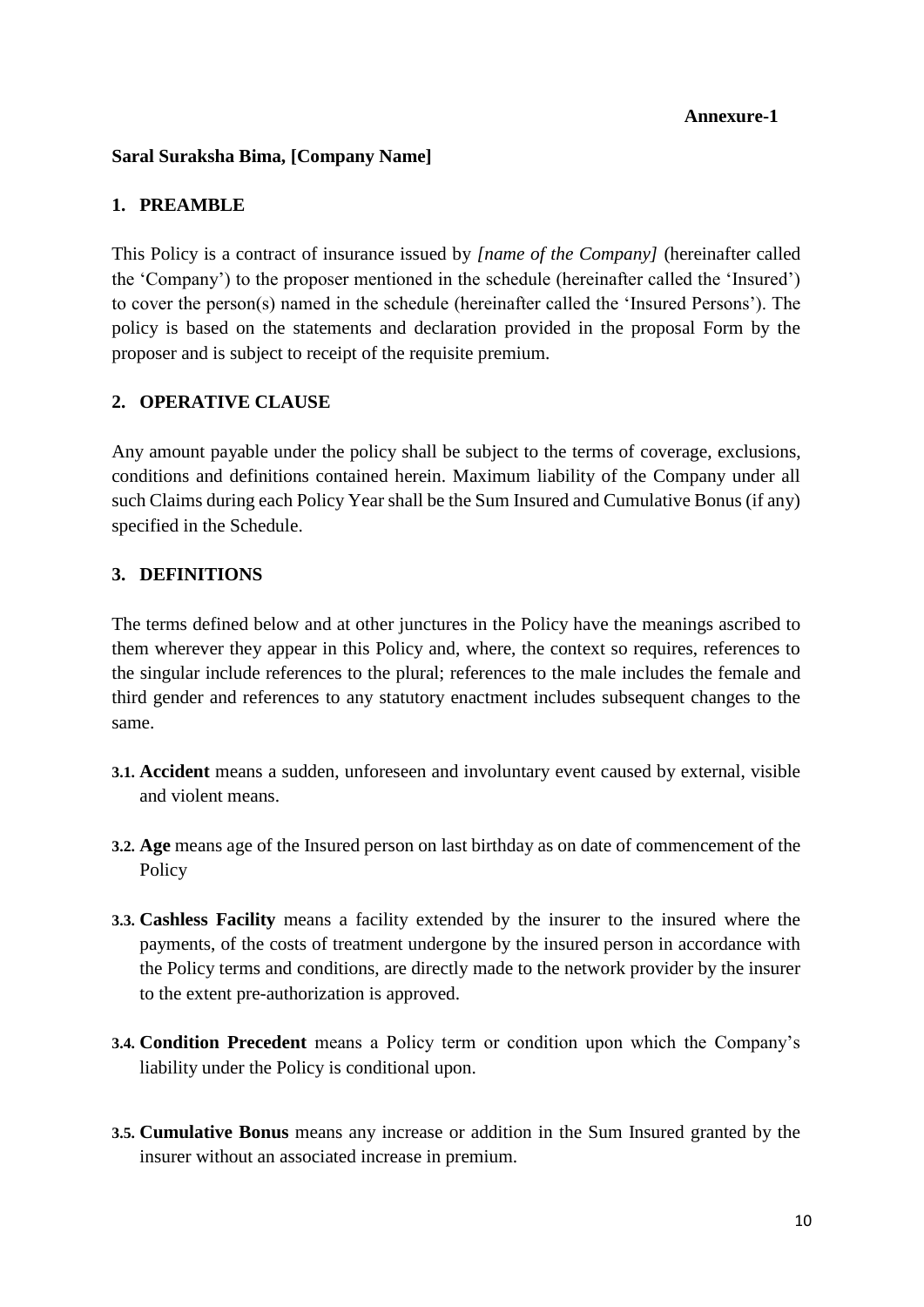#### **3.6. Day Care Treatment:**

Day care treatment means medical treatment, and/or surgical procedure which is:

i. undertaken under General or Local Anesthesia in a hospital/day care centre in less than 24 hrs because of technological advancement, and

ii. which would have otherwise required hospitalization of more than 24 hours.

Treatment normally taken on an out-patient basis is not included in the scope of this definition.

- **3.7. Disclosure to information norm:** The policy shall be void and all premium paid thereon shall be forfeited to the Company in the event of misrepresentation, mis-description or non-disclosure of any material fact.
- **3.8. Emergency Care:** Emergency care means management for an injury which results in symptoms which occur suddenly and unexpectedly, and requires immediate care by a medical practitioner to prevent death or serious long term impairment of the insured person's health.
- **3.9. Family:** Family consists of the proposer and any one or more of the family members as mentioned below:
	- (iv) legally wedded spouse.
	- (v) Parents and Parents-in-law.

(vi) dependent Children (i.e. natural or legally adopted) between the age 3 months to 25 years. If the child above 18 years of age is financially independent, he or she shall be ineligible for coverage in the subsequent renewals.

- **3.10.Hospital** means any institution established for in-patient care and day care treatment of disease/ injuries and which has been registered as a hospital with the local authorities under the Clinical Establishments (Registration and Regulation) Act, 2010 or under the enactments specified under Schedule of Section 56(1) of the said Act, OR complies with all minimum criteria as under:
	- i. has qualified nursing staff under its employment round the clock;
	- ii. has at least ten inpatient beds, in those towns having a population of less than ten lakhs and fifteen inpatient beds in all other places;
	- iii. has qualified medical practitioner (s) in charge round the clock;
	- iv. has a fully equipped operation theatre of its own where surgical procedures are carried out
	- v. maintains daily records of patients and shall make these accessible to the Company's authorized personnel.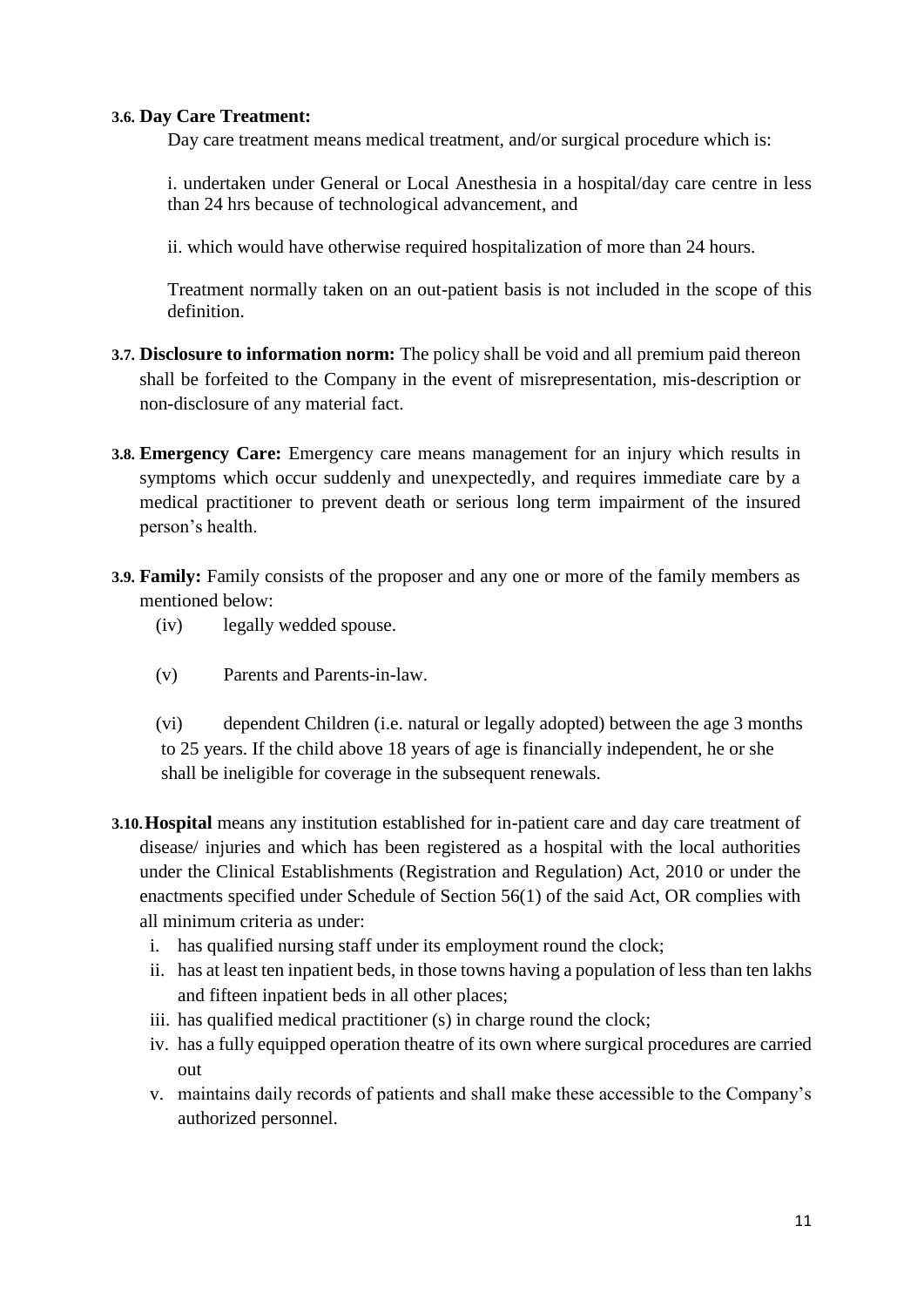- **3.11.Hospitalisation** means admission in a hospital for a minimum period of twenty-four (24) consecutive 'In-patient care' hours except for specified procedures/ treatments, where such admission could be for a period of less than twenty-four (24) consecutive hours.
- **3.12.Injury** means accidental physical bodily harm excluding illness or disease solely and directly caused by external, violent and visible and evident means which is verified and certified by a medical practitioner.
- **3.13.In-Patient Care** means treatment for which the insured person has to stay in a hospital for more than 24 hours for a covered event.
- **3.14.Insured Person** means person(s) named in the schedule of the Policy.
- **3.15.** Intensive Care Unit means an identified section, ward or wing of a hospital which is under the constant supervision of a dedicated medical practitioner(s), and which is specially equipped for the continuous monitoring and treatment of patients who are in a critical condition, or require life support facilities and where the level of care and supervision is considerably more sophisticated and intensive than in the ordinary and other wards.
- **3.16.ICU (Intensive Care Unit) Charges** means the amount charged by a Hospital towards ICU expenses on a per day basis which shall include the expenses for ICU bed, general medical support services provided to any ICU patient including monitoring devices, critical care nursing and intensivist charges.
- **3.17.Medical Advice** means any consultation or advice from a Medical Practitioner including the issue of any prescription or follow up prescription.
- **3.18.Medical Expenses** means those expenses that an insured person has necessarily and actually incurred for medical treatment on account of accident on the advice of a medical practitioner, as long as these are no more than would have been payable if the insured person had not been insured and no more than other hospitals or doctors in the same locality would have charged for the same medical treatment.
- **3.19.Medical Practitioner** means a person who holds a valid registration from the Medical Council of any state or Medical Council of India or Council for Indian Medicine or for Homeopathy set up by the Government of India or a State Government and is thereby entitled to practice medicine within its jurisdiction; and is acting within the scope and jurisdiction of the licence.
- **3.20.Medically Necessary Treatment** means any treatment, tests, medication, or stay in hospital or part of a stay in hospital which
	- i. is required for the medical management of injury suffered by the insured;
	- ii. must not exceed the level of care necessary to provide safe, adequate and appropriate medical care in scope, duration, or intensity;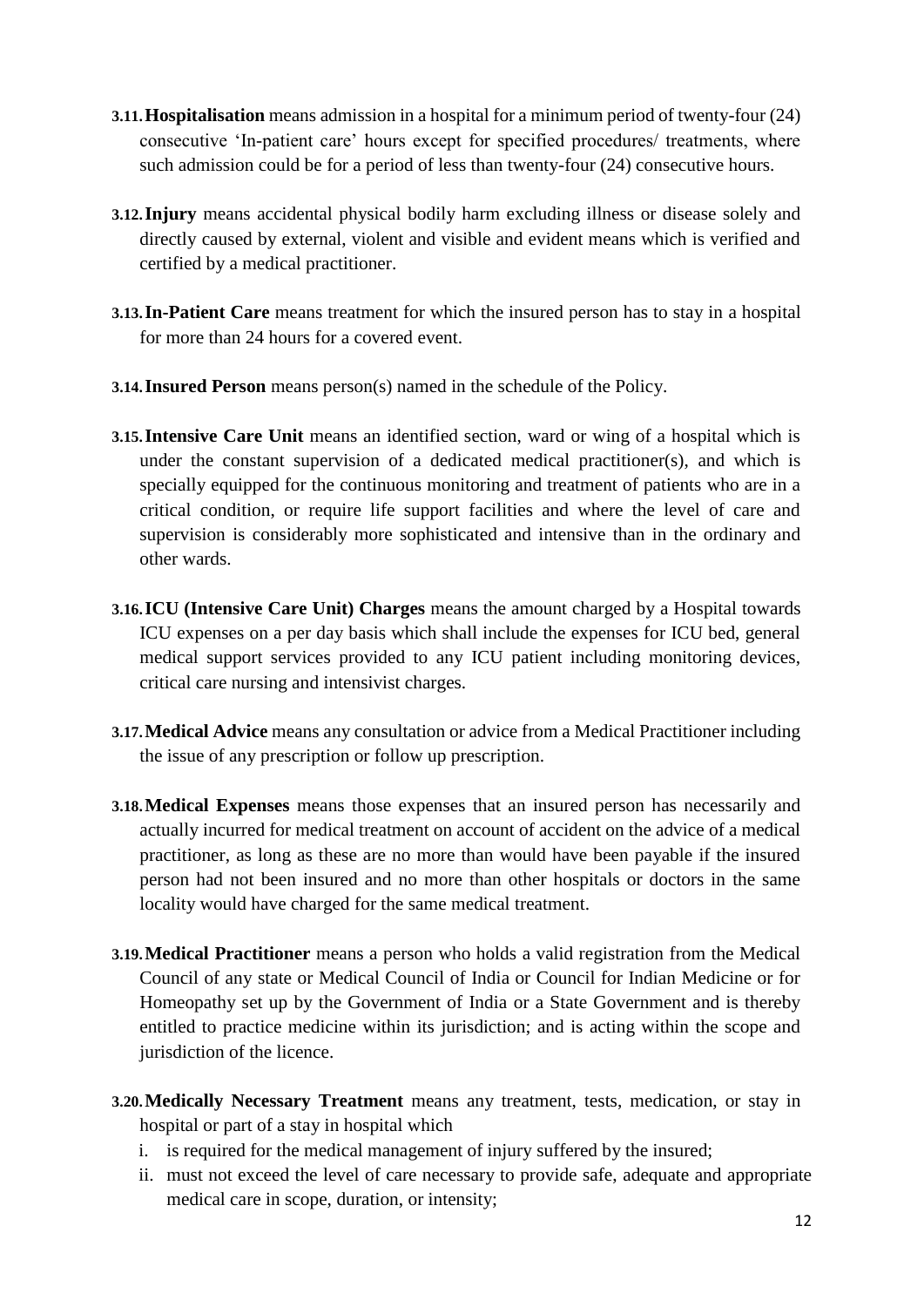- iii. must have been prescribed by a medical practitioner;
- iv. must conform to the professional standards widely accepted in international medical practice or by the medical community in India.
- **3.21.Network Provider** means hospitals enlisted by insurer, TPA or jointly by an insurer and TPA to provide medical services to an insured by a cashless facility.
- **3.22.Non- Network Provider** means any hospital that is not part of the network*.*
- **3.23.Notification of Claim** means the process of intimating a claim to the Insurer or TPA through any of the recognized modes of communication.
- **3.24.Policy** means these Policy wordings, the Policy Schedule and any applicable endorsements or extensions attaching to or forming part thereof. The Policy contains details of the extent of cover available to the Insured person, what is excluded from the cover and the terms & conditions on which the Policy is issued to the Insured person.
- **3.25.Policy period** means period of one policy year for which the Policy is issued.
- **3.26.Policy Schedule** means the Policy Schedule attached to and forming part of Policy
- **3.27.Renewal:** Renewal means the terms on which the contract of insurance can be renewed on mutual consent with a provision of grace period for treating the renewal continuous for the purpose of gaining credit for pre-existing diseases, time-bound exclusions and for all waiting periods.
- **3.28.Room Rent** means the amount charged by a hospital towards Room and Boarding expenses and shall include the associated medical expenses.
- **3.29.Sum Insured** means the pre-defined limit specified in the Policy Schedule. Sum Insured and Cumulative Bonus represents the maximum, total and cumulative liability for any and all claims made under the Policy, in respect of that Insured Person.
- **3.30.Surgery or Surgical Procedure** means manual and / or operative procedure (s) required for treatment of an injury, correction of deformities and defects, diagnosis and cure of diseases, relief of suffering and prolongation of life, performed in a hospital or day care centre by a medical practitioner.
- **3.31.Third Party Administrator (TPA)** means a Company registered with the Authority, and engaged by an insurer, for a fee or by whatever name called and as may be mentioned in the health services agreement, for providing health services.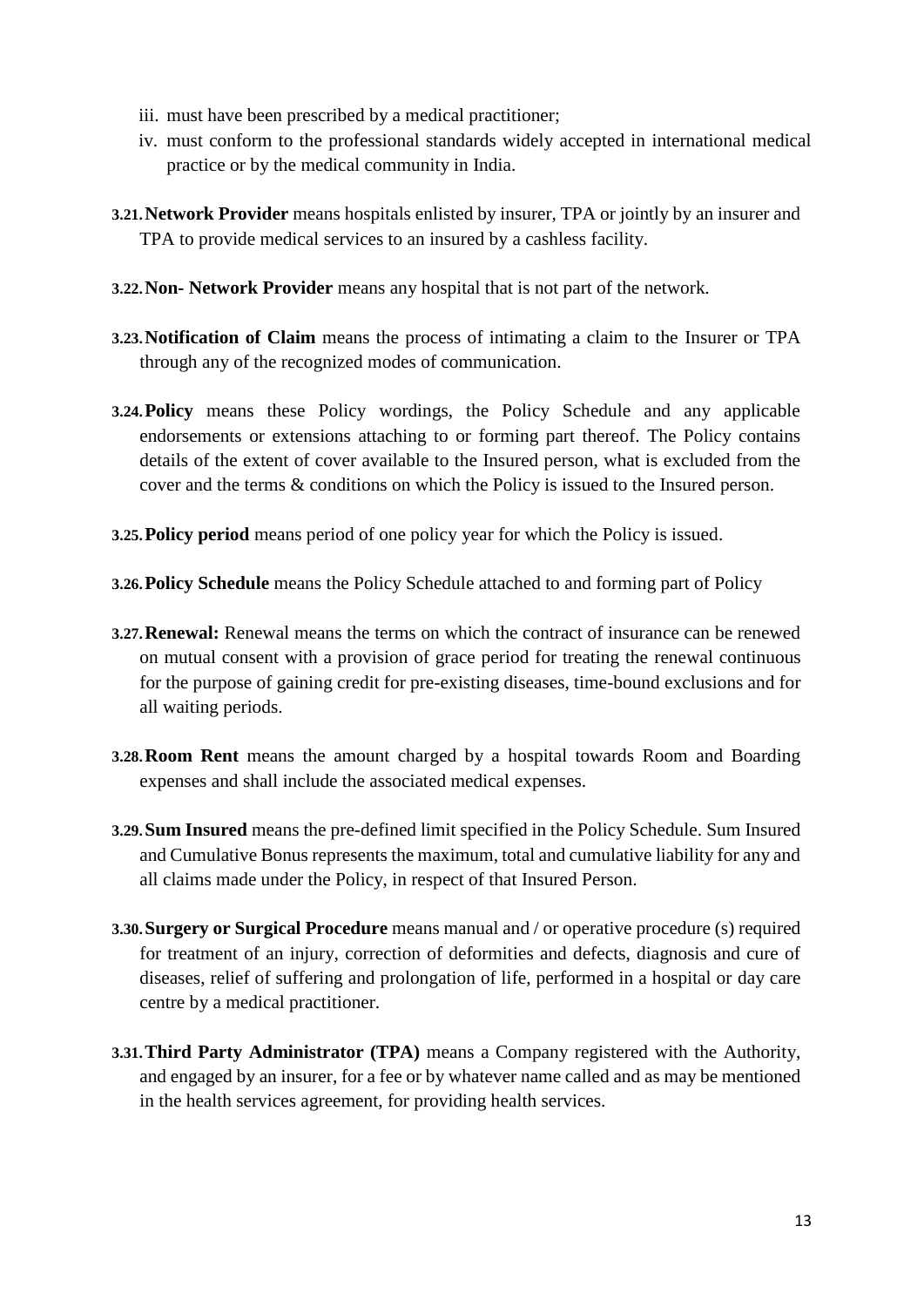## **4. COVERAGE:**

- **4.1 Base Covers:** The covers listed below are in-built Policy benefits and shall be available to all Insured Persons in accordance with the procedures set out in this Policy.
- a) **Death**: The company shall pay the benefit equal to 100% of Sum Insured, specified in the policy schedule, on death of the insured person, due to an Injury sustained in an Accident during the Policy Period, provided that the Insured Person's death occurs within 12 months from the date of the Accident. Where claim payment has been made owing to disappearance of insured person following an accident, if after the payment of accidental death claim, it is found that the insured person has survived the accident, then the policyholder has to refund the payment back to the company in consideration of the obligatory guarantee as provided during the claim.
- b) **Permanent Total Disablement:** The company shall pay the benefit equal to 100% of Sum Insured, specified in the policy schedule, if an insured Person suffers Permanent Total Disablement of the nature specified below, solely and directly due to an Accident during the Policy Period, provided that the Permanent Total Disablement occurs within 12 months from the date of the Accident:
	- a) Total and irrecoverable loss of sight of both eyes or
	- b) Physical separation or loss of use of both hands or feet or
	- c) Physical separation or loss of use of one hand and one foot or
	- d) loss of sight of one eye and Physical separation or loss of use of hand or foot
	- e) If such Injury shall as a direct consequence thereof, permanently, and totally, disables the Insured Person from engaging in any employment or occupation of any description whatsoever.

#### **c) Permanent Partial Disablement:**

The company shall pay the following percentage of Sum Insured, specified in the policy schedule, if the Insured Person suffers Permanent Partial Disablement of the nature specified below solely and directly due to an Accident during the Policy Period provided that the Permanent Partial Disablement shall occur within 12 months of the date of the Accident.

|    | <b>Loss Covered</b>                                                                                                                                                          | Percentage of Sum Insured                  |
|----|------------------------------------------------------------------------------------------------------------------------------------------------------------------------------|--------------------------------------------|
| 1. | Loss of Use/ Physical Separation:<br>One entire hand<br>One entire foot<br>Loss of Sight of one eye<br>Loss of toes $-$ all<br>Great both phalanges<br>$Great - one phalanx$ | 50%<br>50%<br>50%<br>20%<br>5%<br>2%<br>1% |
| 2. | Other than great if more than one toe lost<br>Loss of Use of both ears                                                                                                       | 50%                                        |
| 3. | Loss of Use of one ear                                                                                                                                                       | 20%                                        |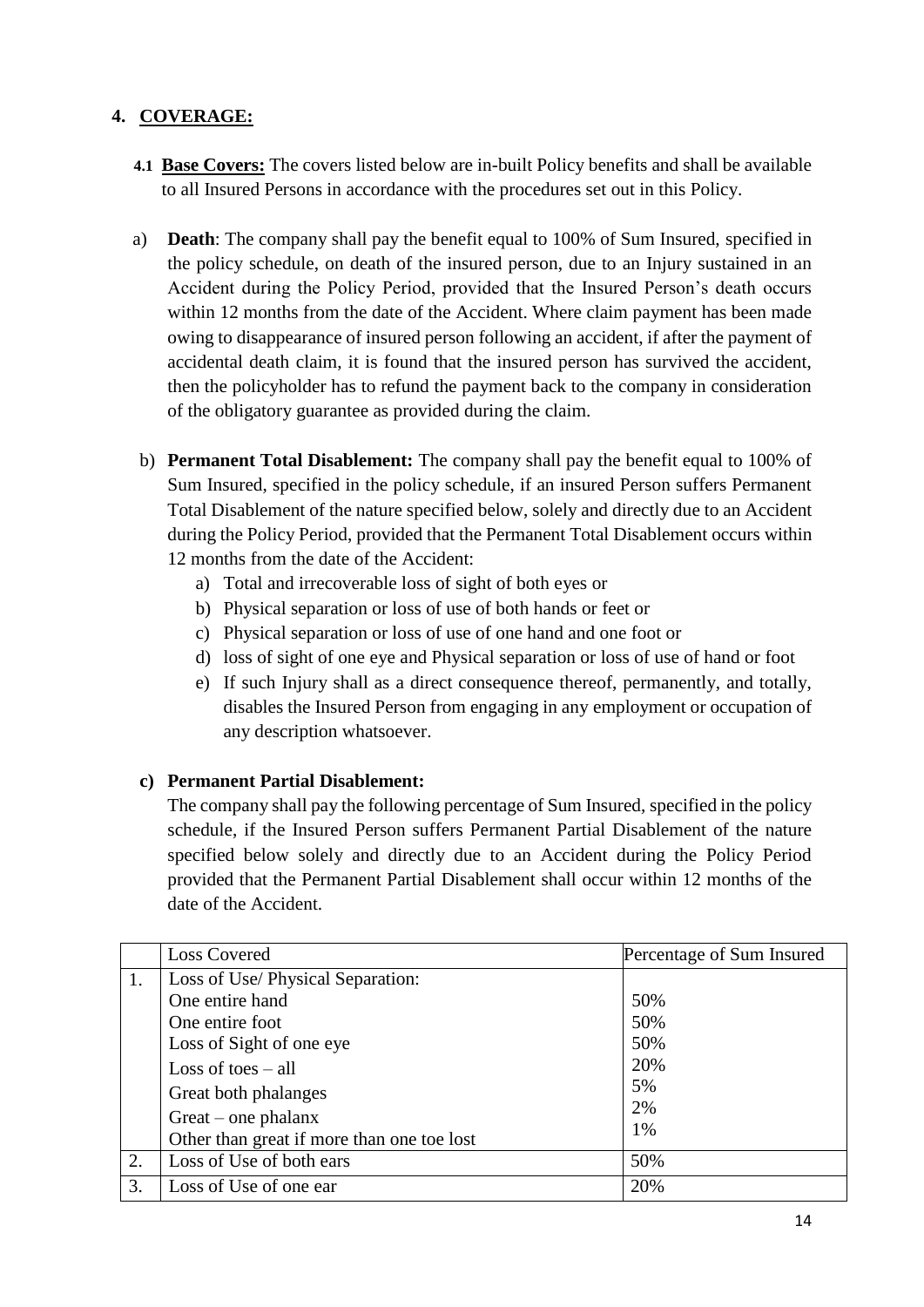| 4.  | Loss of four fingers and thumb of one hand | 40%                       |
|-----|--------------------------------------------|---------------------------|
| 5.  | Loss of four fingers                       | 35%                       |
| 6.  | Loss of thumb                              |                           |
|     | - both phalanges                           | 25%                       |
|     | - one phalanx                              | 10%                       |
| 7.  | Loss of Index finger -                     |                           |
|     | three phalanges                            | 10%                       |
|     | two phalanges                              | 8%                        |
|     | one phalanx                                | 4%                        |
| 8.  | Loss of middle finger $-$                  |                           |
|     | three phalanges                            | 6%                        |
|     | two phalanges                              | 4%                        |
|     | one phalanx                                | 2%                        |
| 9.  | Loss of ring finger -                      |                           |
|     | three phalanges                            | 5%                        |
|     | two phalanges                              | 4%                        |
|     | one phalanx                                | 2%                        |
| 10. | Loss of little finger -                    |                           |
|     | three phalanges                            | 4%                        |
|     | two phalanges                              | 3%                        |
|     | one phalanx                                | 2%                        |
| 11. | Loss of metacarpus -                       |                           |
|     | first or second (additional)               | 3%                        |
|     | third, fourth or fifth (additional)        | 2%                        |
|     |                                            | Percentage as assessed by |
| 12. | Any other permanent partial disablement    | the independent Medical   |
|     |                                            | Practitioner              |

 Maximum amount payable in respect of multiple nature of disablements shall be restricted to sum insured chosen by the policyholder.

#### **Note:**

- a) The base sum insured chosen and cumulative bonus, if any, is applicable cumulatively for all the three covers specified under  $4.1(a), 4.1(b)$  and  $4.1(c)$  above i.e, there is a single sum insured for all the three covers namely, Accidental death, Permanent total disability and Permanent Partial Disability.
- b) If the accident occurs during the policy period, benefits covered under 4.1(a),4.1(b) and 4.1(c) above are payable, even if death or Permanent Total Disablement or Permanent Partial Disablement or any combination thereof occurs after the completion of policy period, but within 12 months from the date of accident.
- 4.2.**Optional Covers:** The covers listed below are optional benefits and shall be available to Insured Persons in accordance with the terms set out in the Policy, if the listed cover is opted.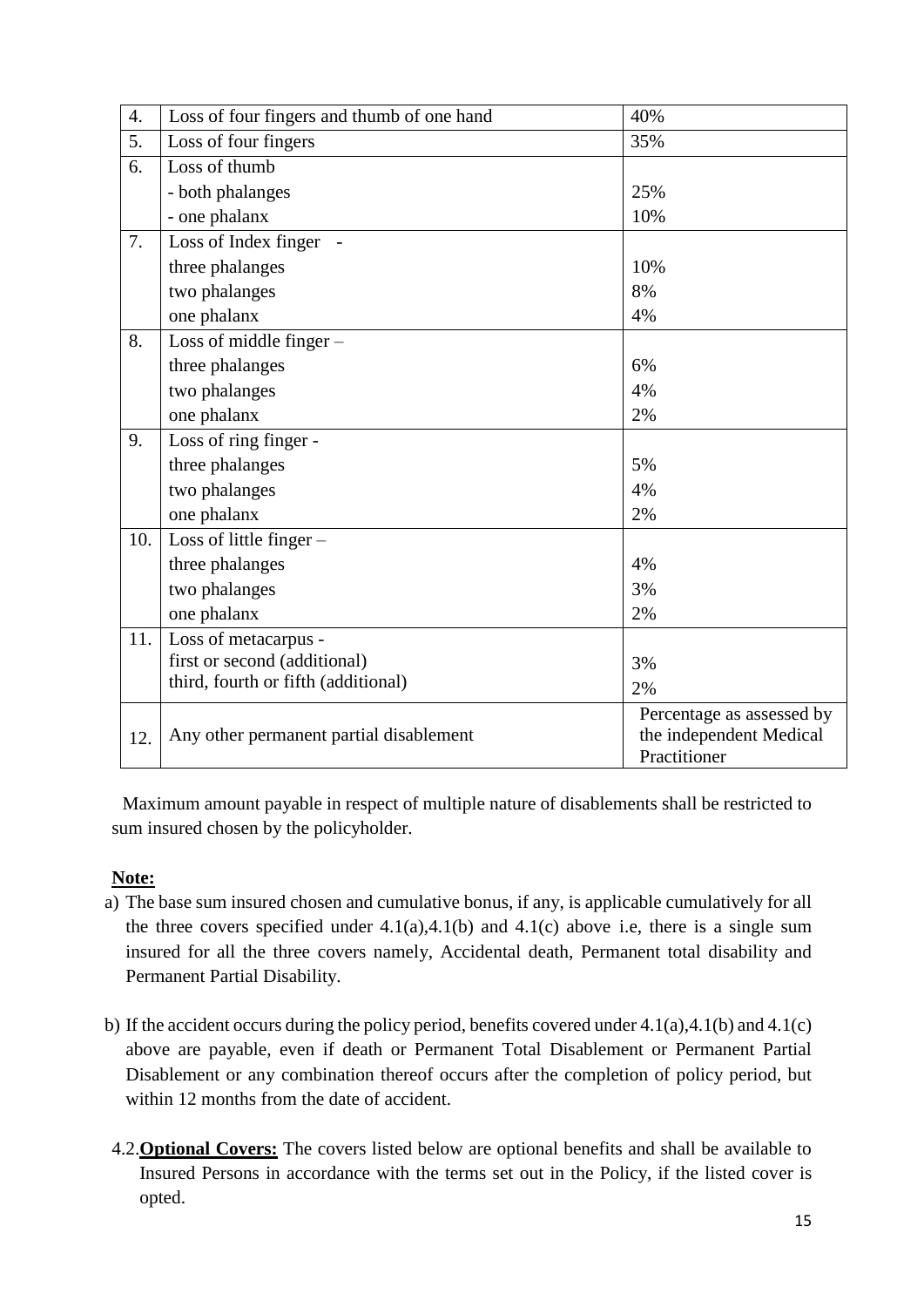#### **a) Temporary Total Disablement:**

If the Insured Person sustains an Injury in an Accident during the Policy Period and which completely incapacitates the Insured Person from engaging in any employment or occupation of any description whatsoever which the Insured Person was capable of performing at the time of the Accident (Temporary Total Disablement), the company shall pay the benefit as specified in the policy schedule, till the time the insured person is able to return to work, provided that:

- (i) The period of temporary total disablement shall exceed four consecutive weeks from the date of accident, however, the benefit shall be reckoned from the date of accident and shall be payable for the entire duration of disablement.
- (ii) the compensation payable under this benefit mentioned under Section 4.2(a) shall not be payable for more than 100 weeks in respect of any one Injury calculated from the date of commencement of disablement and in no case shall exceed the Sum Insured.
- (iii) The Temporary Total Disablement is certified in writing by the treating Medical Practitioner to have commenced within 30 days from the date of the Accident.
- (iv) The compensation shall be paid by the company at quarterly intervals, after ascertaining the amount payable. If the period of temporary total disablement is for less than a quarter or three months, the compensation may be paid at the end of the disablement period
- (v) During the course of payment under this benefit, the company shall have right to call for a certification from an independent medical practitioner with regard to the continuity of temporary total disability specified under this section.
- (vi) The insured shall notify the company immediately on resuming to his occupation/employment. Where it is found that the insured resumed to his occupation/employment without notifying to the company and received the compensation under this cover, the company shall have right to claim the recovery of such benefit paid.

Note: For the purpose of this benefit, "week" is a period of seven consecutive calendar days.

b) **Hospitalisation Expenses due to Accident:** The Company shall indemnify medical expenses incurred for hospitalisation arising due to accident during the policy period, up to the limit of 10% of the base sum insured, specified in the policy schedule.

The hospitalisation expenses shall cover the following:

- i. Room, Boarding, Nursing Expenses as provided by the Hospital / Nursing Home,
- ii. Surgeon, Anaesthetist, Medical Practitioner, Consultants, Specialist Fees whether paid directly to the treating doctor / surgeon or to the hospital.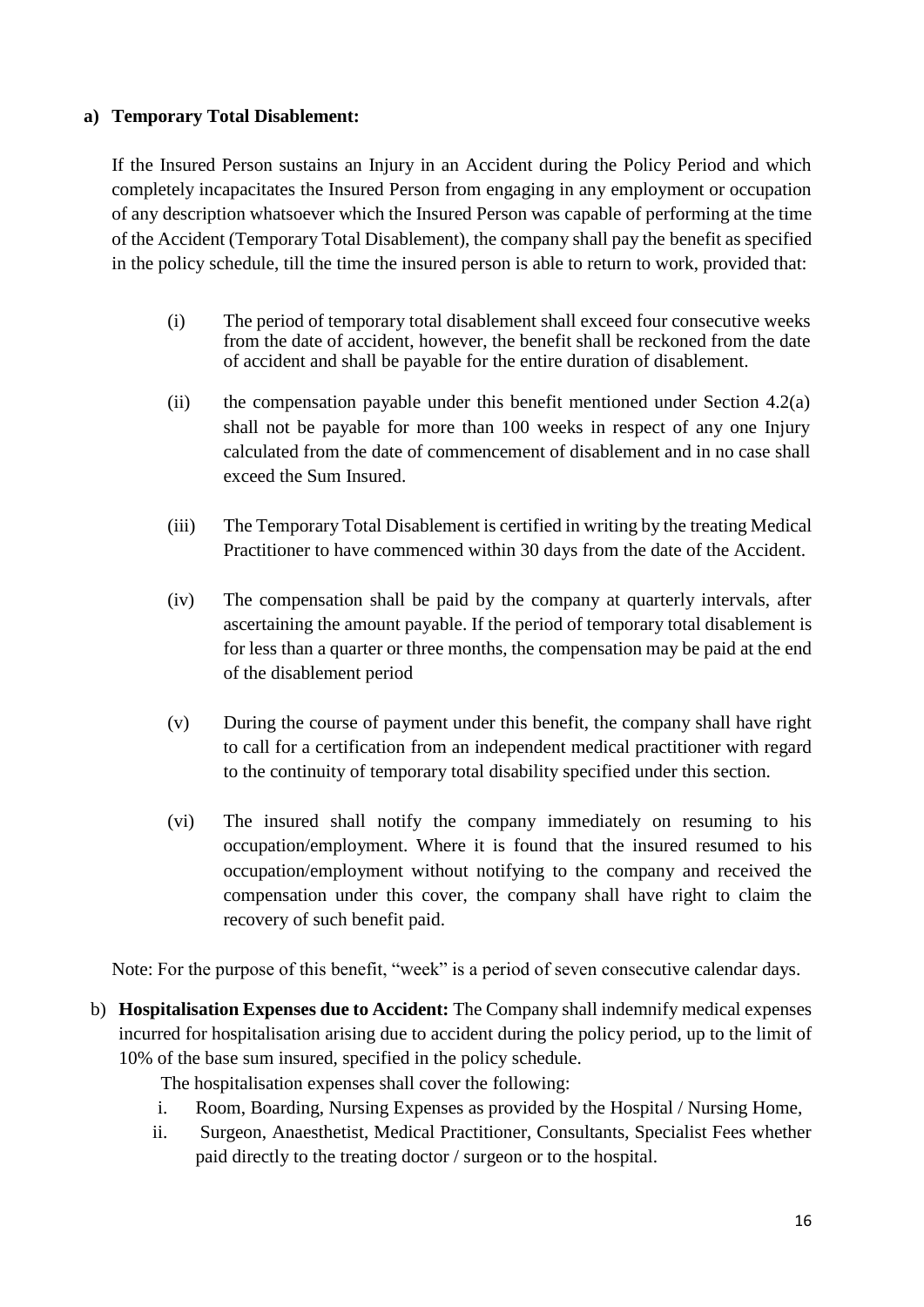iii. Anaesthesia, blood, oxygen, operation theatre charges, surgical appliances, medicines and drugs, costs towards diagnostics, diagnostic imaging modalities, and such other similar expenses.

(Expenses on Hospitalisation for a minimum period of 24 hours are admissible. However, this time limit of 24 hours shall not apply when the treatment does not require hospitalisation as specified in the terms and conditions of policy contract, where the treatment is taken in the Hospital and the Insured is discharged on the same day.)

- iv. Intensive Care Unit (ICU) / Intensive Cardiac Care Unit (ICCU) expenses
- v. The Cost of prosthetic and other devices or equipment if implanted internally during a Surgical Procedure carried out to treat the accidental injury covered under the policy
- vi. Expenses incurred on hospitalization due to accident, under AYUSH (as defined in IRDAI (Health Insurance) Regulations, 2016) systems of medicine shall be covered without any sub-limits.

The following other expenses necessitated due to injury shall also be covered under the optional cover specified under Section 4.2(b):

- i. Dental treatment.
- ii. Plastic surgery.
- iii. All the day care treatments.
- iv. Expenses incurred on road Ambulance subject to a maximum of Rs.2000/- per hospitalization.

**Note:** The expenses that are not covered under the section 4.2(b) are placed under List-I of Annexure-B. The list of expenses that are to be subsumed into room charges, or procedure charges or costs of treatment are placed under List-II, List-III and List-IV of Annexure-B respectively.

#### **c) Education Grant:**

Following an admissible claim of the insured person under the policy towards Death or Permanent Total Disability of the insured person, the company shall pay a one-time educational grant of 10% of the Base Sum insured (specified in the policy schedule), per child to all dependent children of the Insured provided that:

- a. Such Dependent Child/ Children(s) is/are pursuing an educational course as a full time student in an educational institution.
- c) Age of the child or children as the case shall not be more than 25 completed years.

#### **Note:**

- i. The benefits payable under each of the optional covers  $4.2(a)$ ,  $4.2(b)$  and  $4.2(c)$  are independent and over and above the base sum insured.
- ii. Claim admissibility under the optional covers "Temporary total disablement" and "hospitalization due to accident" is independent of claim admissibility under the base covers.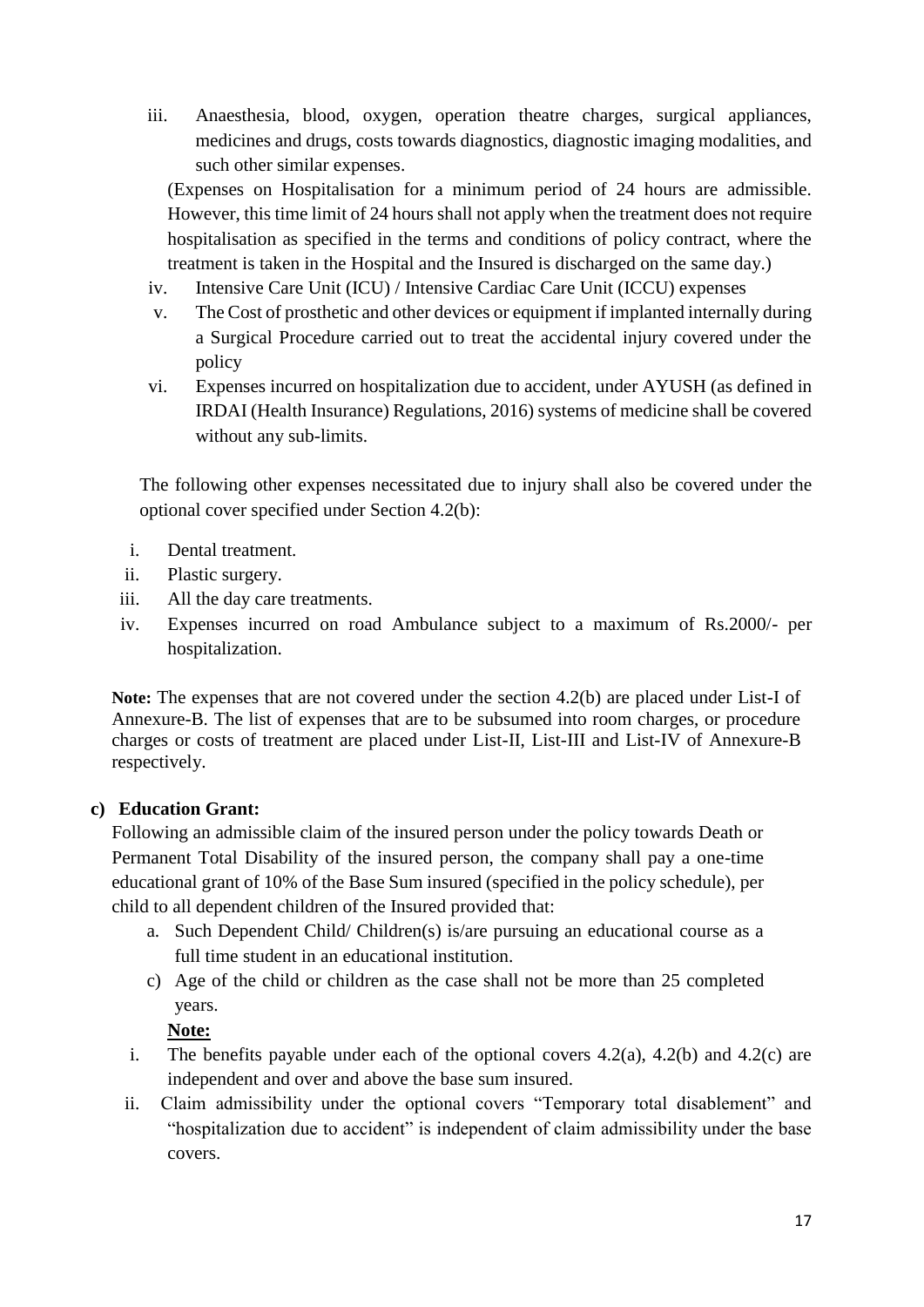### **5. Cumulative bonus:**

Sum insured (excluding cumulative bonus) shall be increased by 5% in respect of each claim free policy year, provided the policy is renewed without a break subject to maximum of 50% of the sum insured. If a claim is made in any particular year, the cumulative bonus accrued may be reduced at the same rate at which it has accrued.

#### **Notes:**

- i. The cumulative bonus is applicable only in respect of base covers referred at Section 4.1(a),4.1(b) and 4.1(c). Addition or reduction of cumulative bonus will be done only if claim made under base covers
- ii. The CB shall be added and available individually to the insured persons under the policy, if no claim has been reported. CB shall reduce only in case of claim from the same Insured Person.
- iii. CB shall be available only if the Policy is renewed/ premium paid within the Grace Period.
- iv. If a claim is made in the expiring Policy Year, and is notified to Us after the acceptance of Renewal premium any awarded CB shall be withdrawn

## **6. EXCLUSIONS (applicable to all sections of the policy)**

The Company shall not be liable to make any payments under this policy in respect of:

- (i) Any claim for death or disablement (whether of a permanent nature or of a temporary nature), hospitalisation of the insured person, directly or indirectly due to War (whether declared or not) and war like occurrence or invasion, acts of foreign enemies, hostilities, civil war, rebellion, revolutions, insurrections, mutiny, military or usurped power, seizure, capture, arrest, restraints and detainment of all kinds.
- (ii) Any claim for death, disablement (whether of a permanent nature or of a temporary nature), hospitalization of Insured Person
	- a. from intentional self-injury unless in self-defense or to save life, suicide or attempted suicide;
	- b. whilst under the influence of intoxicating liquor or drugs or other intoxicants except where the insured is not directly responsible for the injury / accident though under influence of intoxication.
	- c. whilst engaging in aviation or ballooning, or whilst mounting into, or dismounting from or travelling in any balloon or aircraft other than as a passenger (fare-paying or otherwise) in any Scheduled Airlines in the world. [Standard type of aircraft means any aircraft duly licensed to carry passengers (for hire

or otherwise) by appropriate authority irrespective of whether such an aircraft is privately owned or chartered or operated by a regular airline or whether such an aircraft has a single engine or multiengine;]

d. arising or resulting from the Insured Person committing any breach of law with criminal intent.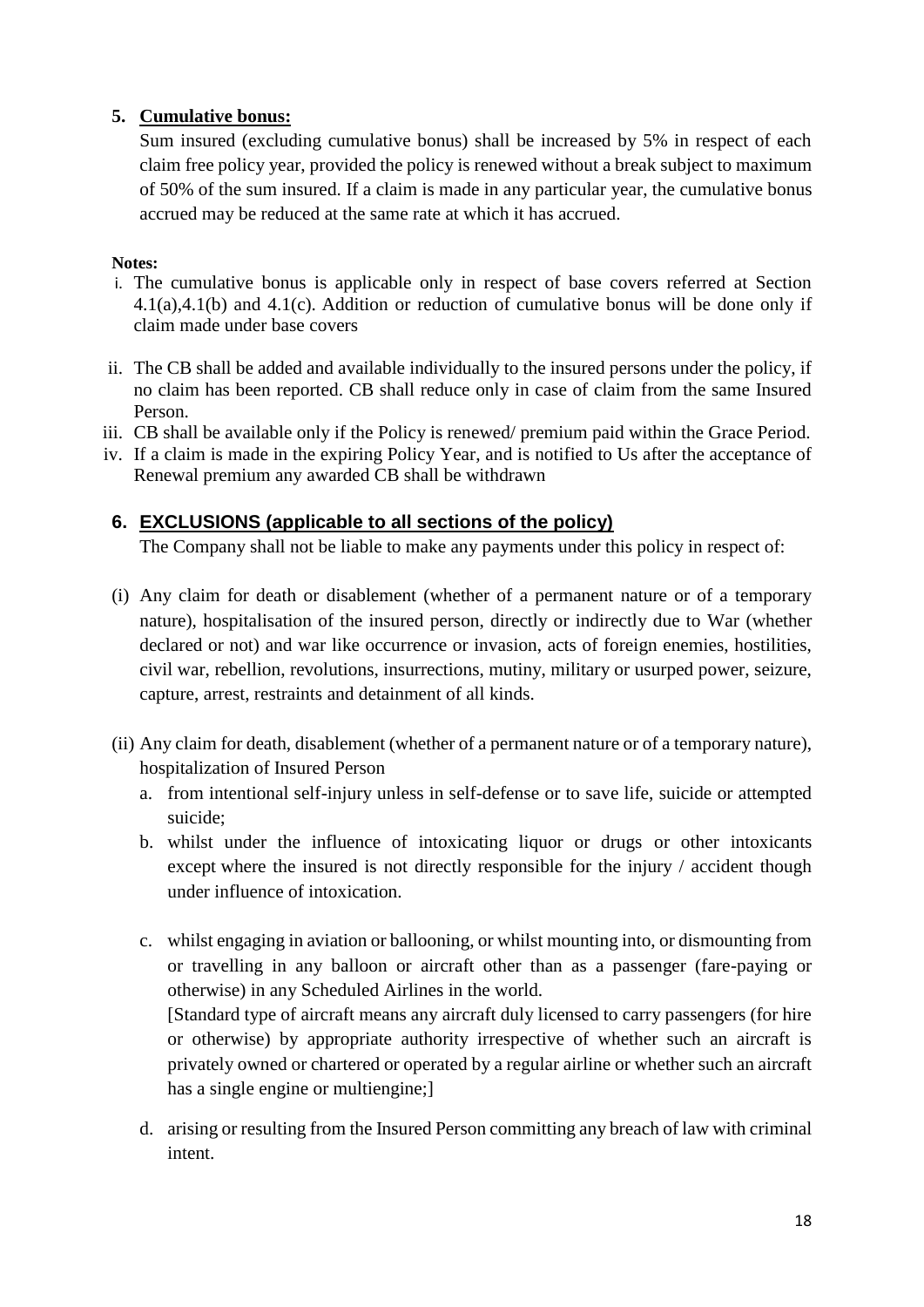- (iii)Any claim for death, disablement (whether of a permanent nature or of a temporary nature), hospitalization of Insured Person due to participation as a professional in hazardous or adventure sports, including but not limited to, para-jumping, rock climbing, mountaineering, rafting, motor racing, horse racing or scuba diving, hand gliding, sky diving, deep-sea diving.
- (iv)Any claim resulting or arising from or any consequential loss directly or indirectly caused by or contributed to or arising from:

A. Ionizing radiation or contamination by radioactivity from any nuclear fuel or from any nuclear waste from the combustion of nuclear fuel or from any nuclear waste from combustion (including any self-sustaining process of nuclear fission) of nuclear fuel.

B. Nuclear weapons material

C. The radioactive, toxic, explosive or other hazardous properties of any explosive nuclear assembly or nuclear component thereof.

D. Nuclear, chemical and biological terrorism

(v) Any loss arising out of the Insured Person's actual or attempted commission of or willful participation in an illegal act or any violation or attempted violation of the law.

## **6.1 Exclusions specific to section 4.2(b) "Hospitalisation Expenses due to Accident"**

The Company shall not be liable to make any payments under this policy in respect of any expenses incurred by the insured person in connection with or in respect of:

#### i. **Investigation & Evaluation (Code- Excl04)**

a) Expenses related to any admission primarily for diagnostics and evaluation purposes. b) Any diagnostic expenses which are not related or not incidental to the current diagnosis and treatment.

- ii. Dietary supplements and substances that can be purchased without prescription, including but not limited to Vitamins, minerals and organic substances unless prescribed by a medical practitioner as part of hospitalization claim or day care procedure (Code- Excl14)
- iii. Expenses incurred for treatment of accidental injuries which does not warrant hospitalization.
- iv. Any expenses incurred on Domiciliary Hospitalization and OPD treatment.
- v. Treatment taken outside the geographical limits of India.
- vi. All expenses listed in Annexure-B (List I) of the Policy.

## **7. CLAIM PROCEDURE**

## **7.1.Notification of claim**:

i. Intimation about an event or occurrence that may give rise to a claim under this policy must be given within 30 days of its happening.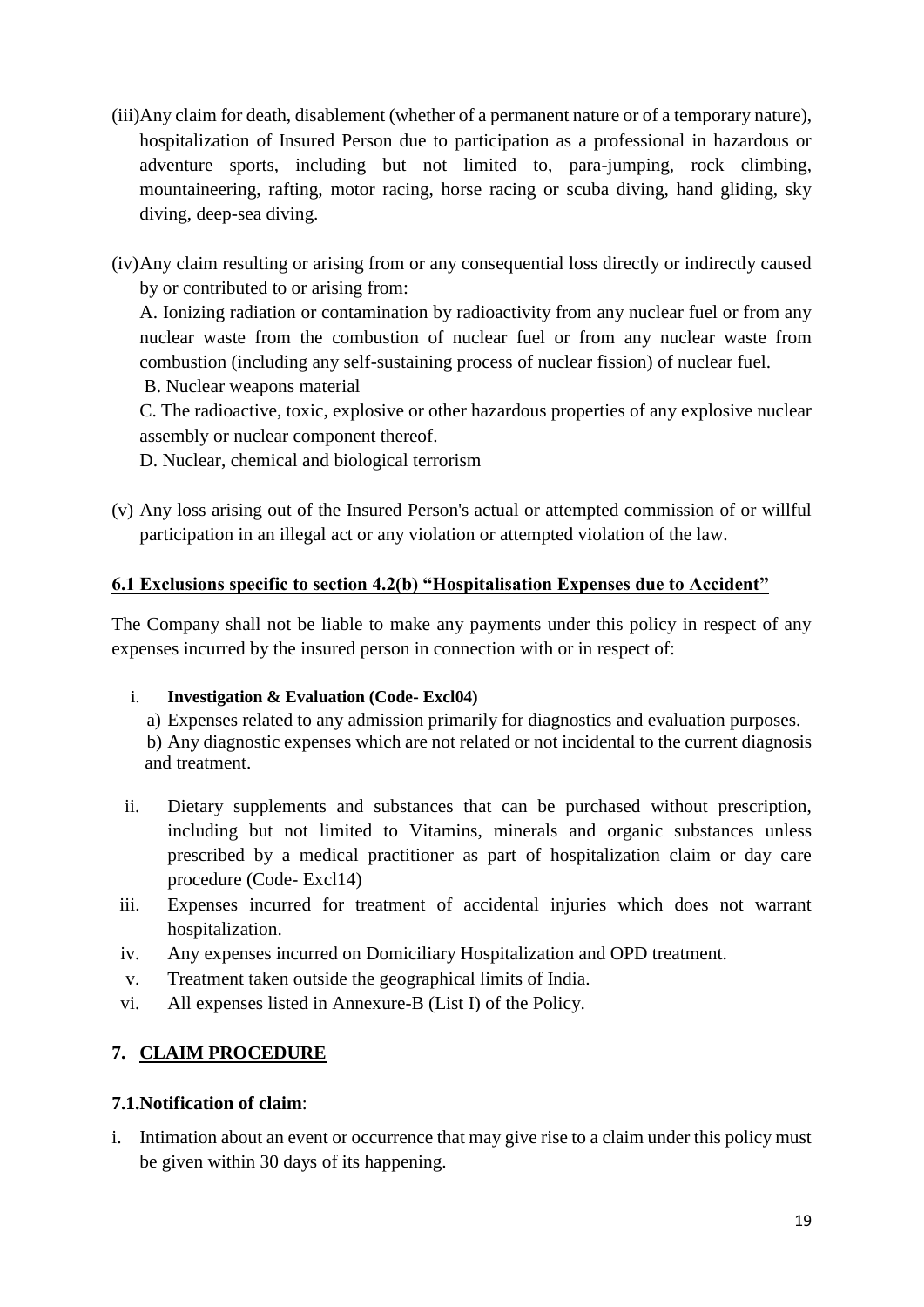- ii. Claims for insurance benefits must be submitted to the Company not later than one (1) month after the completion of the treatment or after transportation of the mortal remains/ burial in the event of Death.
- iii. If any treatment for which a claim may be made is to be taken and that treatment requires Hospitalisation in an Emergency, the company shall be informed within 24 hours of the admission of the insured person in Hospital.

**Note:** The Company will examine and relax the time limit mentioned herein above depending upon the merits of the case.

## **7.2.Documents to be submitted**:

- 7.2.1 Basic documents required for All claims
	- i. Duly completed claim form
	- ii. Photo Identity Proof of the insured person
	- iii. Copy of FIR/ Panchnama /Police Inquest Report (wherever these reports are required as per the circumstance of the Accident) duly attested by the concerned Police Station
	- iv. Copy of Medico Legal Certificate (wherever it is required as per the circumstance of the Accident) duly attested by the concerned Hospital
	- v. Any other relevant document required by the Company for assessment of the claim
- 7.2.2 Documents required in case of Death covered under Section 4.1(a)
	- i. Death certificate;
	- ii. Post Mortem Report (if conducted);
	- iii. Identity proof of Nominee or Original Succession Certificate/Original Legal Heir Certificate or any other proof to the satisfaction of the Company for the purpose of a valid discharge in case nomination is not filed by deceased.
- 7.2.3 Documents required in case of Permanent Total Disablement (PTD) / Permanent Partial Disablement (PPD), covered under Sections 4.1(b) and 4.1(c)
	- i. Original treating Medical Practitioner's certificate describing the disablement
	- ii. Original Discharge summary from the Hospital
	- iii. Disability certificate issued by treating Medical Practitioner
	- iv. Any other medical, investigation reports, inpatient or consultation treatment papers, as applicable.
- 7.2.4 Documents required in case of Temporary Total Disablement (TTD), covered under Section 4.2(a)
	- i. Original treating Medical Practitioner's certificate confirming the disability
	- ii. Original Discharge summary from the Hospital
	- iii. Any other medical, investigation reports, inpatient or consultation treatment papers, as applicable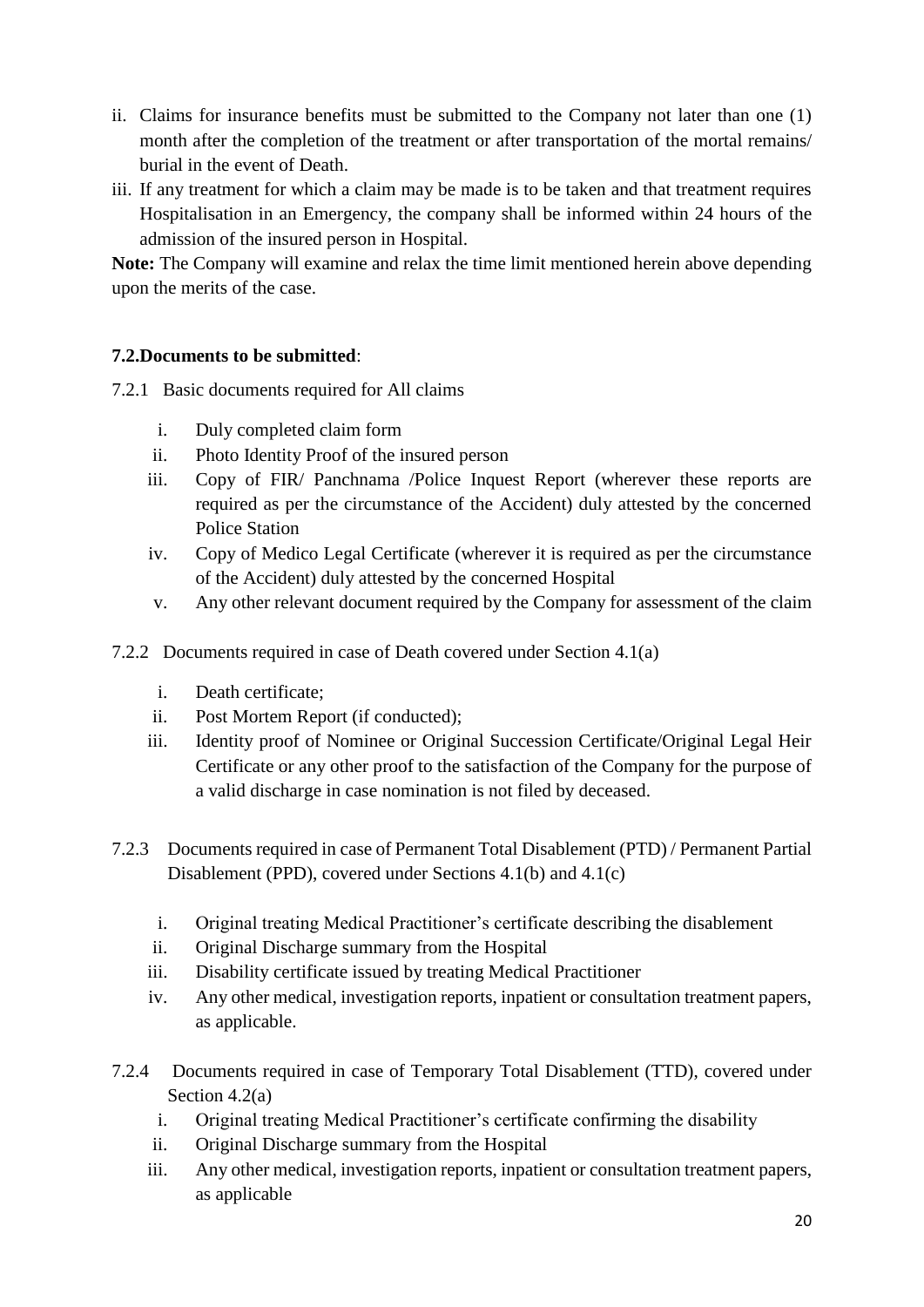- iv. Leave/Absence Certificate from Employer (If Employed)
- v. Medical Practitioner's certificate confirming the Injury and advising rest/ unfit to work for specified number of days
- vi. Fitness Certificate issued by the treating doctor.
- 7.2.5 Documents required for coverage under Section 4.2(b)- Hospitalisation Expenses due to Accident:
	- i. Discharge Summary from The Hospital
	- ii. Medical & Investigation reports
	- iii. Prescriptions, and consultation papers of the treatment
	- iv. Any other medical, investigation reports, as applicable
- 7.2.6 Documents required for coverage under Section 4.2(b)- Education Grant:
	- i. Proof to establish relationship Passport/Education certificate establishing proof of relationship of child with parents/Birth Certificate.
	- ii. Photo Identity Proof of Child
	- iii. Age proof of Child
	- iv. Bonafide Certificate issued by the educational institution confirming that he/she is a full time student of the institution

**[**Note: Insurer may specify the documents required in original and waive off any of above required as per their claim procedure]

### **7.3.Claim Settlement**

- i. The Company shall settle or reject a claim, as the case may be, within 30 days from the date of receipt of last necessary document.
- ii. In case of delay in the payment of a claim, the Company shall be liable to pay interest to the policyholder from the date of receipt of last necessary document to the date of payment of claim at a rate 2% above the bank rate.
- iii. However, where the circumstances of a claim warrant an investigation in the opinion of the Company, it shall initiate and complete such investigation at the earliest, in any case not later than 30 days from the date of receipt of last necessary document. In such cases, the Company shall settle or reject the claim within 45 days from the date of receipt of last necessary document.
- iv. In case of delay beyond stipulated 45 days, the Company shall be liable to pay interest to the policyholder at a rate 2% above the bank rate from the date of receipt of last necessary document to the date of payment of claim.

(Explanation: "Bank rate" shall mean the rate fixed by the Reserve Bank of India (RBI) at the beginning of the Financial Year in which claim has fallen due)

## **7.4.Services Offered by TPA(To be stated where TPA is involved)**

Servicing of claims, i.e., claim admissions and assessments, under this Policy by way of preauthorization of cashless treatment or processing of claims other than cashless claims or both, as per the underlying terms and conditions of the policy.

The services offered by a TPA shall not include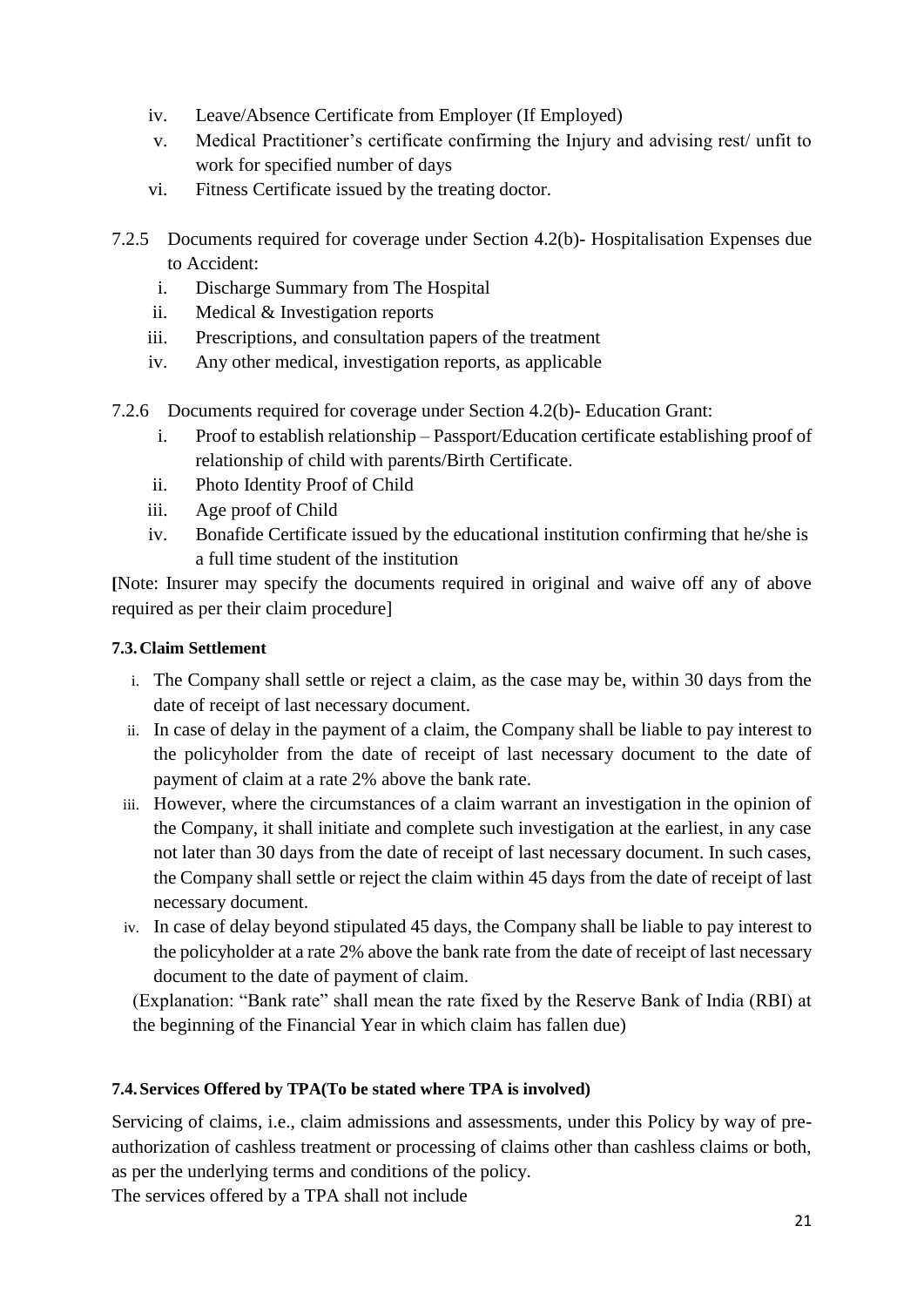- i. Claim settlement and claim rejection;
- ii. Any services directly to any insured person or to any other person unless such service is in accordance with the terms and conditions of the Agreement entered into with the Company.

#### **7.5.Payment of Claim**

All claims under the policy shall be payable in Indian currency only

#### **8. General Terms and Conditions**

#### **8.1. Disclosure of Information**

The policy shall be void and all premium paid thereon shall be forfeited to the Company in the event of misrepresentation, mis-description or non-disclosure of any material fact by the policyholder.

(Explanation: "Material facts" for the purpose of this policy shall mean all relevant information sought by the company in the proposal form and other connected documents to enable it to take informed decision in the context of underwriting the risk)

#### **8.2. Condition Precedent to Admission of Liability**

The terms and conditions of the policy must be fulfilled by the insured person for the Company to make any payment for claim(s) arising under the policy.

#### **8.3. Material Change**

The Insured Person shall immediately notify the Company in writing of any change in his business or occupation or physical defect or infirmity with which he has become affected since the payment of last preceding premium.

#### **8.4. Automatic Termination of Insurance**

This policy shall automatically terminate upon the Insured Person's death or payment of 100% Sum Insured. However, the cover shall continue for the remaining Insured Persons till the end of Policy Period. The other insured persons may also apply to renew the policy. In case, the other insured person is minor, the policy shall be renewed only through any one of his/her natural guardian or guardian appointed by court. All relevant particulars in respect of such person (including his/her relationship with the insured person) must be submitted to the company along with the application.

#### **8.5. Complete Discharge**

Any payment to the policyholder, insured person or his/ her nominees or his/ her legal representative or assignee or to the Hospital, as the case may be, for any benefit under the policy shall be a valid discharge towards payment of claim by the Company to the extent of that amount for the particular claim.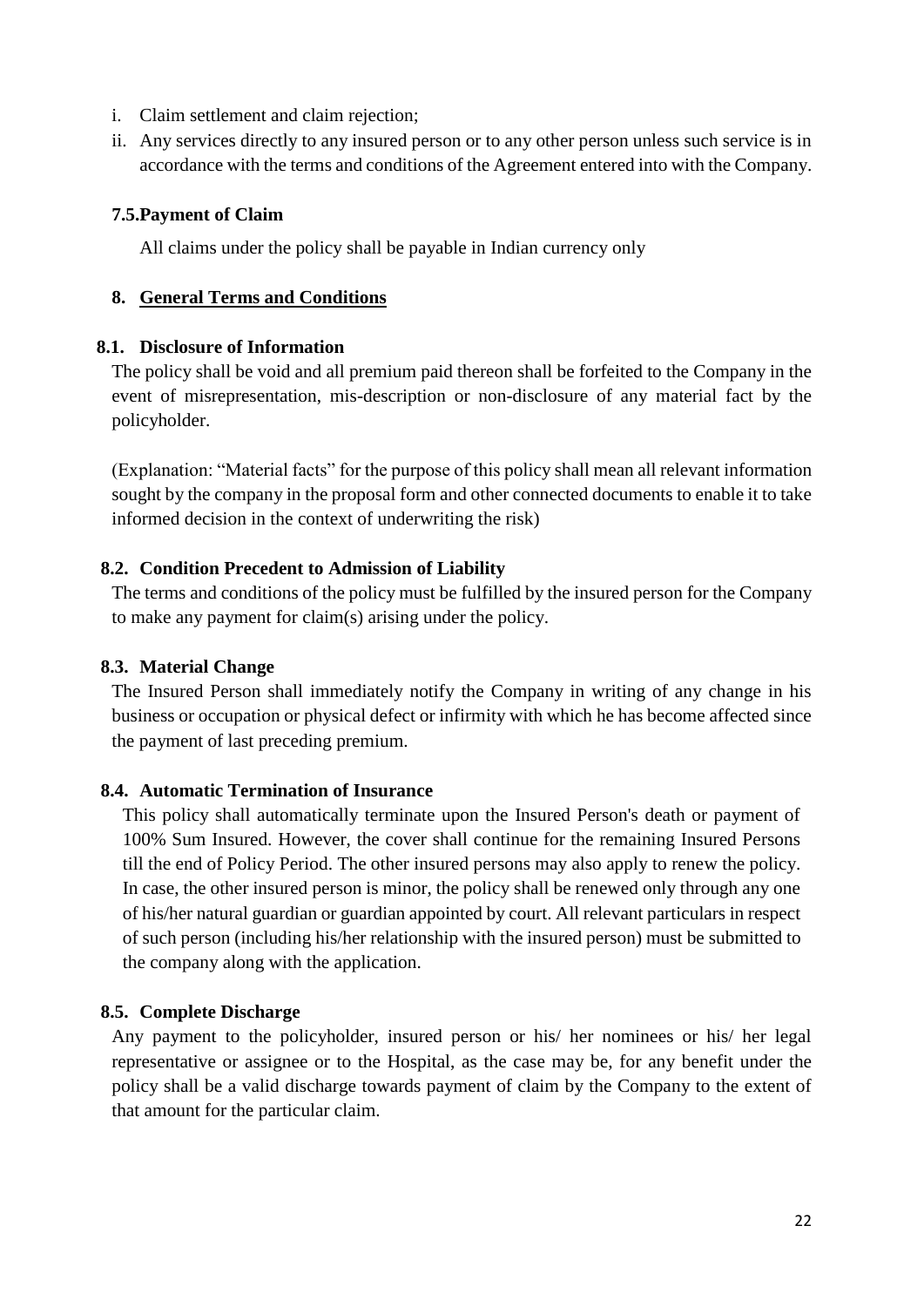#### **8.6. Notice & Communication**

- i. Any notice, direction, instruction or any other communication related to the Policy should be made in writing.
- ii. Such communication shall be sent to the address of the Company or through any other electronic modes specified in the Policy Schedule.
- iii. The Company shall communicate to the Insured at the address or through any other electronic mode mentioned in the schedule.

#### **8.7. Territorial Limit**

The coverage is worldwide except for the optional cover "Hospitalization expenses due to accident".

The coverage of optional cover "Hospitalization expenses due to accident", is limited to medical treatment taken in India only.

### **8.8. Multiple policies (Applicable to covers which offer fixed benefits)**

In case of multiple policies which provide fixed benefits, on the occurrence of the Insured event in accordance with the terms and conditions of the policies, the insurer shall make the claim payments independent of payments received under other similar policies.

## **8.9. Multiple policies (Applicable for Section 4.2(b)- Hospitalisation Expenses due to Accident)**

- i. In case of multiple policies taken by an insured person during a period from one or more insurers to indemnify treatment costs, the insured person shall have the right to require a settlement of his/her claim in terms of any of his/her policies. In all such cases the insurer chosen by the insured person shall be obliged to settle the claim as long as the claim is within the limits of and according to the terms of the chosen policy.
- ii. Insured person having multiple policies shall also have the right to prefer claims under this policy for the amounts disallowed under any other policy/policies even if the sum insured is not exhausted. Then the insurer shall independently settle the claim subject to the terms and conditions of this policy.
- iii. If the amount to be claimed exceeds the sum insured under a single policy, the insured person shall have the right to choose insurer from whom he/she wants to claim the balance amount.
- iv. Where an insured person has policies from more than one insurer to cover the same risk on indemnity basis, the insured person shall only have indemnified the treatment costs in accordance with the terms and conditions of the chosen policy.

#### **8.10.Fraud**

If any claim made by the insured person, is in any respect fraudulent, or if any false statement, or declaration is made or used in support thereof, or if any fraudulent means or devices are used by the insured person or anyone acting on his/her behalf to obtain any benefit under this policy, all benefits under this policy shall be forfeited.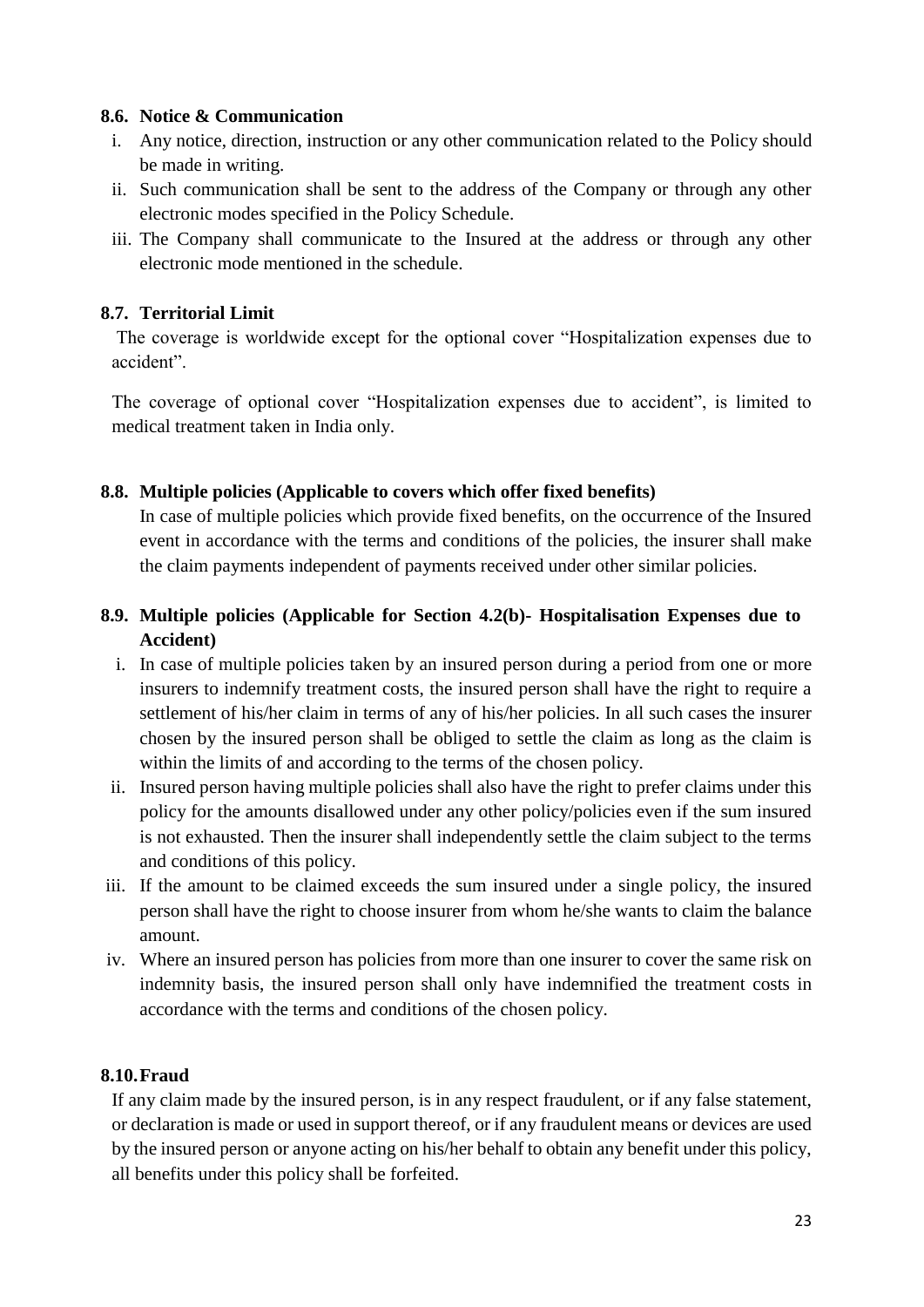Any amount already paid against claims which are found fraudulent later under this policy shall be repaid by all person(s) named in the policy schedule, who shall be jointly and severally liable for such repayment.

For the purpose of this clause, the expression "fraud" means any of the following acts committed by the Insured Person or by his agent, with intent to deceive the insurer or to induce the insurer to issue a insurance Policy: —

(a) the suggestion, as a fact of that which is not true and which the Insured Person does not believe to be true;

(b) the active concealment of a fact by the Insured Person having knowledge or belief of the fact;

(c) any other act fitted to deceive; and

(d) any such act or omission as the law specially declares to be fraudulent

The company shall not repudiate the policy on the ground of fraud, if the insured person / beneficiary can prove that the misstatement was true to the best of his knowledge and there was no deliberate intention to suppress the fact or that such mis-statement of or suppression of material fact are within the knowledge of the insurer. Onus of disproving is upon the policyholder, if alive, or beneficiaries.

#### **8.11.Cancellation**

i. The Insured may cancel this Policy by giving 15days' written notice, and in such an event, the Company shall refund premium on short term rates for the unexpired Policy Period as per the rates detailed below.

#### **(Note to Insurers: Insurers to specify the percentage of refund subject to pricing design)**

Notwithstanding anything contained herein or otherwise, no refunds of premium shall be made in respect of Cancellation where, any claim has been admitted or has been lodged or any benefit has been availed by the Insured person under the Policy.

ii. The Company may cancel the Policy at any time on grounds of misrepresentation, nondisclosure of material facts, fraud by the Insured Person, by giving 15 days' written notice. There would be no refund of premium on cancellation on grounds of misrepresentation, non-disclosure of material facts or fraud.

#### **8.12.Nomination:**

The insured person is required at the inception of the policy, to make a nomination for the purpose of payment of claims under the policy in the event of death of the policyholder. Any change of nomination shall be communicated to the company in writing and such change shall be effective only when an endorsement on the policy is made. In the event of death of the policyholder, the Company will pay the nominee (as named in the Policy Schedule/Policy Certificate/Endorsement (if any)) and in case there is no subsisting nominee, to the legal heirs or legal representatives of the policyholder whose discharge shall be treated as full and final discharge of its liability under the policy.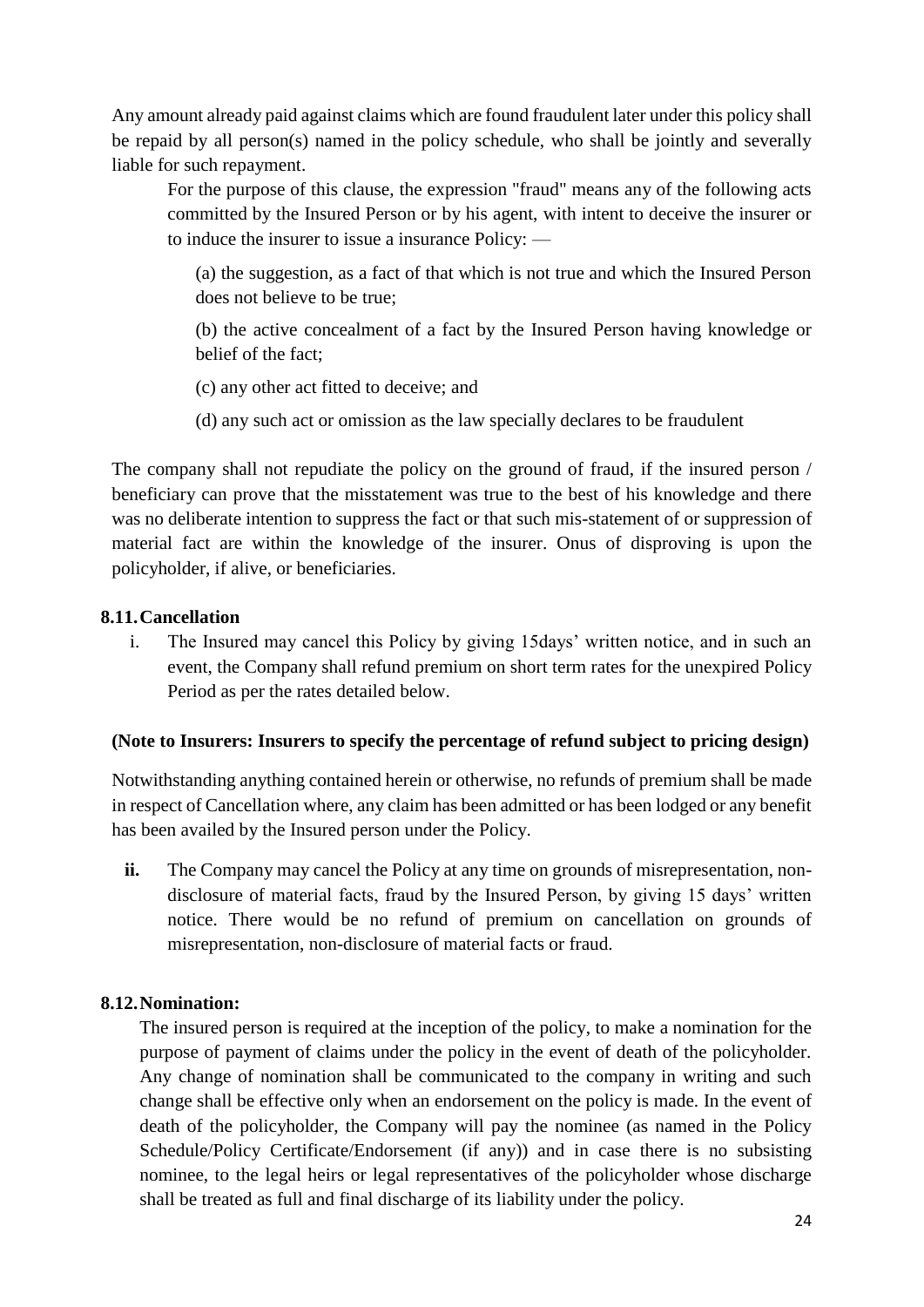#### **8.13.Renewal of the Policy:**

The policy shall ordinarily be renewable except on grounds of fraud, misrepresentation by the insured person.

- i. The Company shall endeavour to give notice for renewal. However, the Company is not under obligation to give any notice for renewal.
- ii. Request for renewal along with requisite premium shall be received by the Company before the end of the policy period.
- iii. At the end of the policy period, the policy shall terminate and can be renewed within the Grace period of 30 days to maintain continuity of benefits without break in policy. Coverage is not available during the grace period.
- iv. No loading shall apply on renewals based on individual claims experience.
- v. The cover for the Insured shall terminate immediately in the event of admissible claim and settlement of 100% Sum Insured under Coverage Death or Permanent Total Disability and no Renewal of contract will be permissible.
- vi. The insured may also avail an optional cover or opt out of the optional cover at the time of renewal.

#### **8.14.Possibility of revision of the premium rates:**

The company, with prior approval of IRDAI, may revise or modify the premium rates.

#### **8.15.Policy Disputes:**

Any dispute concerning the interpretation of the terms, conditions, limitations and/or exclusions contained herein is understood and agreed to by both the Insured and the Company to be subject to Indian Law.

#### **8.16.Arbitration:**

- i. If any dispute or difference shall arise as to the quantum to be paid by the Policy, (liability being otherwise admitted) such difference shall independently of all other questions, be referred to the decision of a sole arbitrator to be appointed in writing by the parties here to or if they cannot agree upon a single arbitrator within thirty days of any party invoking arbitration, the same shall be referred to a panel of three arbitrators, comprising two arbitrators, one to be appointed by each of the parties to the dispute/difference and the third arbitrator to be appointed by such two arbitrators and arbitration shall be conducted under and in accordance with the provisions of the Arbitration and Conciliation Act 1996, as amended by Arbitration and Conciliation (Amendment) Act, 2015 (No. 3 of 2016).
- ii. It is clearly agreed and understood that no difference or dispute shall be preferable to arbitration as herein before provided, if the Company has disputed or not accepted liability under or in respect of the policy.
- iii. It is hereby expressly stipulated and declared that it shall be a condition precedent to any right of action or suit upon the policy that award by such arbitrator/arbitrators of the amount of expenses shall be first obtained.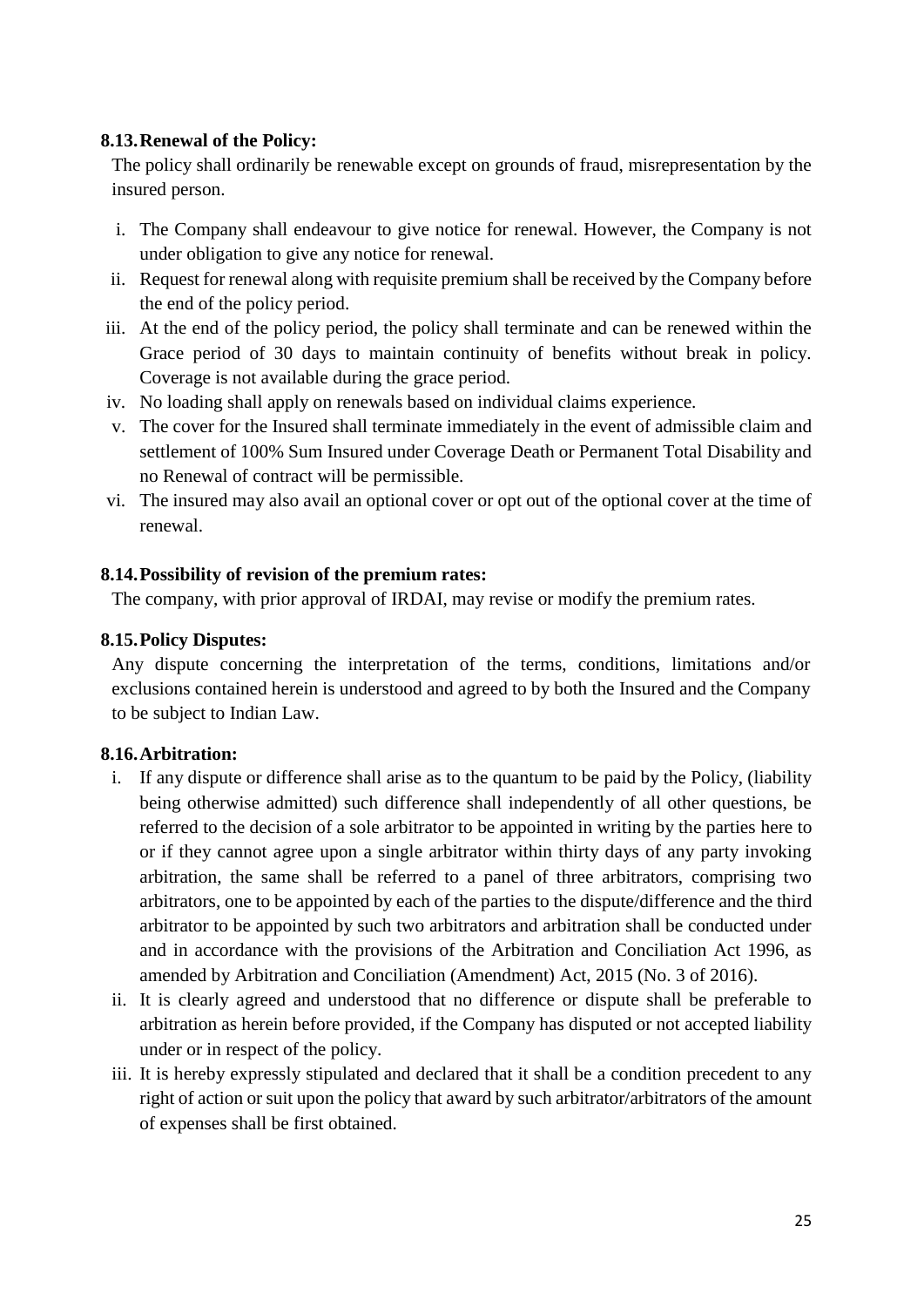### **8.17. Premium Payment in Instalments**

If the insured person has opted for Payment of Premium on an instalment basis i.e. Half Yearly, Quarterly or Monthly, as mentioned in the policy Schedule, the following Conditions shall apply (notwithstanding any terms contrary elsewhere in the policy)

- i. Grace Period of 15 days would be given to pay the instalment premium due for the policy.
- ii. During such grace period, coverage will not be available from the due date of instalment premium till the date of receipt of premium by Company.
- iv. No interest will be charged If the instalment premium is not paid on due date.
- v. In case of instalment premium due not received within the grace period, the policy will get cancelled.
- vi. In the event of a claim, all subsequent premium instalments shall immediately become due and payable.
- vii. The company has the right to recover and deduct all the pending installments from the claim amount due under the policy.

#### **9. Claim Related Information**

For any claim related query, intimation of claim and submission of claim related documents, insured person may contact the company through:

- i. Website :
- ii. Toll Free :
- iii. E-mail:
- iv. Fax :
- v. Courier :

## **10. Grievances**

In case of any grievance the insured person may contact the company through

- i. Website:
- ii. Toll free:
- iii. E-mail:
- iv. Fax :
- v. Courier: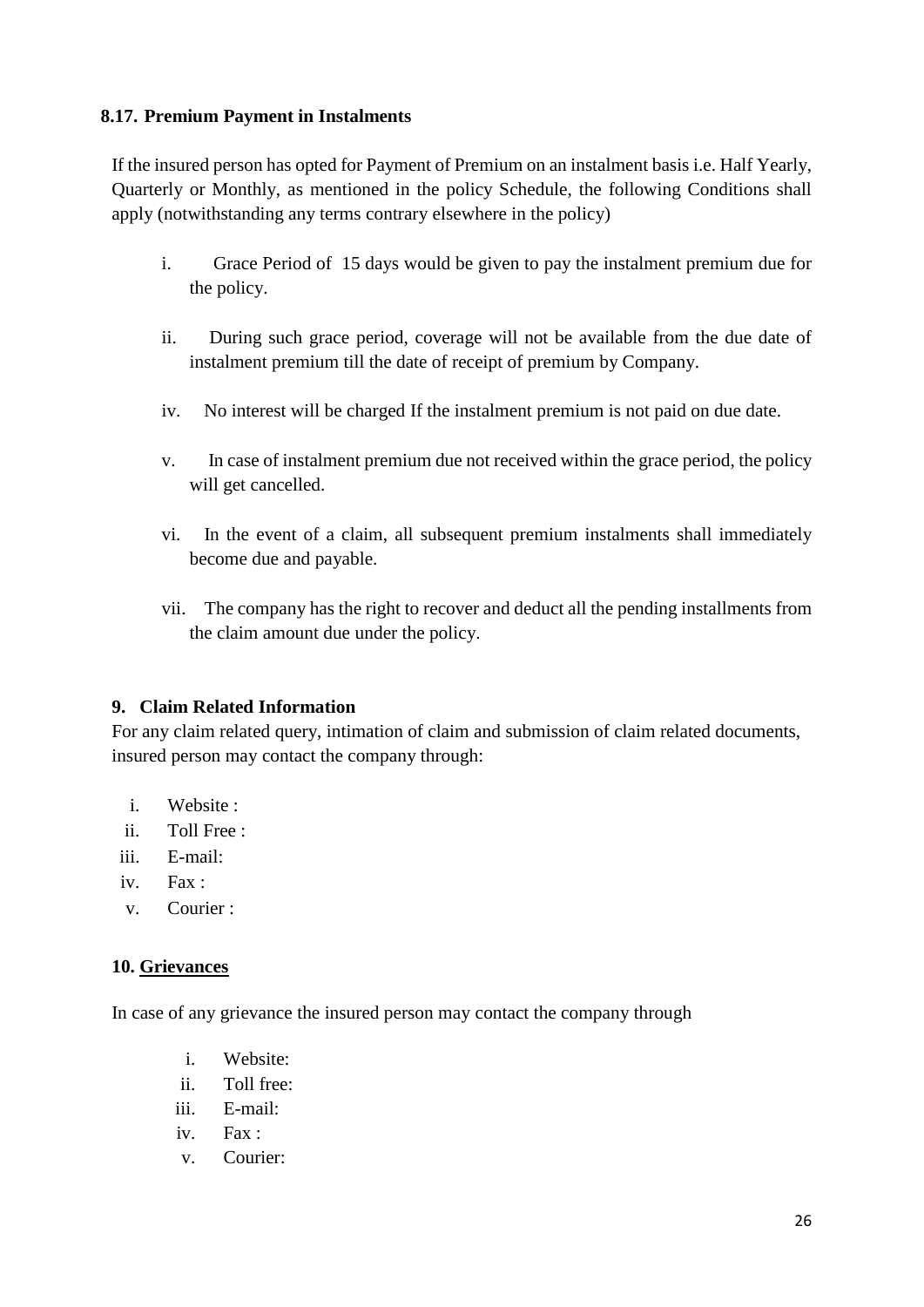Insured person may also approach the grievance cell at any of the company's branches with the details of grievance

If Insured person is not satisfied with the redressal of grievance through one of the above methods, insured person may contact the grievance officer at ………….

For updated details of grievance officer, kindly refer the link……….

## *(Note to insurers: Address of the Grievance Officer and link having updated details of grievance officer on website to be specified by the insurer. Insurer to also specify separate contact details for senior citizens)*

Grievance may also be lodged at IRDAI Integrated Grievance Management System - [https://igms.irda.gov.in/.](https://igms.irda.gov.in/)

Insurance Ombudsman –The insured person may also approach the office of Insurance Ombudsman of the respective area/region for redressal of grievance. The contact details of the Insurance Ombudsman offices have been provided as Annexure-A. [Insurers are advised to note the revised details of insurance ombudsman as and when amended as available in the website <http://ecoi.co.in/ombudsman.html> and ensure that updated details are prospectively incorporated in the policy documents for the information of the policyholders].

| II. TADLE UF DENEFITS      |                                                                                                                                                                                                   |  |  |  |
|----------------------------|---------------------------------------------------------------------------------------------------------------------------------------------------------------------------------------------------|--|--|--|
| <b>Name</b>                | Standard Personal Accident Insurance policy, [Company Name]                                                                                                                                       |  |  |  |
| <b>Product Type</b>        | Individual                                                                                                                                                                                        |  |  |  |
| of<br>Category<br>Cover    | All the covers are benefit based except the optional cover "Hospitalisation<br>Expenses due to Accident" which is indemnity based.                                                                |  |  |  |
| Sum insured                | On Individual basis – SI shall apply to each individual family member                                                                                                                             |  |  |  |
| <b>Policy Period</b>       | 1 year                                                                                                                                                                                            |  |  |  |
| <b>Base covers</b>         | Death<br>$\mathbf{1}$ .<br>Permanent total disablement<br>11.<br>Permanent partial disablement<br>111.                                                                                            |  |  |  |
| <b>Optional covers</b>     | Temporary total disablement<br>1.<br>ii.<br>Hospitalisation Expenses due to Accident<br><b>Education</b> grant<br>111.                                                                            |  |  |  |
| <b>Cumulative</b><br>bonus | Sum insured (excluding CB) shall be increased by 5% in respect of each claim<br>free policy year, provided the policy is renewed without a break subject to<br>maximum of 50% of the sum insured. |  |  |  |

#### **11. TABLE OF BENEFITS**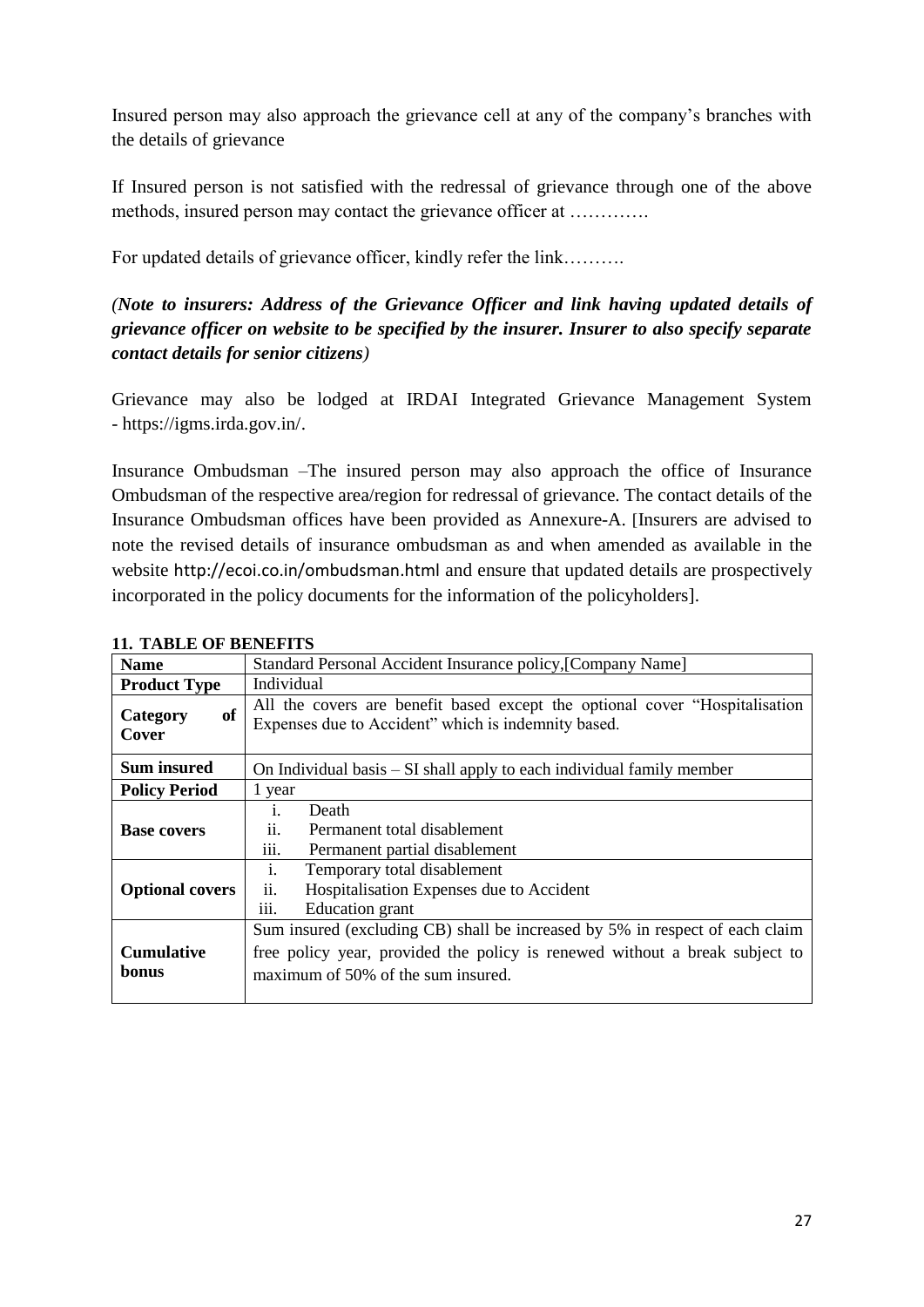Annexure-A.

| <b>Areas of Jurisdiction</b>      | <b>Office of the Insurance Ombudsman</b>                                                |  |  |  |
|-----------------------------------|-----------------------------------------------------------------------------------------|--|--|--|
| Gujarat, UT of Dadra and Nagar    | of<br>Office<br>the<br>Ombudsman,<br>Insurance                                          |  |  |  |
| Haveli, Daman and Diu             | Building,<br>JeevanPrakash<br>6th<br>floor,                                             |  |  |  |
|                                   | TilakMarg,<br>Relief<br>Road,                                                           |  |  |  |
|                                   | Ahmedabad<br>380<br>001.                                                                |  |  |  |
|                                   | 25501201/02/05/06<br>Tel.:<br>079                                                       |  |  |  |
|                                   | Email: bimalokpal.ahmedabad@ecoi.co.in                                                  |  |  |  |
| Karnataka                         | Office<br>of<br>Ombudsman,<br>the<br>Insurance                                          |  |  |  |
|                                   | JeevanSoudhaBuilding, PID No. 57-27-N-19, Ground                                        |  |  |  |
|                                   | Floor, 19/19, 24th Main Road, JP Nagar, Ist Phase,                                      |  |  |  |
|                                   | 078.<br>Bengaluru<br>560                                                                |  |  |  |
|                                   | 26652048<br>26652049<br>Tel.:<br>080<br>$\sqrt{2}$                                      |  |  |  |
|                                   | Email: bimalokpal.bengaluru@ecoi.co.in                                                  |  |  |  |
| Madhya Pradesh and Chhattisgarh   | Office<br>of<br>Ombudsman,<br>the<br>Insurance                                          |  |  |  |
|                                   | JanakVihar<br>Complex,<br>2nd<br>Floor,                                                 |  |  |  |
|                                   | Malviya Nagar, Opp. Airtel<br>Office,<br>6,                                             |  |  |  |
|                                   | Near<br><b>New</b><br>Market,                                                           |  |  |  |
|                                   | 003.<br>462<br>Bhopal                                                                   |  |  |  |
|                                   | 2769201<br>Tel.:<br>0755<br>2769202<br><b>Contract Contract Contract</b>                |  |  |  |
|                                   | 0755<br>Fax:<br>2769203                                                                 |  |  |  |
|                                   | Email: bimalokpal.bhopal@ecoi.co.in                                                     |  |  |  |
| Odisha                            | Office<br>of<br>Insurance<br>Ombudsman,<br>the                                          |  |  |  |
|                                   | 62,<br>Forest<br>park,                                                                  |  |  |  |
|                                   | Bhubneshwar<br>751<br>009.                                                              |  |  |  |
|                                   | Tel.:<br>2596461<br>/2596455<br>0674                                                    |  |  |  |
|                                   | 0674<br>2596429<br>Fax:                                                                 |  |  |  |
|                                   | Email: bimalokpal.bhubaneswar@ecoi.co.in                                                |  |  |  |
| Himachal<br>Punjab,<br>Haryana,   | Office<br>Ombudsman,<br>of<br>the<br>Insurance                                          |  |  |  |
| Pradesh, Jammu and Kashmir, UT    | 102 &<br>S.C.O.<br>No.<br>101,<br>2nd<br>103,<br>Floor,                                 |  |  |  |
| of Chandigarh                     | Building,<br>17<br><b>Batra</b><br>Sector<br>D,                                         |  |  |  |
|                                   | Chandigarh<br>160<br>017.                                                               |  |  |  |
|                                   | 2706196 /<br>Tel.: 0172 -<br>2706468                                                    |  |  |  |
|                                   | 0172<br>2708274<br>Fax:                                                                 |  |  |  |
|                                   | Email: bimalokpal.chandigarh@ecoi.co.in                                                 |  |  |  |
| Tamil Nadu, UT-Pondicherry        | Office<br>of<br>the<br>Ombudsman,<br>Insurance                                          |  |  |  |
| Town and Karaikal (which are part | Fatima<br>Akhtar<br>Court,<br>4th<br>Floor,<br>453,                                     |  |  |  |
| of UT of Pondicherry)             | Anna<br>Salai,<br>Teynampet,                                                            |  |  |  |
|                                   | 018.<br>CHENNAI<br>600                                                                  |  |  |  |
|                                   | Tel.:<br>044<br>24333668<br>24335284<br>$\omega_{\rm{max}}$<br>$\overline{\phantom{a}}$ |  |  |  |
|                                   | 044<br>24333664<br>Fax:                                                                 |  |  |  |
|                                   | Email: bimalokpal.chennai@ecoi.co.in                                                    |  |  |  |
| Delhi                             | Office<br>of<br>the<br>Insurance<br>Ombudsman,                                          |  |  |  |
|                                   | 2/2<br>Insurance<br>Building,<br>Universal<br>A,                                        |  |  |  |
|                                   | Asaf<br>Road,<br>Ali                                                                    |  |  |  |
|                                   | 002.<br>Delhi<br>110<br><b>New</b>                                                      |  |  |  |
|                                   | Tel.:<br>011<br>23232481/23213504                                                       |  |  |  |
|                                   | Email: bimalokpal.delhi@ecoi.co.in                                                      |  |  |  |

The contact details of the **Insurance Ombudsman** offices are as below-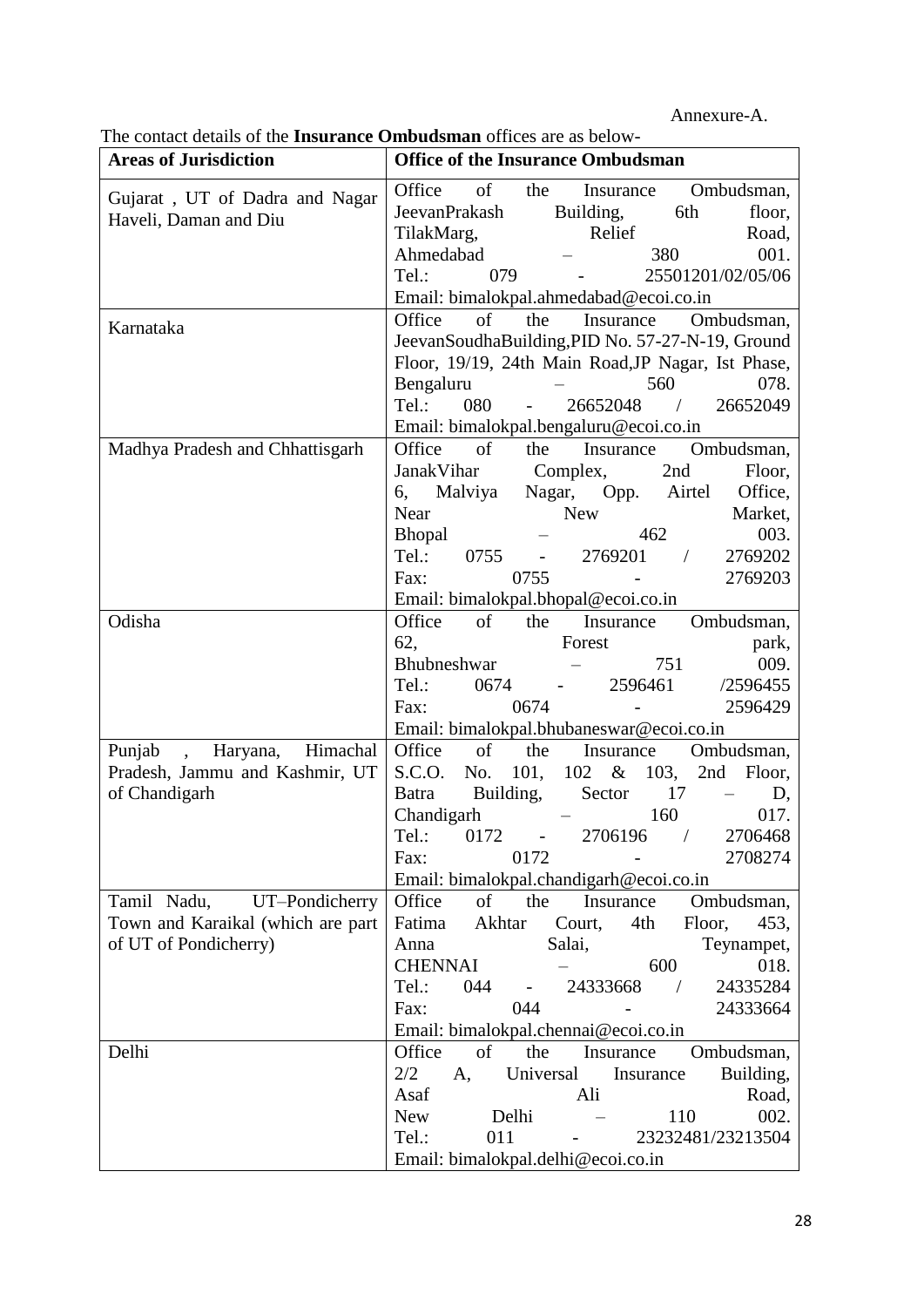| Meghalaya,<br>Manipur,<br>Assam<br>$\overline{\phantom{a}}$ | Office<br>of<br>the<br>Ombudsman,<br>Insurance                                                |
|-------------------------------------------------------------|-----------------------------------------------------------------------------------------------|
| Mizoram, Arunachal<br>Pradesh,                              | 5th<br>JeevanNivesh,<br>Floor,                                                                |
| Nagaland and Tripura                                        | Panbazar<br>S.S.<br>Nr.<br>bridge,<br>Road,<br>over                                           |
|                                                             | Guwahati<br>781001(ASSAM).                                                                    |
|                                                             | 0361<br>2632204<br>Tel.:<br>$\sqrt{2}$<br>2602205<br>$\overline{a}$                           |
|                                                             | Email: bimalokpal.guwahati@ecoi.co.in                                                         |
| Andhra Pradesh, Telangana and UT                            | Office<br>of<br>the<br>Ombudsman,<br>Insurance                                                |
| of Yanam - a part of the UT of                              | $6 - 2 - 46$ ,<br>1st<br>"Moin<br>floor,<br>Court",                                           |
| Pondicherry                                                 | Saleem<br>Function<br>Palace,<br>Lane<br>Opp.                                                 |
|                                                             | Guards,<br>$\mathbf{C}$ .<br>Lakdi-Ka-Pool,<br>A.                                             |
|                                                             | 500<br>004.<br>Hyderabad                                                                      |
|                                                             | Tel.:<br>040<br>67504123<br>23312122<br>$\overline{\phantom{a}}$<br>$\sim 10^{-10}$ m $^{-1}$ |
|                                                             | 040<br>23376599<br>Fax:                                                                       |
|                                                             | Email: bimalokpal.hyderabad@ecoi.co.in                                                        |
| Rajasthan                                                   | $\circ$ of $\overline{\phantom{0}}$<br>Ombudsman,<br>Office<br>the<br>Insurance               |
|                                                             | $\rm II$<br>JeevanNidhi<br>Bldg.,<br>Gr.<br>Floor,                                            |
|                                                             | Bhawani<br>Singh<br>Marg,                                                                     |
|                                                             | 005.<br>302<br>Jaipur                                                                         |
|                                                             | Tel.:<br>2740363<br>0141                                                                      |
|                                                             | Email: Bimalokpal.jaipur@ecoi.co.in                                                           |
| Kerala, UT of (a) Lakshadweep, (b)                          | $\sigma$ of<br>Office<br>the<br>Insurance<br>Ombudsman,                                       |
| Mahe $-$ a part of UT of Pondicherry                        | 2nd<br>Pulinat<br>Floor,<br>Bldg.,                                                            |
|                                                             | Shipyard,<br>Cochin<br>M.<br>G.<br>Road,<br>Opp.                                              |
|                                                             | Ernakulam-682015.                                                                             |
|                                                             | Tel.:<br>0484<br>2358759/2359338<br>0484-2359336<br>Fax:                                      |
|                                                             | Email: bimalokpal.ernakulam@ecoi.co.in                                                        |
| West Bengal, UT of Andaman and                              | of<br>Office<br>the<br>Ombudsman,<br>Insurance                                                |
| Nicobar Islands, Sikkim                                     | Hindustan<br>Bldg.<br>Annexe,<br>4th<br>Floor,                                                |
|                                                             | C.R.<br>4,<br>Avenue,                                                                         |
|                                                             | <b>KOLKATA</b><br>700<br>072.                                                                 |
|                                                             | Tel.:<br>033<br>22124339<br>22124340<br>$\frac{1}{2}$<br>$\overline{\phantom{a}}$             |
|                                                             | Fax<br>033<br>22124341                                                                        |
|                                                             | Email: bimalokpal.kolkata@ecoi.co.in                                                          |
| of Uttar<br>Pradesh<br><b>Districts</b>                     | Office<br>of<br>the<br>Insurance<br>Ombudsman,                                                |
| Laitpur, Jhansi, Mahoba, Hamirpur,                          | 6th<br>Floor,<br>JeevanBhawan,<br>Phase-II,                                                   |
| Chitrakoot,<br>Banda,<br>Allahabad,                         | Nawal<br>Kishore<br>Road,<br>Hazratganj,                                                      |
| Mirzapur,<br>Sonbhabdra, Fatehpur,                          | Lucknow<br>226<br>001.                                                                        |
| Pratapgarh,<br>Jaunpur, Varanasi,                           | Tel.:<br>0522<br>2231330<br>2231331                                                           |
| Gazipur, Jalaun, Kanpur, Lucknow,                           | 0522<br>Fax:<br>2231310                                                                       |
| Unnao,<br>Sitapur,<br>Lakhimpur,                            | Email: bimalokpal.lucknow@ecoi.co.in                                                          |
| Barabanki,<br>Raebareli,<br>Bahraich,                       |                                                                                               |
| Sravasti, Gonda, Faizabad, Amethi,                          |                                                                                               |
| Kaushambi,<br>Balrampur,<br>Basti,                          |                                                                                               |
| Ambedkarnagar,<br>Sultanpur,                                |                                                                                               |
| Maharajgang,<br>Santkabirnagar,                             |                                                                                               |
| Azamgarh, Kushinagar, Gorkhpur,                             |                                                                                               |
| Deoria, Mau, Ghazipur, Chandauli,                           |                                                                                               |
| Ballia, Sidharathnagar.                                     |                                                                                               |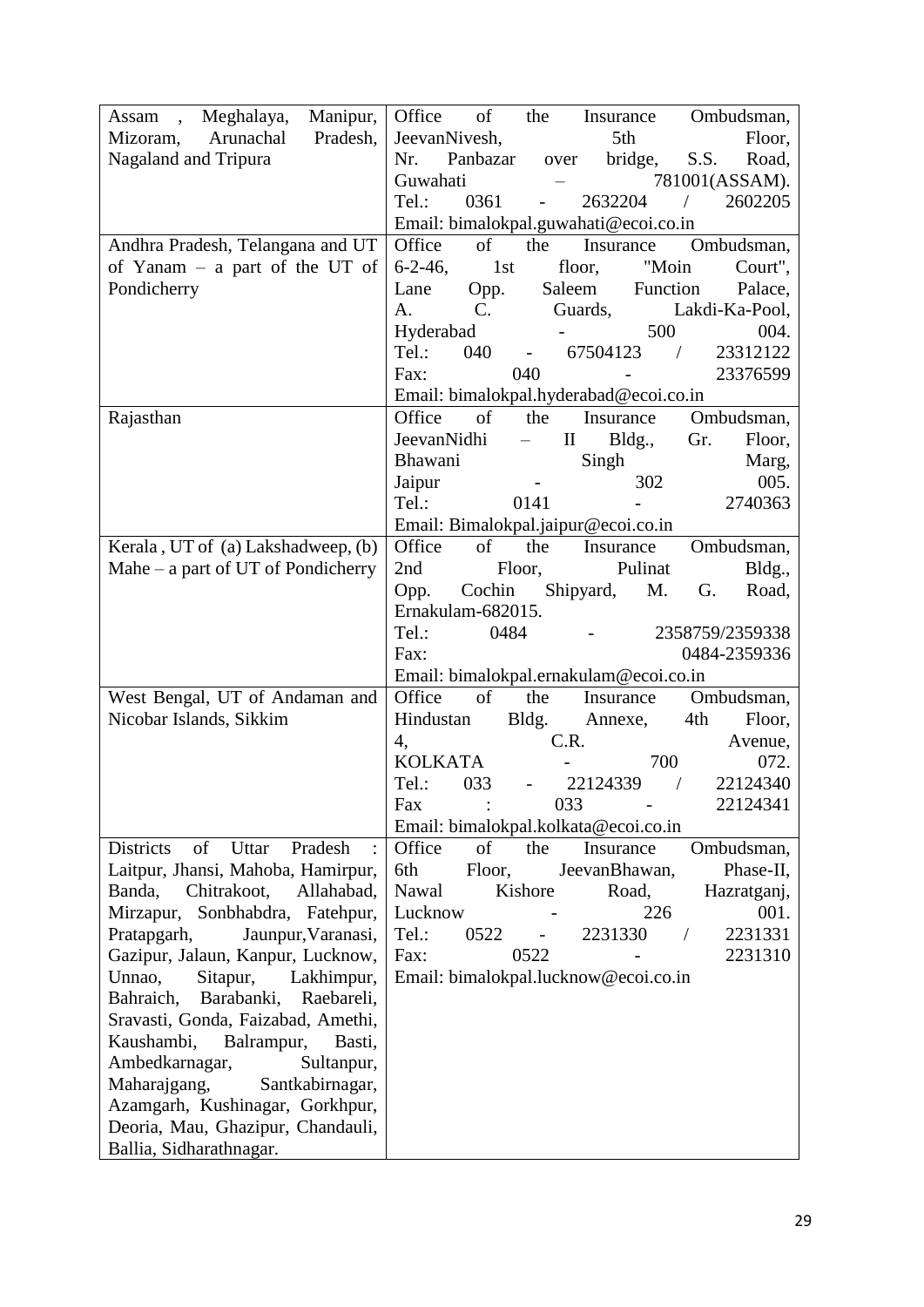| Goa,                                         | Office        | of     | the                 | Insurance                           |                | Ombudsman,            |
|----------------------------------------------|---------------|--------|---------------------|-------------------------------------|----------------|-----------------------|
| Mumbai<br>Metropolitan<br>Region             | 3rd           |        | Floor,              |                                     |                | JeevanSevaAnnexe,     |
| excluding Navi Mumbai & Thane                | S.            | V.     | Road,               |                                     | Santacruz      | $(W)$ ,               |
|                                              | Mumbai        |        |                     |                                     | 400            | 054.                  |
|                                              | Tel.:         | 022    | $\omega_{\rm{max}}$ | 26106552                            | $\overline{ }$ | 26106960              |
|                                              | Fax:          |        | 022                 | $\overline{\phantom{0}}$            |                | 26106052              |
|                                              |               |        |                     | Email: bimalokpal.mumbai@ecoi.co.in |                |                       |
| of Uttaranchal<br>and<br>the<br><b>State</b> | Office        | of     | the                 | Insurance                           |                | Ombudsman,            |
| following Districts of Uttar Pradesh:        | BhagwanSahai  |        |                     |                                     |                | Palace                |
| Agra, Aligarh, Bagpat, Bareilly,             | 4th           |        | Floor,              |                                     | Main           | Road,                 |
| Bijnor, Budaun,<br>Bulandshehar,             | Naya          |        | Bans,               |                                     | Sector         | 15,                   |
| Etah, Kanooj, Mainpuri, Mathura,             | Distt:        |        |                     | GautamBuddh                         |                | Nagar,                |
| Moradabad,<br>Meerut,                        | U.P-201301.   |        |                     |                                     |                |                       |
| Muzaffarnagar, Oraiyya, Pilibhit,            | Tel.:         |        |                     | 0120-2514250 / 2514252              |                | 2514253<br>$\sqrt{2}$ |
| Farrukhabad, Firozbad,<br>Etawah,            |               |        |                     | Email: bimalokpal.noida@ecoi.co.in  |                |                       |
| Gautambodhanagar,<br>Ghaziabad,              |               |        |                     |                                     |                |                       |
| Shahjahanpur,<br>Hardoi,<br>Hapur,           |               |        |                     |                                     |                |                       |
| Shamli,<br>Rampur,<br>Kashganj,              |               |        |                     |                                     |                |                       |
| Amroha,<br>Hathras,<br>Sambhal,              |               |        |                     |                                     |                |                       |
| Kanshiramnagar, Saharanpur.                  |               |        |                     |                                     |                |                       |
| Bihar,                                       | Office        | of     | the                 | Insurance                           |                | Ombudsman,            |
| Jharkhand.                                   | 1st           |        | Floor, Kalpana      |                                     | Arcade         | Building,,            |
|                                              | <b>Bazar</b>  |        |                     | Samiti                              |                | Road,                 |
|                                              | Bahadurpur,   |        |                     |                                     |                |                       |
|                                              | Patna         |        |                     | 800                                 |                | 006.                  |
|                                              | Tel.:         |        |                     |                                     |                | 0612-2680952          |
|                                              |               |        |                     | Email: bimalokpal.patna@ecoi.co.in  |                |                       |
| Maharashtra,                                 | Office        | of     | the                 | Insurance                           |                | Ombudsman,            |
| Area of Navi Mumbai and Thane                | JeevanDarshan |        |                     | Bldg.,                              | 3rd            | Floor,                |
| excluding Mumbai Metropolitan                | C.T.S.        |        | No.s.               | 195                                 | to             | 198,                  |
| Region                                       | N.C.          | Kelkar |                     | Road,                               | Narayan        | Peth,                 |
|                                              | Pune          |        |                     |                                     | 411            | 030.                  |
|                                              | Tel.:         |        |                     |                                     |                | 020-41312555          |
|                                              |               |        |                     | Email: bimalokpal.pune@ecoi.co.in   |                |                       |

[Note to Insurers: Insurers are advised to mention the correct address, e mail Id, phone number etc. of insurance ombudsmen while issuing policy contracts]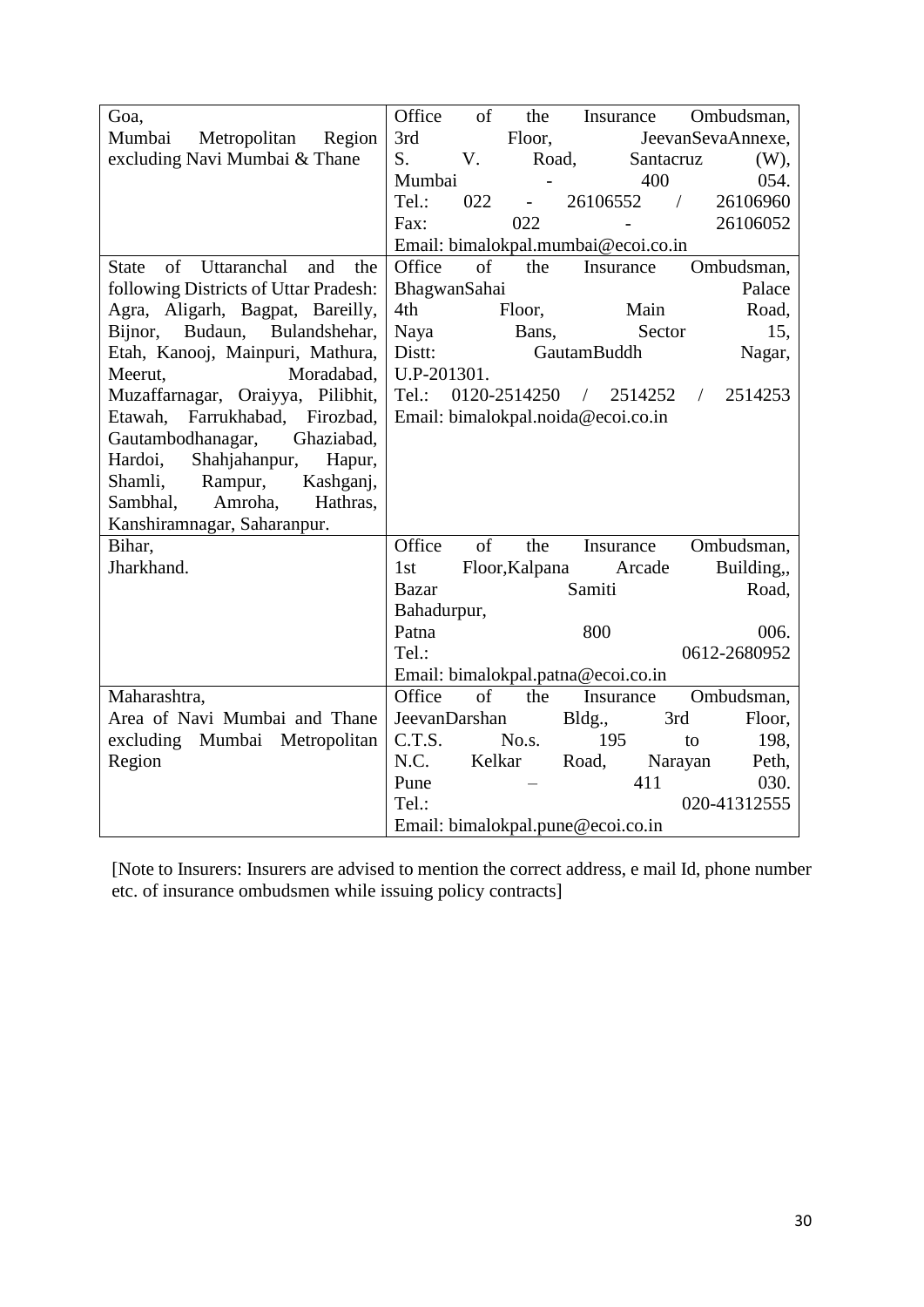# **Annexure-B**

# List I - Items for which coverage is not available in the policy

| SI                      | Item                                                           |
|-------------------------|----------------------------------------------------------------|
| <b>No</b>               |                                                                |
| $\mathbf{1}$            | <b>BABY FOOD</b>                                               |
| 2                       | <b>BABY UTILITIES CHARGES</b>                                  |
| 3                       | <b>BEAUTY SERVICES</b>                                         |
| $\overline{\mathbf{4}}$ | <b>BELTS/BRACES</b>                                            |
| 5                       | <b>BUDS</b>                                                    |
| 6                       | <b>COLD PACK/HOT PACK</b>                                      |
| $\overline{7}$          | <b>CARRY BAGS</b><br><b>EMAIL / INTERNET CHARGES</b>           |
| 8<br>9                  | FOOD CHARGES (OTHER THAN PATIENT'S DIET PROVIDED BY HOSPITAL)  |
| 10                      | <b>LEGGINGS</b>                                                |
|                         |                                                                |
| 11<br>12                | <b>LAUNDRY CHARGES</b>                                         |
| 13                      | <b>MINERAL WATER</b><br><b>SANITARY PAD</b>                    |
| 14                      | TELEPHONE CHARGES                                              |
| 15                      | <b>GUEST SERVICES</b>                                          |
| 16                      | <b>CREPE BANDAGE</b>                                           |
| 17                      | <b>DIAPER OF ANY TYPE</b>                                      |
| 18                      | <b>EYELET COLLAR</b>                                           |
| 19                      | <b>SLINGS</b>                                                  |
| 20                      | BLOOD GROUPING AND CROSS MATCHING OF DONORS SAMPLES            |
| 21                      | SERVICE CHARGES WHERE NURSING CHARGE ALSO CHARGED              |
| 22                      | <b>Television Charges</b>                                      |
| 23                      | <b>SURCHARGES</b>                                              |
| 24                      | <b>ATTENDANT CHARGES</b>                                       |
| 25                      | EXTRA DIET OF PATIENT (OTHER THAN THAT WHICH FORMS PART OF BED |
|                         | CHARGE)                                                        |
| 26                      | <b>BIRTH CERTIFICATE</b>                                       |
| 27                      | <b>CERTIFICATE CHARGES</b>                                     |
| 28                      | <b>COURIER CHARGES</b>                                         |
| 29                      | <b>CONVEYANCE CHARGES</b>                                      |
| 30                      | <b>MEDICAL CERTIFICATE</b>                                     |
| 31                      | <b>MEDICAL RECORDS</b>                                         |
| 32                      | PHOTOCOPIES CHARGES                                            |
| 33                      | <b>MORTUARY CHARGES</b>                                        |
| 34                      | <b>WALKING AIDS CHARGES</b>                                    |
| 35                      | OXYGEN CYLINDER (FOR USAGE OUTSIDE THE HOSPITAL)               |
| 36                      | <b>SPACER</b>                                                  |
| 37                      | <b>SPIROMETRE</b>                                              |
| 38                      | <b>NEBULIZER KIT</b>                                           |
| 39                      | <b>STEAM INHALER</b><br><b>ARMSLING</b>                        |
| 40                      |                                                                |
| 41                      | <b>THERMOMETER</b>                                             |
| 42<br>43                | <b>CERVICAL COLLAR</b><br><b>SPLINT</b>                        |
| 44                      | <b>DIABETIC FOOT WEAR</b>                                      |
| 45                      | <b>KNEE BRACES (LONG/ SHORT/ HINGED)</b>                       |
|                         |                                                                |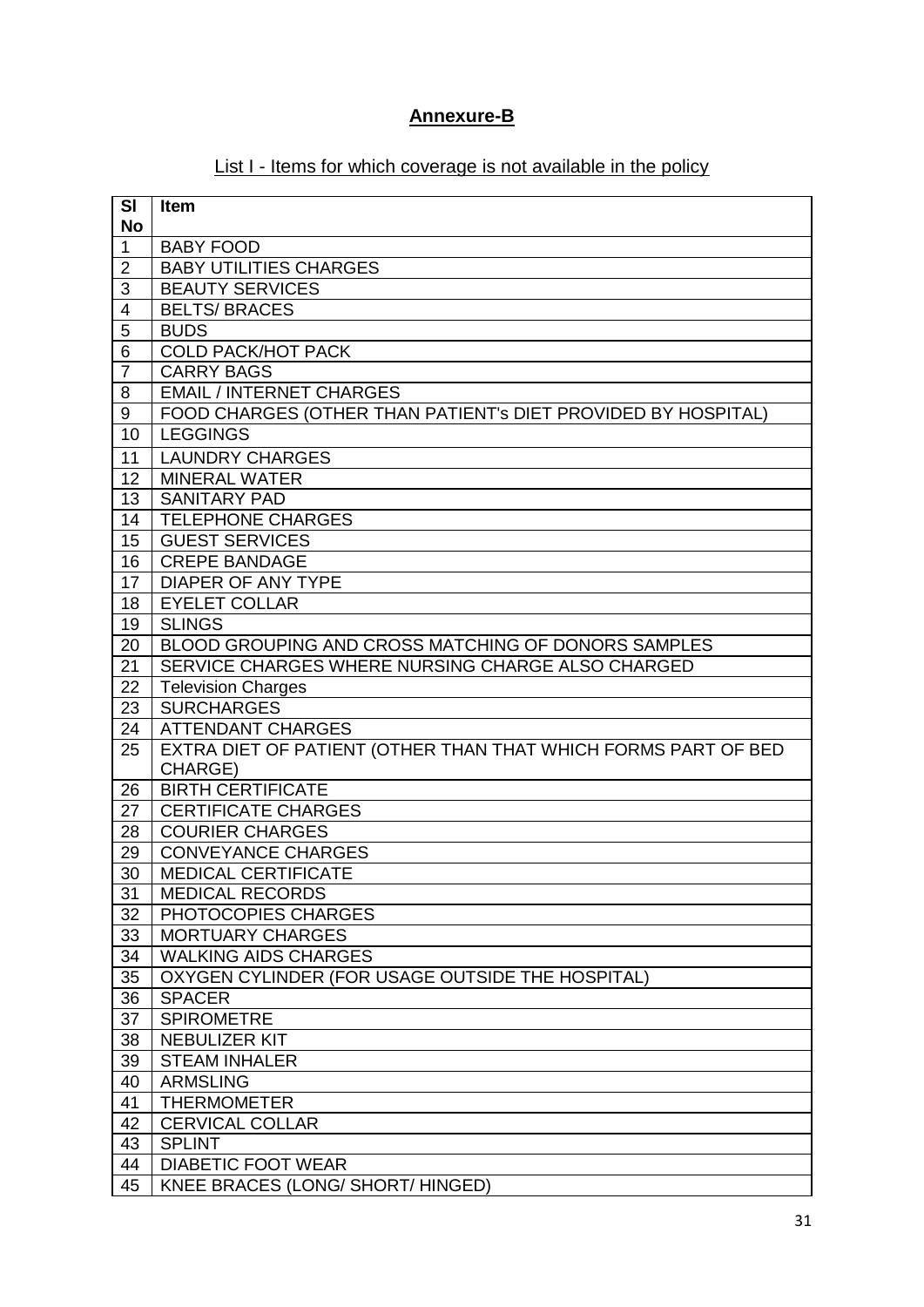| 46 | KNEE IMMOBILIZER/SHOULDER IMMOBILIZER                                       |
|----|-----------------------------------------------------------------------------|
| 47 | <b>LUMBO SACRAL BELT</b>                                                    |
| 48 | NIMBUS BED OR WATER OR AIR BED CHARGES                                      |
| 49 | <b>AMBULANCE COLLAR</b>                                                     |
| 50 | AMBULANCE EQUIPMENT                                                         |
| 51 | <b>ABDOMINAL BINDER</b>                                                     |
| 52 | PRIVATE NURSES CHARGES- SPECIAL NURSING CHARGES                             |
| 53 | <b>SUGAR FREE Tablets</b>                                                   |
| 54 | CREAMS POWDERS LOTIONS (Toiletries are not payable, only prescribed medical |
|    | pharmaceuticals payable)                                                    |
| 55 | <b>ECG ELECTRODES</b>                                                       |
| 56 | <b>GLOVES</b>                                                               |
| 57 | <b>NEBULISATION KIT</b>                                                     |
| 58 | ANY KIT WITH NO DETAILS MENTIONED [DELIVERY KIT, ORTHOKIT,                  |
|    | <b>RECOVERY KIT, ETC]</b>                                                   |
| 59 | <b>KIDNEY TRAY</b>                                                          |
| 60 | <b>MASK</b>                                                                 |
| 61 | <b>OUNCE GLASS</b>                                                          |
| 62 | <b>OXYGEN MASK</b>                                                          |
| 63 | PELVIC TRACTION BELT                                                        |
| 64 | <b>PAN CAN</b>                                                              |
| 65 | <b>TROLLY COVER</b>                                                         |
| 66 | UROMETER, URINE JUG                                                         |
| 67 | <b>VASOFIX SAFETY</b>                                                       |

# List II – Items that are to be subsumed into Room Charges

| <b>Sr</b>      | Item                                      |
|----------------|-------------------------------------------|
| No             |                                           |
|                |                                           |
| $\mathbf{1}$   | Baby Charges (Unless Specified/Indicated) |
| $\overline{2}$ | Hand Wash                                 |
| 3              | <b>Shoe Cover</b>                         |
| $\overline{4}$ | Caps                                      |
| 5              | <b>Cradle Charges</b>                     |
| 6              | Comb                                      |
| $\overline{7}$ | Eau-De-Cologne / Room Freshners           |
| 8              | Foot Cover                                |
| 9              | Gown                                      |
| 10             | Slippers                                  |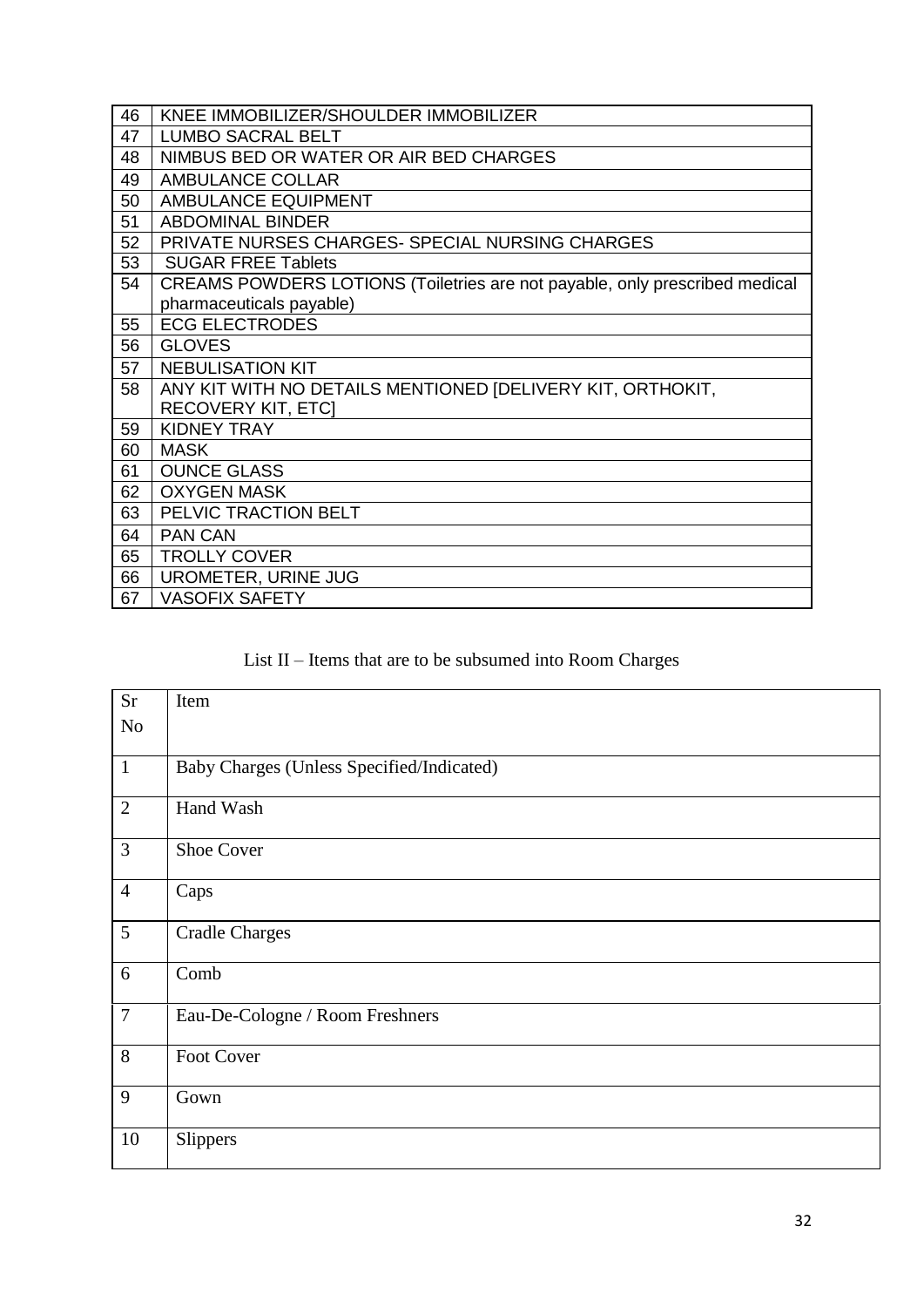| 11 | <b>Tissue Paper</b>                                 |
|----|-----------------------------------------------------|
| 12 | <b>Tooth Paste</b>                                  |
| 13 | <b>Tooth Brush</b>                                  |
| 14 | <b>Bed Pan</b>                                      |
| 15 | Face Mask                                           |
| 16 | Flexi Mask                                          |
| 17 | Hand Holder                                         |
| 18 | Sputum Cup                                          |
| 19 | Disinfectant Lotions                                |
| 20 | Luxury Tax                                          |
| 21 | Hvac                                                |
| 22 | House Keeping Charges                               |
| 23 | Air Conditioner Charges                             |
| 24 | Im Iv Injection Charges                             |
| 25 | <b>Clean Sheet</b>                                  |
| 26 | <b>Blanket/Warmer Blanket</b>                       |
| 27 | <b>Admission Kit</b>                                |
| 28 | <b>Diabetic Chart Charges</b>                       |
| 29 | Documentation Charges / Administrative Expenses     |
| 30 | <b>Discharge Procedure Charges</b>                  |
| 31 | Daily Chart Charges                                 |
| 32 | Entrance Pass / Visitors Pass Charges               |
| 33 | Expenses Related To Prescription On Discharge       |
| 34 | <b>File Opening Charges</b>                         |
| 35 | Incidental Expenses / Misc. Charges (Not Explained) |
| 36 | Patient Identification Band / Name Tag              |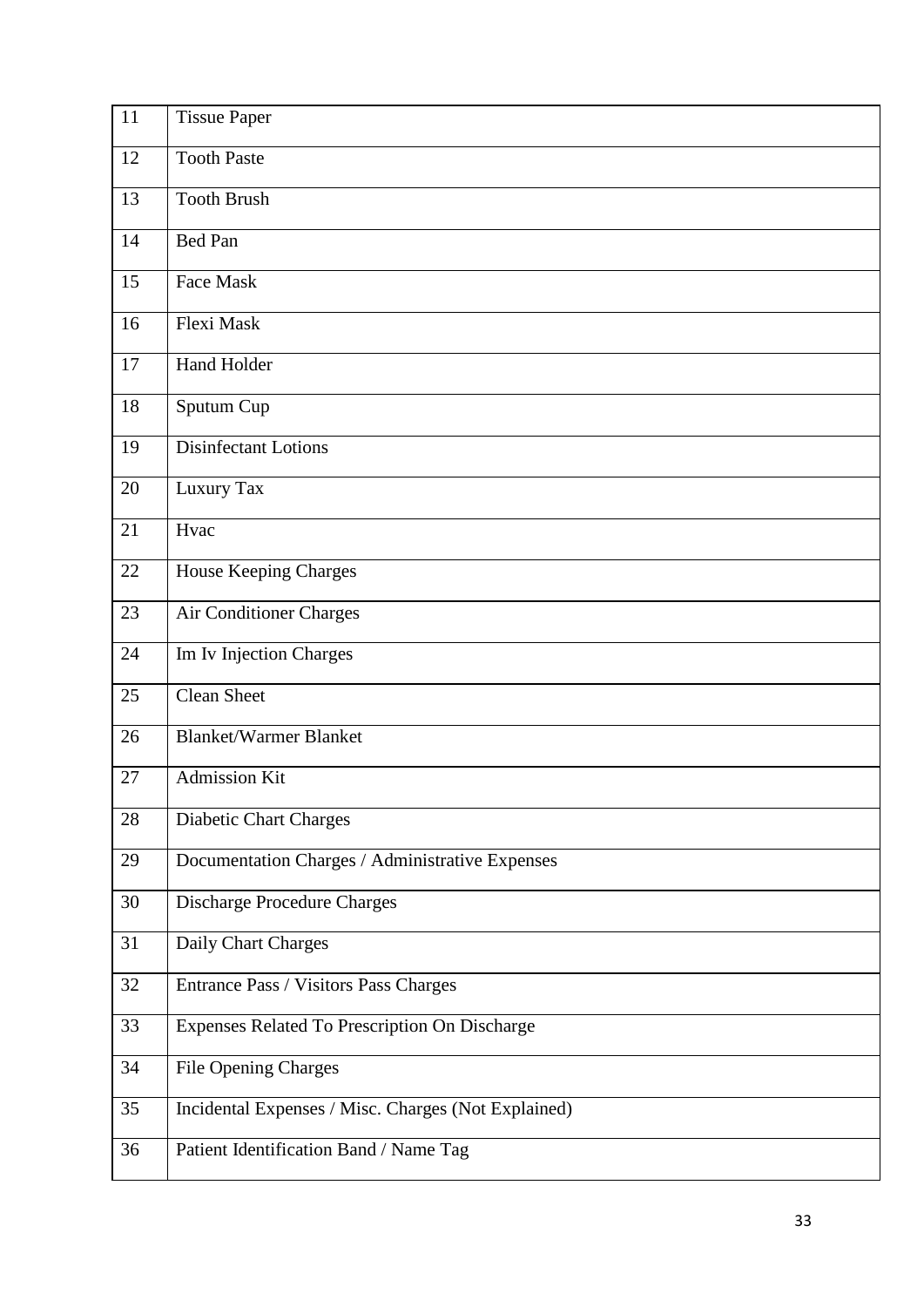| 37 | <b>Pulseoxymeter Charges</b> |
|----|------------------------------|
|    |                              |

|  |  |  |  |  |  |  |  |  | List III – Items that are to be subsumed into Procedure Charges |  |
|--|--|--|--|--|--|--|--|--|-----------------------------------------------------------------|--|
|--|--|--|--|--|--|--|--|--|-----------------------------------------------------------------|--|

| <b>Sr</b><br>No. | Item                                               |
|------------------|----------------------------------------------------|
| $\mathbf{1}$     | Hair Removal Cream                                 |
| $\mathfrak{2}$   | Disposables Razors Charges (For Site Preparations) |
| 3                | Eye Pad                                            |
| $\overline{4}$   | Eye Sheild                                         |
| 5                | Camera Cover                                       |
| 6                | Dvd, Cd Charges                                    |
| $\overline{7}$   | <b>Gause Soft</b>                                  |
| 8                | Gauze                                              |
| 9                | Ward And Theatre Booking Charges                   |
| 10               | Arthroscopy And Endoscopy Instruments              |
| $11\,$           | Microscope Cover                                   |
| 12               | Surgical Blades, Harmonicscalpel, Shaver           |
| 13               | <b>Surgical Drill</b>                              |
| 14               | Eye Kit                                            |
| 15               | Eye Drape                                          |
| 16               | X-Ray Film                                         |
| $17\,$           | <b>Boyles Apparatus Charges</b>                    |
| 18               | Cotton                                             |
| 19               | <b>Cotton Bandage</b>                              |
| 20               | <b>Surgical Tape</b>                               |
| 21               | Apron                                              |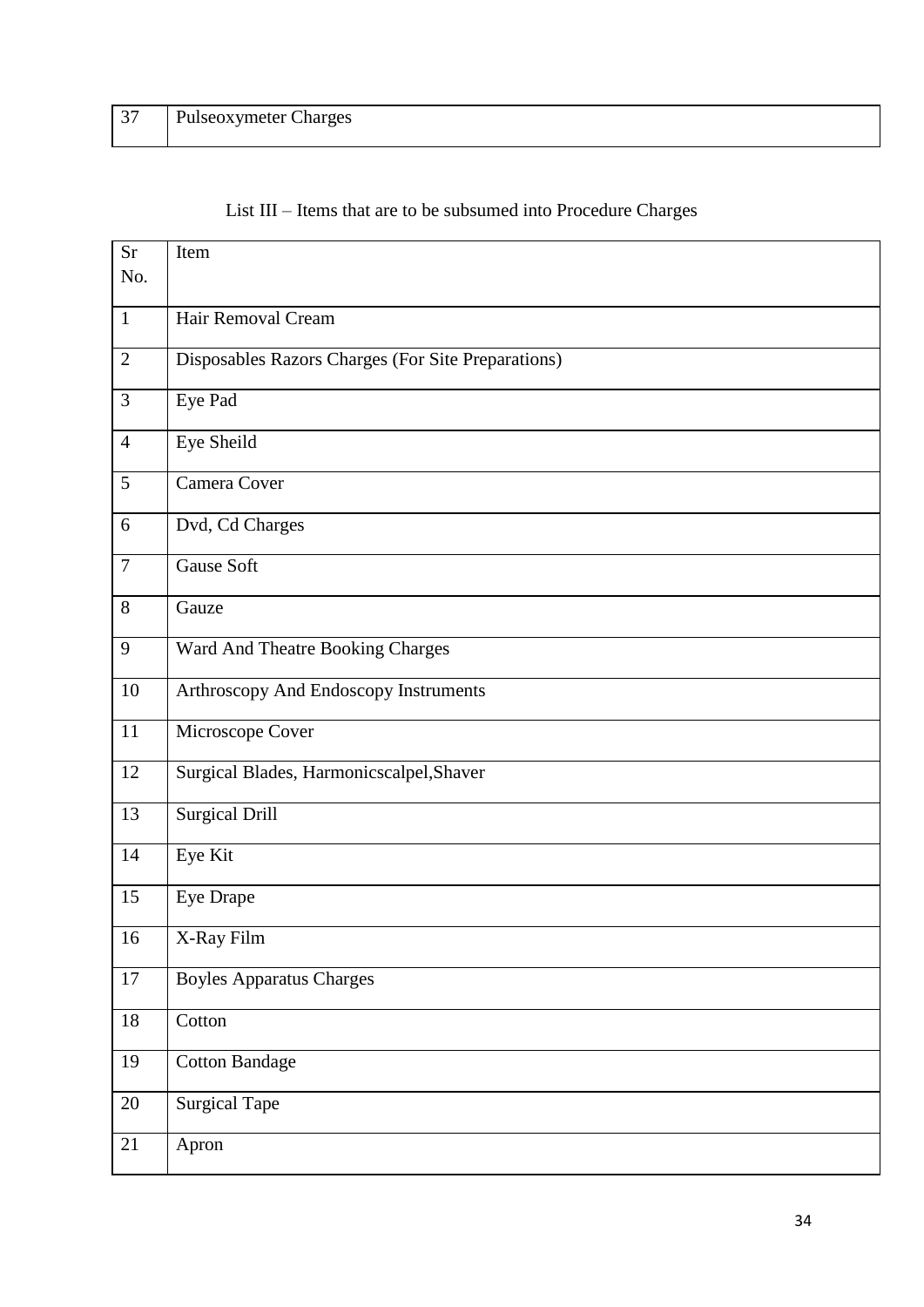| 22 | Torniquet                  |
|----|----------------------------|
|    |                            |
| 23 | Orthobundle, Gynaec Bundle |
|    |                            |

## List IV – Items that are to be subsumed into costs of treatment

| <b>Sr</b>      | Item                                                         |
|----------------|--------------------------------------------------------------|
| No.            |                                                              |
| $\mathbf{1}$   |                                                              |
|                | <b>Admission/Registration Charges</b>                        |
| $\overline{2}$ | Hospitalisation For Evaluation/Diagnostic Purpose            |
| 3              | <b>Urine Container</b>                                       |
| $\overline{4}$ | Blood Reservation Charges And Ante Natal Booking Charges     |
| 5              | <b>Bipap Machine</b>                                         |
| 6              | Cpap/Capd Equipments                                         |
| $\overline{7}$ | <b>Infusion Pump-Cost</b>                                    |
| 8              | Hydrogen Peroxide\Spirit\ Disinfectants Etc                  |
| 9              | Nutrition Planning Charges - Dietician Charges- Diet Charges |
| 10             | Hiv Kit                                                      |
| 11             | Antiseptic Mouthwash                                         |
| 12             | Lozenges                                                     |
| 13             | <b>Mouth Paint</b>                                           |
| 14             | <b>Vaccination Charges</b>                                   |
| 15             | <b>Alcohol Swabes</b>                                        |
| 16             | Scrub Solution/ Sterillium                                   |
| 17             | Glucometer& Strips                                           |
| 18             | Urine Bag                                                    |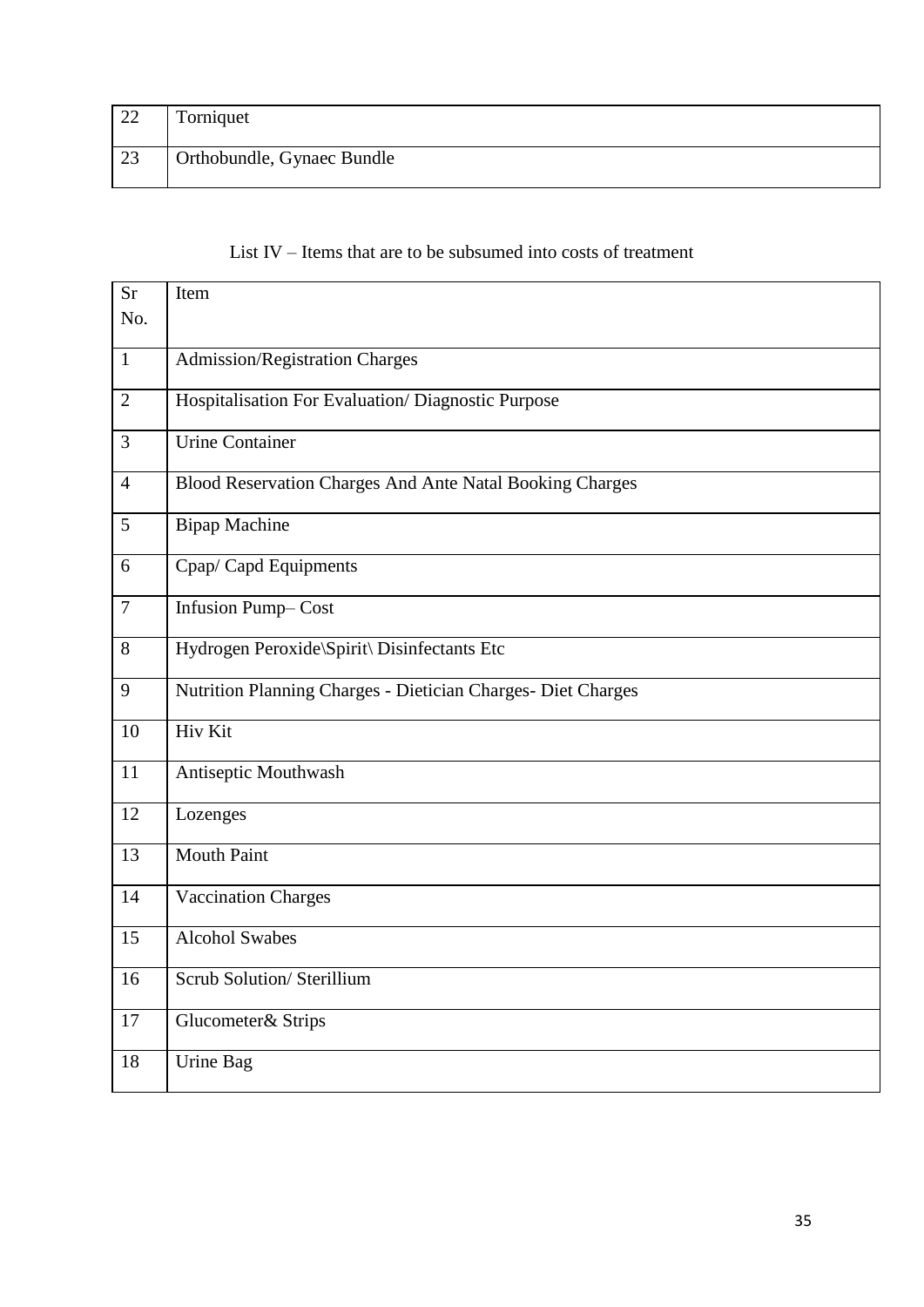# **Annexure-2**

# **Customer Information Sheet (Description is illustrative and not exhaustive)**

| SI<br><b>No</b> | <b>TITLE</b>                                                          | <b>Refer to</b><br>policy<br><b>DESCRIPTION</b><br>clause<br>number                                                                                                                                                                                                                                                                                                                                                                                                                                                                                                                                                                                                         |                     |  |  |  |
|-----------------|-----------------------------------------------------------------------|-----------------------------------------------------------------------------------------------------------------------------------------------------------------------------------------------------------------------------------------------------------------------------------------------------------------------------------------------------------------------------------------------------------------------------------------------------------------------------------------------------------------------------------------------------------------------------------------------------------------------------------------------------------------------------|---------------------|--|--|--|
| $\mathbf{1}$    | <b>Produc</b><br>t Name                                               | Saral Suraksha Bima, [Company Name]                                                                                                                                                                                                                                                                                                                                                                                                                                                                                                                                                                                                                                         |                     |  |  |  |
| 2.              | What                                                                  | 1.Base Covers:                                                                                                                                                                                                                                                                                                                                                                                                                                                                                                                                                                                                                                                              |                     |  |  |  |
|                 | am I                                                                  | <b>Accidental Death</b><br>a)                                                                                                                                                                                                                                                                                                                                                                                                                                                                                                                                                                                                                                               | $\overline{4}.1(a)$ |  |  |  |
|                 | covere                                                                | b) Permanent total Disablement due to accident                                                                                                                                                                                                                                                                                                                                                                                                                                                                                                                                                                                                                              | 4.1(b)              |  |  |  |
|                 | d for                                                                 |                                                                                                                                                                                                                                                                                                                                                                                                                                                                                                                                                                                                                                                                             |                     |  |  |  |
|                 |                                                                       | c) Permanent Partial Disablement due to accident                                                                                                                                                                                                                                                                                                                                                                                                                                                                                                                                                                                                                            | 4.1(c)              |  |  |  |
|                 |                                                                       | 2. Optional Covers:                                                                                                                                                                                                                                                                                                                                                                                                                                                                                                                                                                                                                                                         |                     |  |  |  |
|                 |                                                                       | a) Temporary Total Disablement                                                                                                                                                                                                                                                                                                                                                                                                                                                                                                                                                                                                                                              | 4.2(a)              |  |  |  |
|                 |                                                                       | Hospitalisation Expenses due to Accident<br>b)                                                                                                                                                                                                                                                                                                                                                                                                                                                                                                                                                                                                                              | 4.2(b)              |  |  |  |
|                 |                                                                       | c) Education Grant                                                                                                                                                                                                                                                                                                                                                                                                                                                                                                                                                                                                                                                          | 4.2(c)              |  |  |  |
| 3.              | What<br>are the<br><b>Major</b><br>exclusi<br>ons in<br>the<br>policy | Following is a partial list of the policy exclusions. Please refer to the<br>policy document for the complete list of exclusions:<br>Any claim for death or disablement (whether of a permanent nature or<br>of a temporary nature), hospitalization of the insured person<br>e. directly or indirectly due to War (whether declared or not) and war<br>like occurrence or invasion, acts of foreign enemies, hostilities,<br>civil war, rebellion, revolutions, insurrections, mutiny, military or<br>usurped power, seizure, capture, arrest,<br>restraints and<br>detainment of all kinds.<br>from intentional self-injury unless in self-defense or to save life,<br>f. | 6(i)                |  |  |  |
|                 |                                                                       | suicide or attempted suicide.                                                                                                                                                                                                                                                                                                                                                                                                                                                                                                                                                                                                                                               |                     |  |  |  |
|                 |                                                                       | Arising from Ionizing radiation or contamination by radioactivity<br>q.<br>from any nuclear fuel or from any nuclear waste from the<br>combustion of nuclear fuel or from any nuclear waste from<br>combustion (including any self-sustaining process of nuclear<br>fission) of nuclear fuel.<br>arising out of the Insured Person's actual or attempted<br>h.                                                                                                                                                                                                                                                                                                              |                     |  |  |  |
|                 |                                                                       | commission of or willful participation in an illegal act or any<br>violation or attempted violation of the law.                                                                                                                                                                                                                                                                                                                                                                                                                                                                                                                                                             | 6(v)                |  |  |  |
| 4.              | <b>Waiting</b>                                                        | Not applicable                                                                                                                                                                                                                                                                                                                                                                                                                                                                                                                                                                                                                                                              |                     |  |  |  |
|                 | period                                                                |                                                                                                                                                                                                                                                                                                                                                                                                                                                                                                                                                                                                                                                                             |                     |  |  |  |
| 5.              | Payme<br>nt<br>basis                                                  | The payment of claims under all the base covers of Standard PA<br>la)<br>product and the optional covers "temporary total disablement benefit"<br>and "Education grant" is on benefit basis.<br>The payment of claims under the optional cover "Hospitalisation<br>b)<br><b>Expenses</b><br>due<br>Accident"<br>is<br>indemnity<br>basis<br>to<br>on<br>(Cashless/Reimbursement).                                                                                                                                                                                                                                                                                           |                     |  |  |  |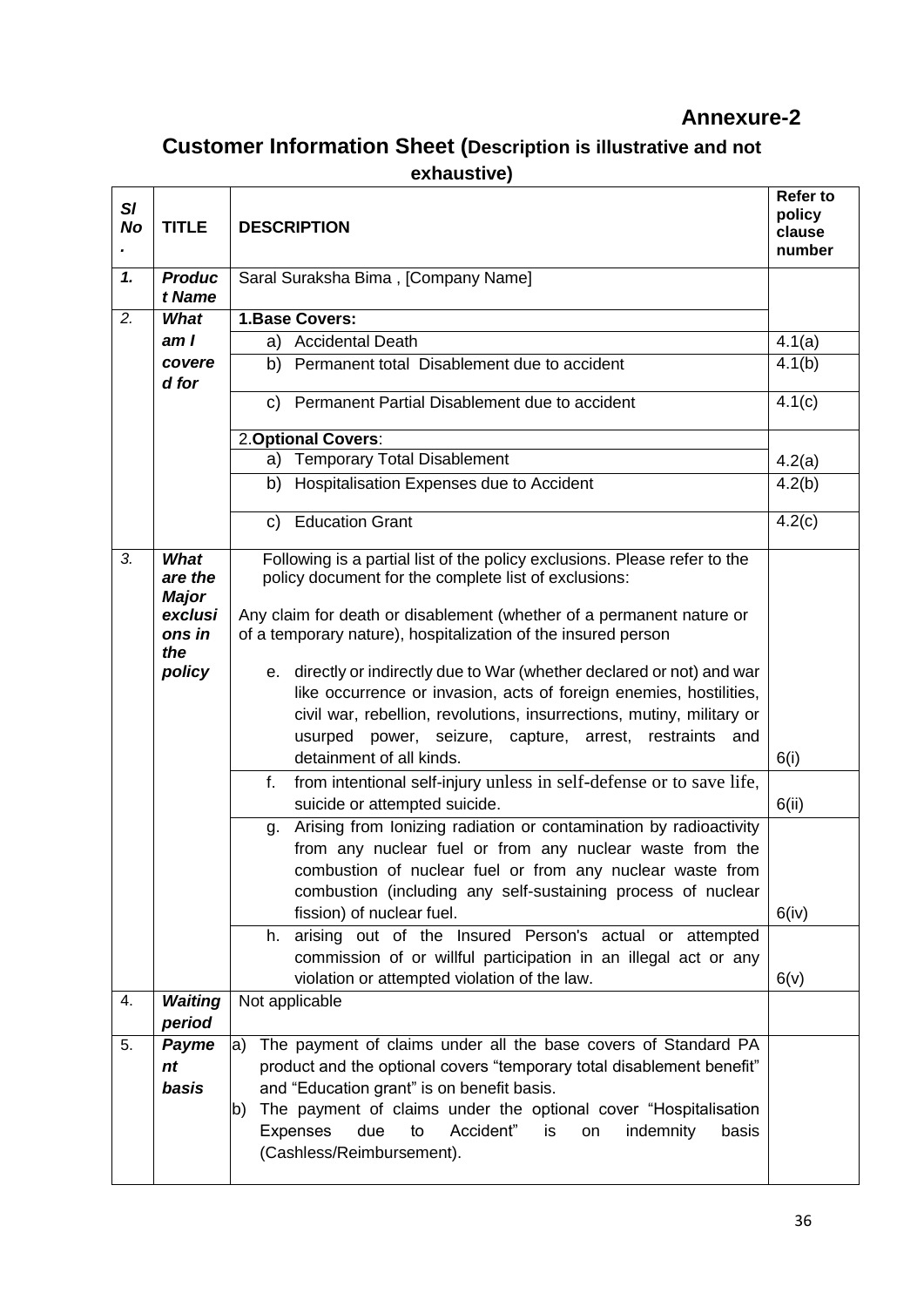| 6.                                                                                                                                                                                                                                                                | Loss<br>sharing                                | Not applicable                                                                                                                                                                                                                                                                                                                                                                                                                                                                                                                            |                      |  |  |
|-------------------------------------------------------------------------------------------------------------------------------------------------------------------------------------------------------------------------------------------------------------------|------------------------------------------------|-------------------------------------------------------------------------------------------------------------------------------------------------------------------------------------------------------------------------------------------------------------------------------------------------------------------------------------------------------------------------------------------------------------------------------------------------------------------------------------------------------------------------------------------|----------------------|--|--|
| 7.                                                                                                                                                                                                                                                                | <b>Renew</b><br>al<br><b>Conditi</b>           | a) The policy shall ordinarily be renewable except on grounds of fraud,<br>misrepresentation by the insured person.                                                                                                                                                                                                                                                                                                                                                                                                                       | 8.14                 |  |  |
|                                                                                                                                                                                                                                                                   | ons                                            | b) This policy shall automatically terminate upon the Insured Person's<br>death or payment of 100% Sum Insured. However, the cover shall<br>continue for the remaining Insured Persons till the end of Policy<br>Period. The other insured persons may also apply to renew the policy.<br>Automatic Termination of Insurance.                                                                                                                                                                                                             | 8.4                  |  |  |
| 8.                                                                                                                                                                                                                                                                | ation                                          | <b>Cancell</b> i. The Insured may cancel this Policy by giving 15days' written notice, and<br>in such an event, the Company shall refund premium on short term rates<br>for the unexpired Policy Period.<br>The Company may cancel the Policy at any time on grounds of<br>misrepresentation, non-disclosure of material facts, fraud by the Insured<br>Person, by giving 15 days' written notice. There would be no refund of<br>premium on cancellation on grounds of misrepresentation, non-<br>disclosure of material facts or fraud. | 8.11(i)<br>8.11 (ii) |  |  |
| 9.                                                                                                                                                                                                                                                                | <b>Claims</b>                                  | Notification: Intimation about an event or occurrence that may give rise to<br>a claim under this policy must be given within 30 days of its happening.<br>The Company shall settle or reject a claim, as the case may be, within 30<br>days from the date of receipt of last necessary document.                                                                                                                                                                                                                                         | 7.1<br>7.3           |  |  |
| 10.                                                                                                                                                                                                                                                               | <b>Policy</b><br><b>Servici</b><br>ng          | Insurer to provide the details of company officials.                                                                                                                                                                                                                                                                                                                                                                                                                                                                                      |                      |  |  |
|                                                                                                                                                                                                                                                                   | Grieva<br>nces/C<br>omplai<br>nts              | a. Details of Grievance redressal officer (Insurer to provide the link)<br>b. IRDAI<br>Integrated<br>Management<br>Grievance<br>System<br>https://igms.irda.gov.in/<br>c. Insurance Ombudsman - The contact details of the Insurance<br>Ombudsman offices have been provided as Annexure-A of Policy<br>document.                                                                                                                                                                                                                         |                      |  |  |
| 11.                                                                                                                                                                                                                                                               | <b>Insured</b><br>'s<br><b>Rights</b>          | Insurer to specify the norms on settlement of claims.<br>TAT for Pre-Auth(applicable for the section "Hospitalisation expenses<br>due to accident) shall also be specified.                                                                                                                                                                                                                                                                                                                                                               |                      |  |  |
| 12.                                                                                                                                                                                                                                                               | <b>Insured</b><br>'s<br><b>Obligat</b><br>ions | The policy shall be void and all premium paid thereon shall be forfeited to<br>the Company in the event of misrepresentation, mis-description or non-<br>disclosure of any material fact by the policyholder.                                                                                                                                                                                                                                                                                                                             | 8.1                  |  |  |
| Legal Disclaimer Note: The information must be read in conjunction with the product brochure and<br>policy document. In case of any conflict between the CIS and the policy document, the terms and<br>conditions mentioned in the policy document shall prevail. |                                                |                                                                                                                                                                                                                                                                                                                                                                                                                                                                                                                                           |                      |  |  |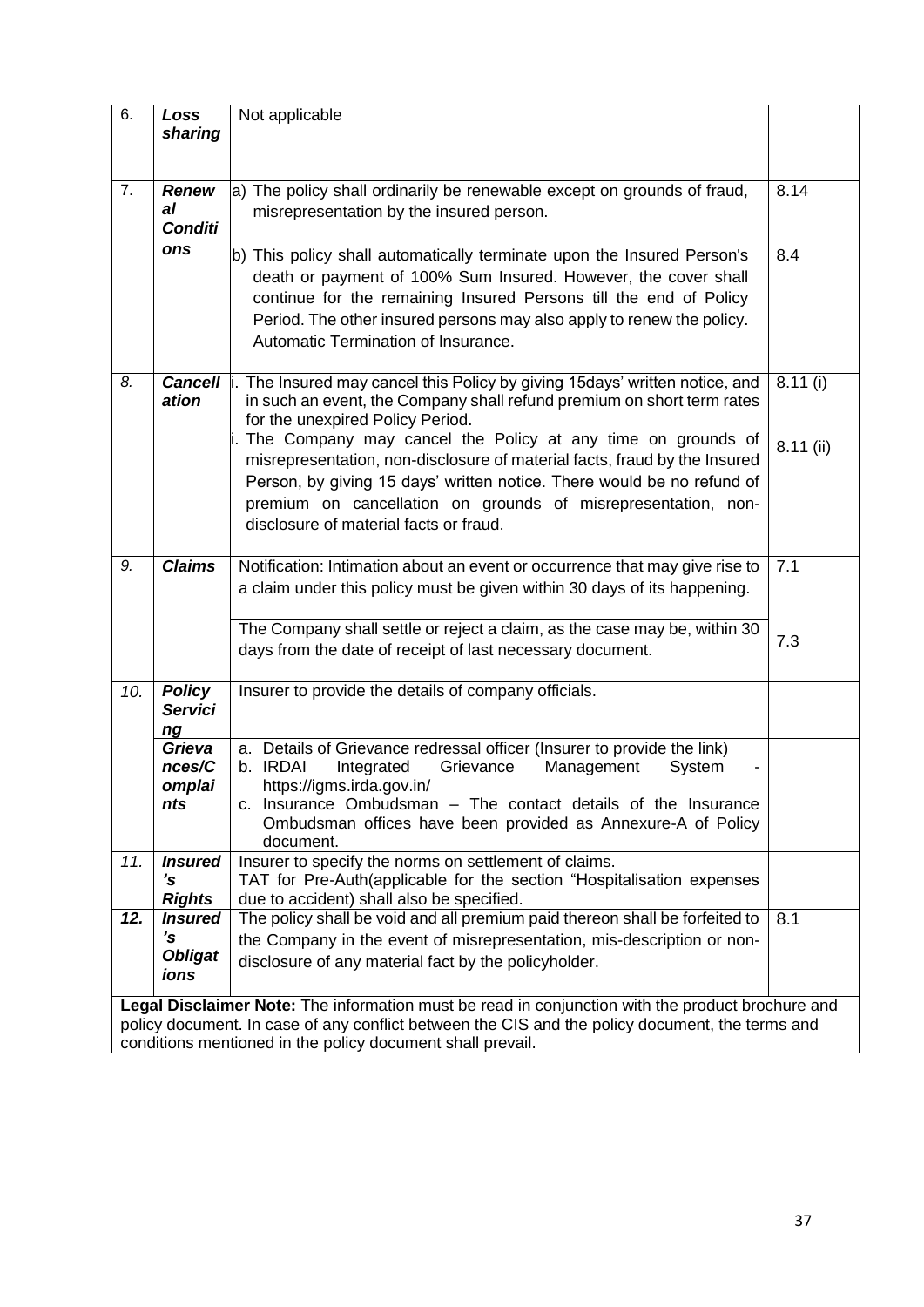## **Annexure-3**

# Form IRDAI-UNF-PASP

[All the items should be filled in properly and carefully. No item must be left blank.]

| S <sub>No</sub> | Item                                                                                                                                                                                                                                                                                                    | Particulars (to be filled in by insurer)                                                                                                                                                                                                                                            |  |  |  |  |  |
|-----------------|---------------------------------------------------------------------------------------------------------------------------------------------------------------------------------------------------------------------------------------------------------------------------------------------------------|-------------------------------------------------------------------------------------------------------------------------------------------------------------------------------------------------------------------------------------------------------------------------------------|--|--|--|--|--|
|                 | <b>Section I: General Information</b>                                                                                                                                                                                                                                                                   |                                                                                                                                                                                                                                                                                     |  |  |  |  |  |
| 1.1             | Name of Health / General<br><b>Insurer</b>                                                                                                                                                                                                                                                              |                                                                                                                                                                                                                                                                                     |  |  |  |  |  |
| 1.2             | Registration No.alloted by IRDAI                                                                                                                                                                                                                                                                        |                                                                                                                                                                                                                                                                                     |  |  |  |  |  |
| 1.3             | of Appointed Actuary<br>Name<br>that<br>his/her<br><b>[Please</b><br>note<br>appointment should be in force<br>as on the date of this application]                                                                                                                                                      |                                                                                                                                                                                                                                                                                     |  |  |  |  |  |
| 1.4             | Brand Name [Give the name of<br>the product which will be printed<br>in Sales Literature and known in<br>the market. This name should not<br>be altered/modified in any form<br>after launching in the market.<br>This name shall appear in all<br>returns etc. which would<br>be<br>submitted to IRDAI | Saral Suraksha Bima, <name insurer="" of="" the=""></name>                                                                                                                                                                                                                          |  |  |  |  |  |
| 1.5             | Date of approval by PMC                                                                                                                                                                                                                                                                                 |                                                                                                                                                                                                                                                                                     |  |  |  |  |  |
|                 | <b>Section II: Underwriting</b>                                                                                                                                                                                                                                                                         |                                                                                                                                                                                                                                                                                     |  |  |  |  |  |
| 2.              | may be given.)                                                                                                                                                                                                                                                                                          | Underwriting -Selection of Risks [This section should discuss how the different segments<br>of the population will be dealt with for the purpose of underwriting (to the extent they are<br>relevant and a brief detail of procedure adopted for assessment of various risk classes |  |  |  |  |  |
| 2.1             | Non-medical<br>Limit<br>Specify<br><b>[Where</b><br>pre-medical<br>no<br>examination is asked for]                                                                                                                                                                                                      |                                                                                                                                                                                                                                                                                     |  |  |  |  |  |
| 2.2             | Specify when<br>and<br>what<br>classes of lives would be<br>subject<br>medical<br>to<br>examination                                                                                                                                                                                                     |                                                                                                                                                                                                                                                                                     |  |  |  |  |  |
| 2.3             | Whether any loading based   Yes / No<br>on the health status are<br>applicable                                                                                                                                                                                                                          |                                                                                                                                                                                                                                                                                     |  |  |  |  |  |
| 2.4             | Whether any loading based   Yes / No<br>the<br>occupation<br>on<br>are<br>applicable                                                                                                                                                                                                                    |                                                                                                                                                                                                                                                                                     |  |  |  |  |  |
| 2.5             | $\overline{other}$<br>Specify,<br>any<br>underwriting criteria                                                                                                                                                                                                                                          |                                                                                                                                                                                                                                                                                     |  |  |  |  |  |
| 2.6             | Whether Underwriting of the   Yes / No<br>product aligned to the Board                                                                                                                                                                                                                                  |                                                                                                                                                                                                                                                                                     |  |  |  |  |  |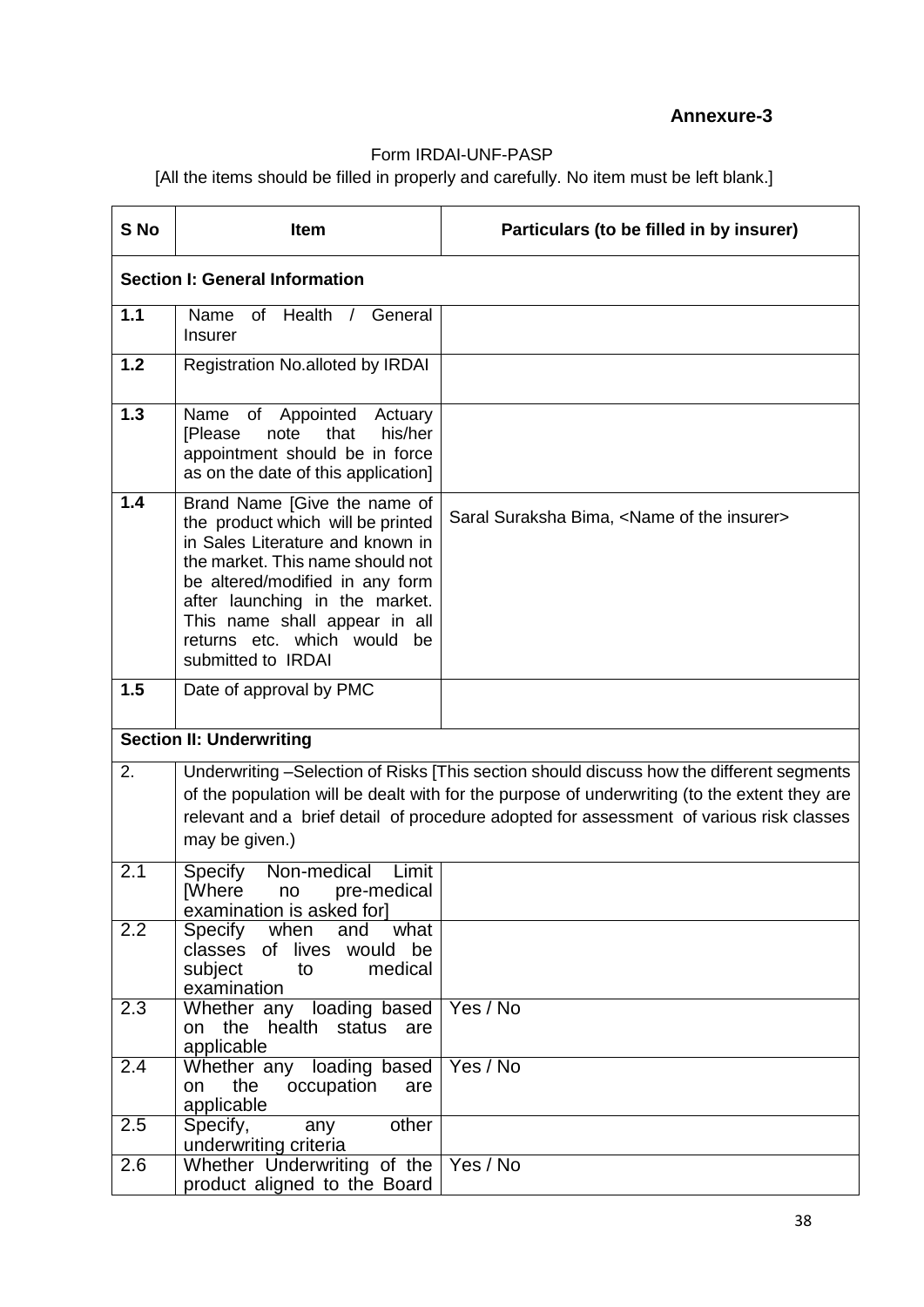|     |                  | Approved Underwriting policy                                 |                                                                       |      |                |      |      |                   |
|-----|------------------|--------------------------------------------------------------|-----------------------------------------------------------------------|------|----------------|------|------|-------------------|
| 2.7 |                  | of the Company<br>Whether full costs of pre policy           | Yes / No                                                              |      |                |      |      |                   |
|     |                  | medical check up are borne by                                |                                                                       |      |                |      |      |                   |
|     | the Insurer      |                                                              |                                                                       |      |                |      |      |                   |
| 2.8 |                  | If no, specify the percentage<br>proposed to be borne by the |                                                                       |      |                |      |      |                   |
|     | Insurer.         |                                                              |                                                                       |      |                |      |      |                   |
|     |                  | <b>Section III - Distribution Channels</b>                   |                                                                       |      |                |      |      |                   |
| 3   |                  | <b>Distribution channels:</b>                                |                                                                       |      |                |      |      |                   |
|     | $\overline{3.1}$ | Specify the<br>various                                       |                                                                       |      |                |      |      |                   |
|     |                  | distribution channels to<br>be used for distributing         |                                                                       |      |                |      |      |                   |
|     |                  | the product- [reply shall                                    |                                                                       |      |                |      |      |                   |
|     |                  | be specific and can not                                      |                                                                       |      |                |      |      |                   |
|     |                  | refer to the replies like                                    |                                                                       |      |                |      |      |                   |
|     | 3.1              | "as approved by IRDAI]<br>Commission scales to               |                                                                       |      |                |      |      |                   |
|     |                  | distribution channels-                                       |                                                                       |      |                |      |      |                   |
|     |                  | specify the rates which                                      |                                                                       |      |                |      |      |                   |
|     |                  | are to be paid-[reply                                        |                                                                       |      |                |      |      |                   |
| 3.2 |                  | shall be specific]<br>Expected proportions of                | <b>Distribution</b>                                                   | Year | Year           | Year | Year | Year <sub>5</sub> |
|     |                  | business to be procured by                                   | Channel                                                               | 1    | $\overline{2}$ | 3    | 4    |                   |
|     |                  | each channel shall be                                        |                                                                       |      |                |      |      |                   |
|     |                  | indicated for the next 5 years.                              | 1.Individual                                                          |      |                |      |      |                   |
|     |                  |                                                              |                                                                       |      |                |      |      |                   |
|     |                  |                                                              | Agents                                                                |      |                |      |      |                   |
|     |                  |                                                              | 2. Corporate<br>Agents                                                |      |                |      |      |                   |
|     |                  |                                                              | 3. Insurance<br><b>Brokers</b>                                        |      |                |      |      |                   |
|     |                  |                                                              | 4.Web                                                                 |      |                |      |      |                   |
|     |                  |                                                              | Aggregators                                                           |      |                |      |      |                   |
|     |                  |                                                              | 5.Micro                                                               |      |                |      |      |                   |
|     |                  |                                                              | Insurance                                                             |      |                |      |      |                   |
|     |                  |                                                              | Agents                                                                |      |                |      |      |                   |
|     |                  |                                                              | 6.CSC                                                                 |      |                |      |      |                   |
|     |                  |                                                              | 7.PoS                                                                 |      |                |      |      |                   |
|     |                  |                                                              | 8.Direct-<br>Only Online                                              |      |                |      |      |                   |
|     |                  |                                                              | 9.Direct<br>Marketing -<br><b>Others</b>                              |      |                |      |      |                   |
|     |                  |                                                              | (Incorporate<br>separate line<br>for each<br>distribution<br>channel) |      |                |      |      |                   |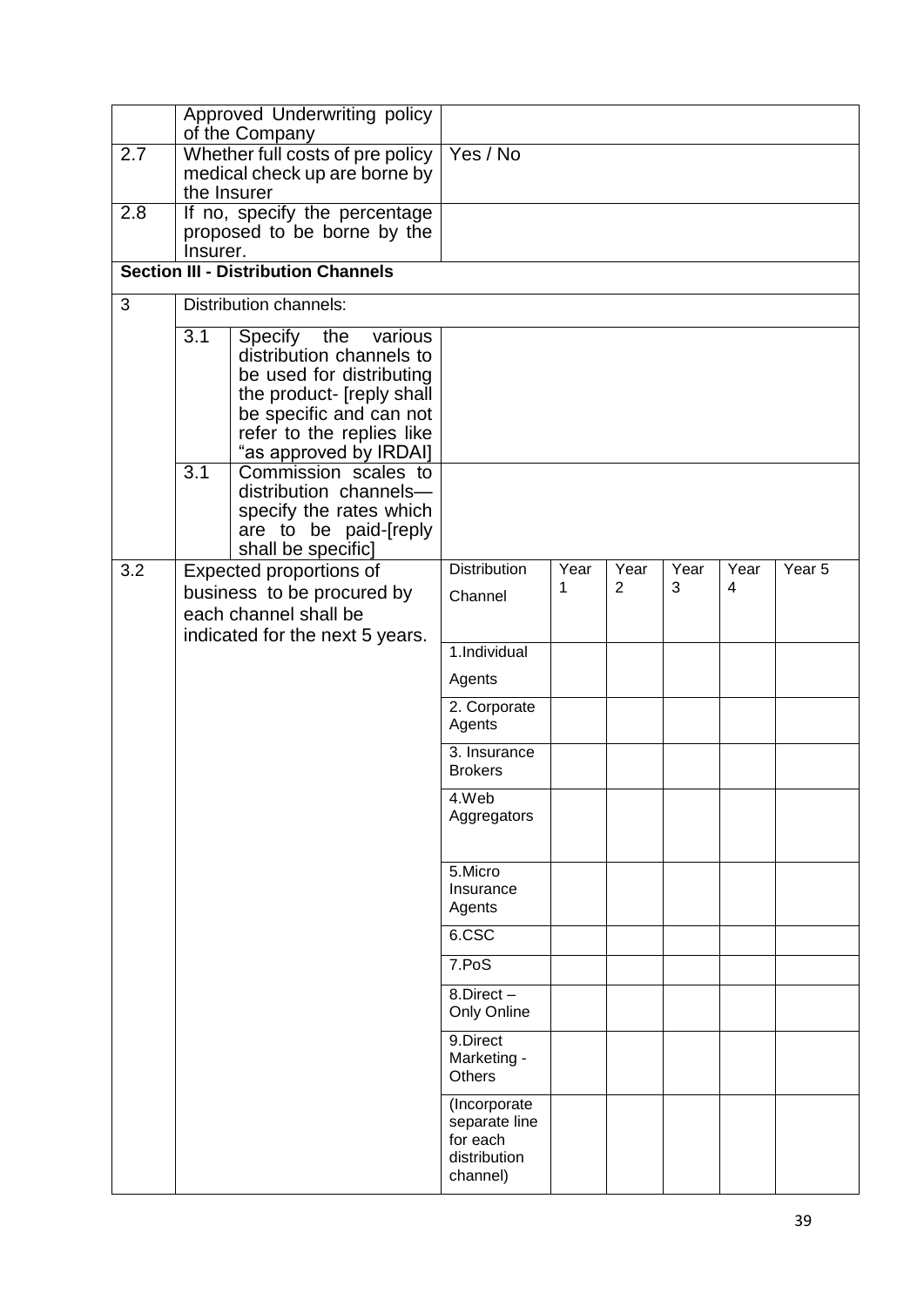|                           |                                                                                                                                                            |                                                                                                                                                                                                                                                                                                              | 10. Others-<br>specify |  |  |  |
|---------------------------|------------------------------------------------------------------------------------------------------------------------------------------------------------|--------------------------------------------------------------------------------------------------------------------------------------------------------------------------------------------------------------------------------------------------------------------------------------------------------------|------------------------|--|--|--|
|                           |                                                                                                                                                            |                                                                                                                                                                                                                                                                                                              |                        |  |  |  |
|                           |                                                                                                                                                            |                                                                                                                                                                                                                                                                                                              | 11. Total              |  |  |  |
|                           |                                                                                                                                                            | <b>Section IV - Reinsurance arrangements</b>                                                                                                                                                                                                                                                                 |                        |  |  |  |
| 4.1                       |                                                                                                                                                            | <b>Retention limit</b>                                                                                                                                                                                                                                                                                       |                        |  |  |  |
| 4.2                       |                                                                                                                                                            | Name of the reinsurer (s)                                                                                                                                                                                                                                                                                    |                        |  |  |  |
| 4.3                       |                                                                                                                                                            | Terms of reinsurance(type of<br>reinsurance, commissions, etc.).                                                                                                                                                                                                                                             |                        |  |  |  |
| 4.4                       | described.                                                                                                                                                 | Any recapture provisions shall be                                                                                                                                                                                                                                                                            |                        |  |  |  |
| 4.5                       |                                                                                                                                                            | Reinsurance rates provided                                                                                                                                                                                                                                                                                   |                        |  |  |  |
| 4.6                       | Whether<br>Authority.                                                                                                                                      | of<br>the<br>a<br>copy<br>reinsurance program and a copy<br>of the Treaty is submitted to the                                                                                                                                                                                                                | Yes/No                 |  |  |  |
|                           | 4.6.1                                                                                                                                                      | Whether<br>reinsurance<br>program and a copy of the<br>treaty enclosed (required<br>only if these are not filed<br>with<br>Authority<br>the<br>previously)                                                                                                                                                   | Yes/No                 |  |  |  |
|                           | Whether the reisurance<br>4.6.2<br>proposed for the product<br>is in line with the Board<br>approved<br>reinsurance<br>program filed with the<br>Authority |                                                                                                                                                                                                                                                                                                              | Yes / No               |  |  |  |
|                           | furnish<br>4.6.3<br>lf<br>the<br>no,<br>particulars                                                                                                        |                                                                                                                                                                                                                                                                                                              |                        |  |  |  |
| <b>Section V: Pricing</b> |                                                                                                                                                            |                                                                                                                                                                                                                                                                                                              |                        |  |  |  |
| 5                         |                                                                                                                                                            | <b>Premium Loadings &amp; Discounts</b><br>(Please provide objective and transparent criteria to offer discounts/rebate/Loadings And<br>complete financial justifications by AA to every item referred hereunder.<br>In case of General and Health Insurers to be also furnished separately in the Technical |                        |  |  |  |
|                           | Note)                                                                                                                                                      |                                                                                                                                                                                                                                                                                                              |                        |  |  |  |
|                           | 5.1                                                                                                                                                        | Sum<br>insured<br>rebates/discounts<br>offered, if any                                                                                                                                                                                                                                                       |                        |  |  |  |
|                           | 5.2                                                                                                                                                        | Rebates/charges<br>for<br>different modes offered:                                                                                                                                                                                                                                                           |                        |  |  |  |
|                           | 5.3                                                                                                                                                        | Premium<br>rebates/discounts                                                                                                                                                                                                                                                                                 |                        |  |  |  |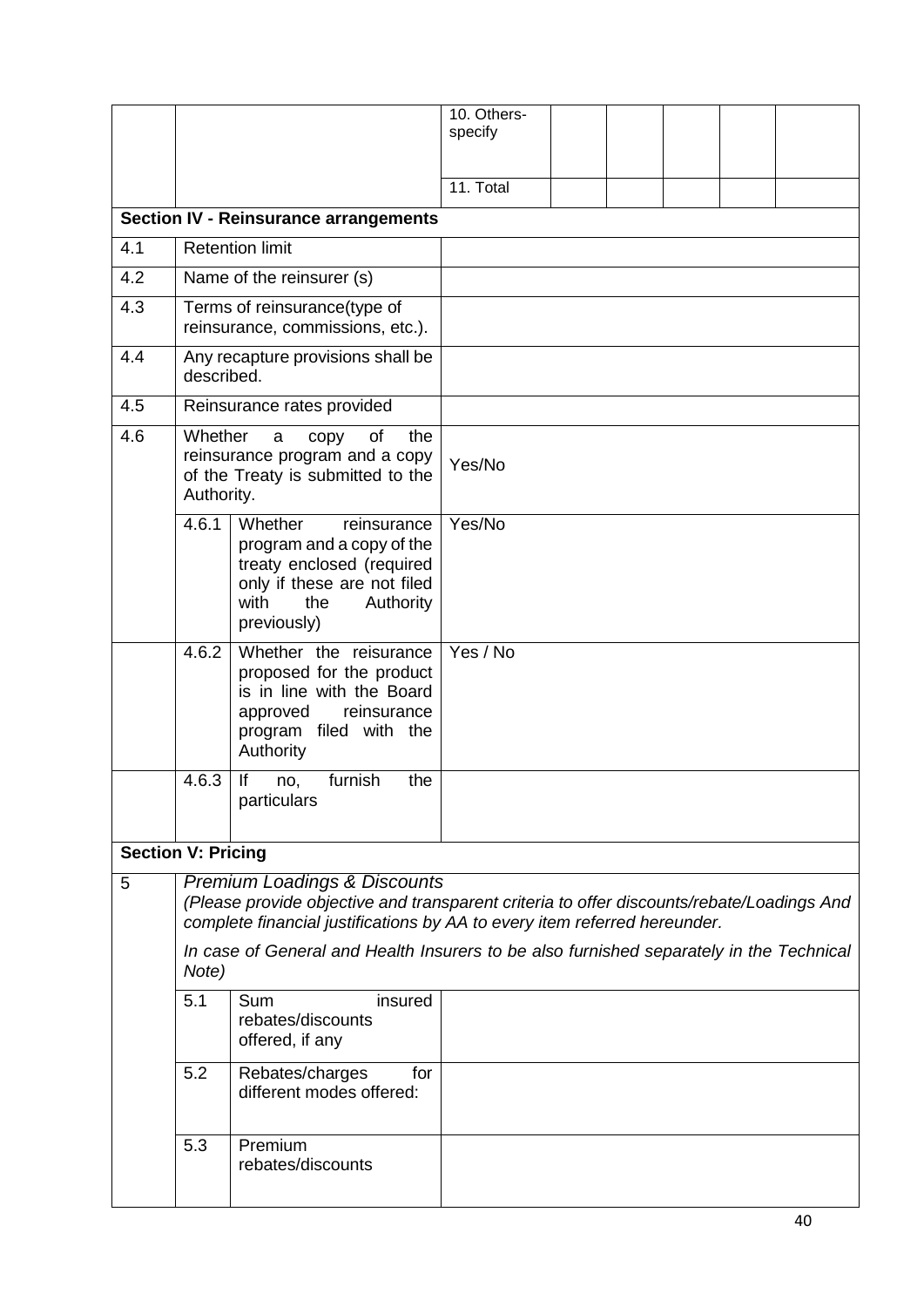|      | 5.4                                                                                  | Staff rebates                                                                                                                                                                                                      |                                                                                                                                                                                  |  |  |  |  |
|------|--------------------------------------------------------------------------------------|--------------------------------------------------------------------------------------------------------------------------------------------------------------------------------------------------------------------|----------------------------------------------------------------------------------------------------------------------------------------------------------------------------------|--|--|--|--|
|      | 5.5                                                                                  | other<br>discounts<br>Any<br>offered                                                                                                                                                                               |                                                                                                                                                                                  |  |  |  |  |
|      | 5.6                                                                                  | all<br>Maximum<br>cap<br>on<br>Discounts for all variables<br>taken together                                                                                                                                       |                                                                                                                                                                                  |  |  |  |  |
|      | 5.7                                                                                  | Any loadings proposed                                                                                                                                                                                              |                                                                                                                                                                                  |  |  |  |  |
|      | 5.8                                                                                  | Maximum Cap on all<br>Loading for all variables<br>taken together                                                                                                                                                  |                                                                                                                                                                                  |  |  |  |  |
|      | 5.9                                                                                  | Subrogation<br>(Not<br>Health<br>applicable to<br>Insurance)                                                                                                                                                       |                                                                                                                                                                                  |  |  |  |  |
| 5.10 |                                                                                      |                                                                                                                                                                                                                    | Pricing Assumptions and Methodology: The pricing assumptions and the methodology<br>may vary depending on the nature of product. Give details of the following                   |  |  |  |  |
| 5.11 |                                                                                      | Give the actuarial formulae, if<br>any, used; if not, state how<br>premiums are arrived at briefly<br>explaining the methodology<br>and details:                                                                   |                                                                                                                                                                                  |  |  |  |  |
| 5.12 | Source                                                                               | data<br><b>of</b><br>(internal/industry/<br>reinsurance)                                                                                                                                                           |                                                                                                                                                                                  |  |  |  |  |
| 5.13 |                                                                                      | Rate of morbidity [The tables<br>whereever relevant shall be the<br>prescribed one.]                                                                                                                               |                                                                                                                                                                                  |  |  |  |  |
| 5.14 |                                                                                      | Rates of policy terminations.<br>[The rates used must be in<br>accordance<br>with<br>insurer's<br>experience. If such experience<br>is not available, this can be<br>from the industry/reinsurer's<br>experience.] |                                                                                                                                                                                  |  |  |  |  |
| 5.15 | rate                                                                                 | Rate of interest, if any. [The<br>rates<br>must<br><b>or</b><br>be<br>consistent with the investment<br>policy of the insurer.]                                                                                    |                                                                                                                                                                                  |  |  |  |  |
| 5.16 | <b>Commission scales [Give</b><br>rates of commission. These<br>are explicit items.] |                                                                                                                                                                                                                    |                                                                                                                                                                                  |  |  |  |  |
| 5.17 |                                                                                      | consider industry experience or make reasonable assumptions.]                                                                                                                                                      | Expenses - Split into First Year, Renewal and Claim related:- [Expense assumptions must<br>be company specific. If such experience is not available, the Appointed Actuary might |  |  |  |  |
|      | 5.17<br>$\cdot$ 1                                                                    | related                                                                                                                                                                                                            | First Year expenses by: sum assured related, premium related, per policy                                                                                                         |  |  |  |  |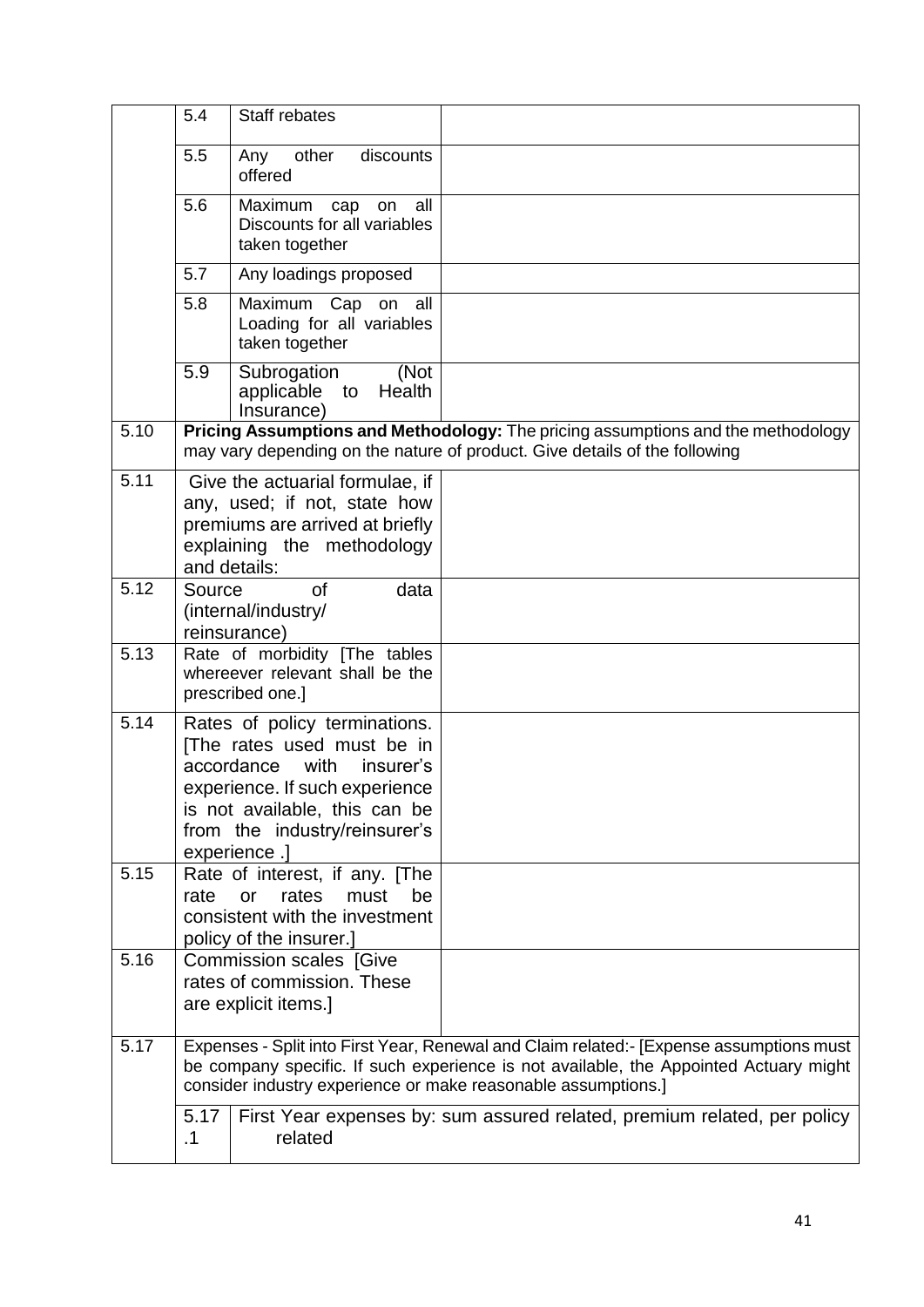|      | First                        | Year<br>sum<br>related<br>Expenses                                          |                                  |           | assured | premium related                                      |                                                                                                        |        | per policy related |                    |  |
|------|------------------------------|-----------------------------------------------------------------------------|----------------------------------|-----------|---------|------------------------------------------------------|--------------------------------------------------------------------------------------------------------|--------|--------------------|--------------------|--|
|      |                              |                                                                             |                                  |           |         |                                                      |                                                                                                        |        |                    |                    |  |
|      | $\cdot$ .2                   | 5.17 Renewal expenses where relevant (including overhead expenses) by : sum |                                  |           |         | assured related, premium related, per policy related |                                                                                                        |        |                    |                    |  |
|      |                              | Renewal<br>sum<br>Expenses<br>related                                       |                                  |           | assured |                                                      | premium related                                                                                        |        |                    | per policy related |  |
|      | 5.17                         | Claim expenses                                                              |                                  |           |         |                                                      |                                                                                                        |        |                    |                    |  |
|      | .3                           |                                                                             |                                  |           |         |                                                      |                                                                                                        |        |                    |                    |  |
|      | 5.17<br>.4                   | Future<br>increases, if any                                                 | inflationary                     |           |         |                                                      |                                                                                                        |        |                    |                    |  |
| 5.18 | Allowance for transfers to   |                                                                             |                                  |           |         |                                                      |                                                                                                        |        |                    |                    |  |
|      |                              | shareholder, if any: [Please<br>see section 49 of the                       |                                  |           |         |                                                      |                                                                                                        |        |                    |                    |  |
|      |                              | Insurance Act, 1938]                                                        |                                  |           |         |                                                      |                                                                                                        |        |                    |                    |  |
| 5.19 |                              | Taxation. [Please see the                                                   |                                  |           |         |                                                      |                                                                                                        |        |                    |                    |  |
|      | relevant<br>Income           | sections                                                                    | <b>of</b><br>the<br>1961<br>Act, |           |         |                                                      |                                                                                                        |        |                    |                    |  |
|      |                              | Tax<br>applicable for                                                       | payment of                       |           |         |                                                      |                                                                                                        |        |                    |                    |  |
|      |                              | taxes by the Insurer]                                                       |                                  |           |         |                                                      |                                                                                                        |        |                    |                    |  |
| 5.20 |                              | Any other parameter relevant<br>to pricing of product -specify              |                                  |           |         |                                                      |                                                                                                        |        |                    |                    |  |
| 5.21 | details)                     | Reserving<br>assumptions<br>(please specify all the relevant                |                                  |           |         |                                                      |                                                                                                        |        |                    |                    |  |
| 5.22 |                              | Base rate (risk premium)-furnish<br>the rate table, if any                  |                                  |           |         |                                                      |                                                                                                        |        |                    |                    |  |
| 5.23 | table, if any                | Gross premium- furnish the rate                                             |                                  |           |         |                                                      |                                                                                                        |        |                    |                    |  |
| 5.24 |                              | <b>Annualised Premium</b>                                                   |                                  |           |         |                                                      |                                                                                                        |        |                    |                    |  |
|      |                              | 5.24.1 Minimum                                                              |                                  |           |         |                                                      |                                                                                                        |        |                    |                    |  |
|      |                              | 5.24.2 Maximum                                                              |                                  |           |         |                                                      |                                                                                                        |        |                    |                    |  |
| 5.25 | Expected<br>product) -       | loss ratio (for the                                                         |                                  |           |         |                                                      |                                                                                                        |        |                    |                    |  |
| 5.26 |                              | Age-wise loss ratio-                                                        |                                  |           | S.No    |                                                      | Age                                                                                                    |        | Loss ratio         |                    |  |
|      |                              |                                                                             |                                  |           |         |                                                      |                                                                                                        |        |                    |                    |  |
| 5.27 | Sum insured-wise- loss ratio |                                                                             | S.No                             | <b>SA</b> |         |                                                      | Loss ratio                                                                                             |        |                    |                    |  |
|      |                              |                                                                             |                                  |           |         |                                                      |                                                                                                        |        |                    |                    |  |
| 5.28 | ratio -                      | Age and sum insured wise loss                                               |                                  |           |         |                                                      | Table given below (SI band and age bands shall be<br>increased. The format given below is indicative.) |        |                    |                    |  |
|      | S.NO                         | SI/Age<br>bands                                                             | 100000                           |           | 150000  |                                                      | 200000                                                                                                 | 250000 |                    | 300000             |  |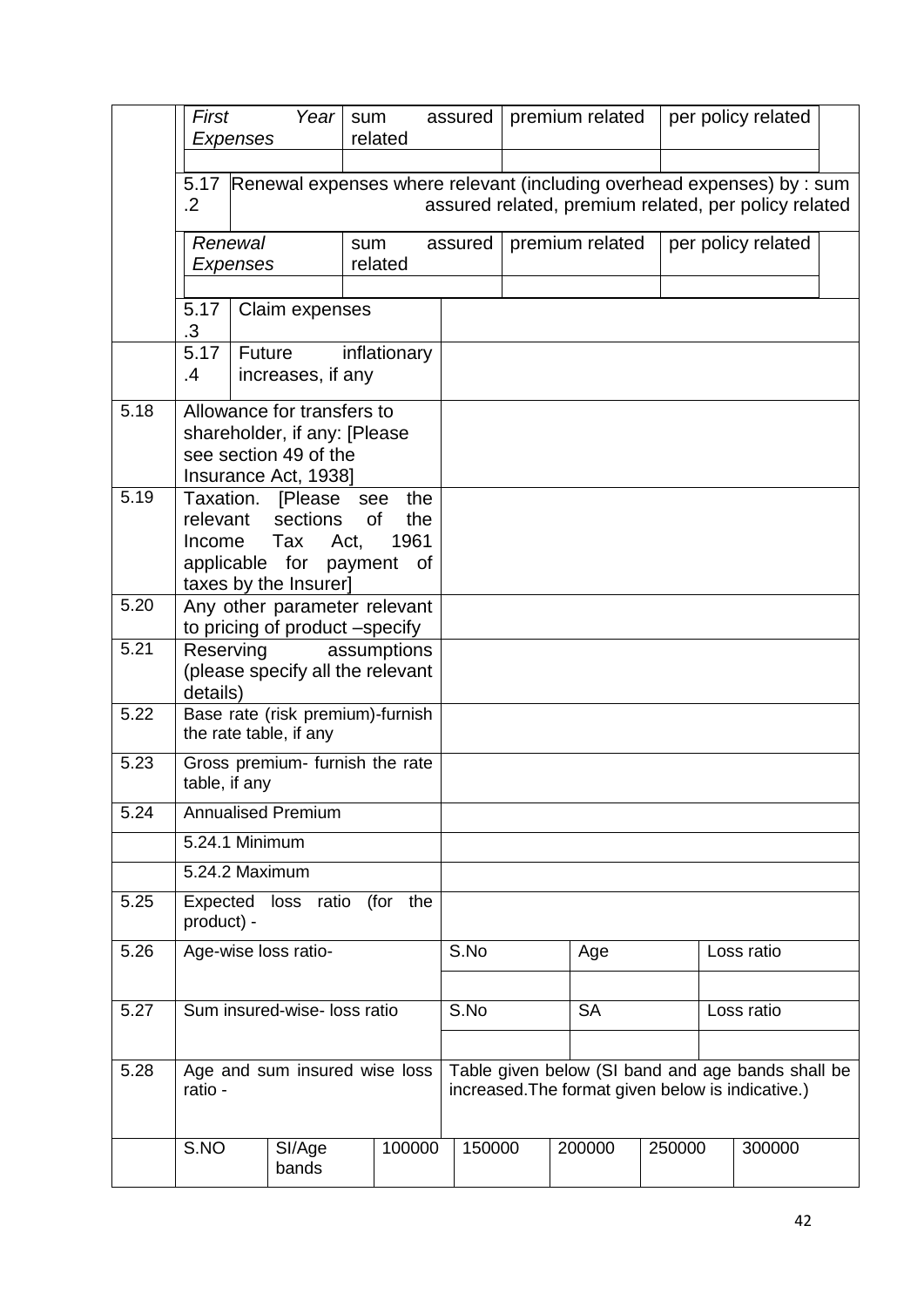|      | $\mathbf{1}$   | $>=0=-2$                                                                                 |                         |                                                   |        |        |                                                   |
|------|----------------|------------------------------------------------------------------------------------------|-------------------------|---------------------------------------------------|--------|--------|---------------------------------------------------|
|      | $\overline{2}$ | $>=3=15$                                                                                 |                         |                                                   |        |        |                                                   |
|      | 3              | $>=16==25$                                                                               |                         |                                                   |        |        |                                                   |
|      | $\overline{4}$ | $>=26==30$                                                                               |                         |                                                   |        |        |                                                   |
|      | 5              | $>=31<=35$                                                                               |                         |                                                   |        |        |                                                   |
|      | 6              | $>=36<=40$                                                                               |                         |                                                   |        |        |                                                   |
|      | $\overline{7}$ | $>= 41 \le 45$                                                                           |                         |                                                   |        |        |                                                   |
|      | 8              | $>= 46 50$                                                                               |                         |                                                   |        |        |                                                   |
|      | 9              | $>= 51 \le 55$                                                                           |                         |                                                   |        |        |                                                   |
|      | 10             | $>= 56 \le 60$                                                                           |                         |                                                   |        |        |                                                   |
|      | 11             | $>= 61 \le 65$                                                                           |                         |                                                   |        |        |                                                   |
|      | 12             | $>= 66$                                                                                  |                         |                                                   |        |        |                                                   |
| 5.29 |                | Expected combined ratio                                                                  |                         |                                                   |        |        |                                                   |
| 5.30 |                | Age-wise combined ratio-                                                                 |                         |                                                   |        |        |                                                   |
| 5.31 | Sum<br>ratio   | insured-wise- combined                                                                   |                         |                                                   |        |        |                                                   |
| 5.32 | Age and        | insured<br>sum<br>combined ratio - to be furnished<br>for each option or plan separately | wise                    | increased. The format given below is indicative.) |        |        | Table given below (SI band and age bands shall be |
|      | S.NO           | SI/Age<br>bands                                                                          | 10000<br>$\overline{0}$ | 150000                                            | 200000 | 250000 | 300000                                            |
|      | 1              | $>=0==2$                                                                                 |                         |                                                   |        |        |                                                   |
|      | 2              | $>=3==15$                                                                                |                         |                                                   |        |        |                                                   |
|      | 3              | $>=16=<16$                                                                               |                         |                                                   |        |        |                                                   |
|      | $\overline{4}$ | $>=26=<10$                                                                               |                         |                                                   |        |        |                                                   |
|      | 5              | $>=31<=35$                                                                               |                         |                                                   |        |        |                                                   |
|      | 6              | $>=36<=40$                                                                               |                         |                                                   |        |        |                                                   |
|      | $\overline{7}$ | $>=$ 41<=45                                                                              |                         |                                                   |        |        |                                                   |
|      |                |                                                                                          |                         |                                                   |        |        |                                                   |
|      | 8              | $>= 46 = 50$                                                                             |                         |                                                   |        |        |                                                   |
|      | 9              | $>=51<=55$                                                                               |                         |                                                   |        |        |                                                   |
|      | 10             | $>=56==60$<br>$>= 61  \text{5}$                                                          |                         |                                                   |        |        |                                                   |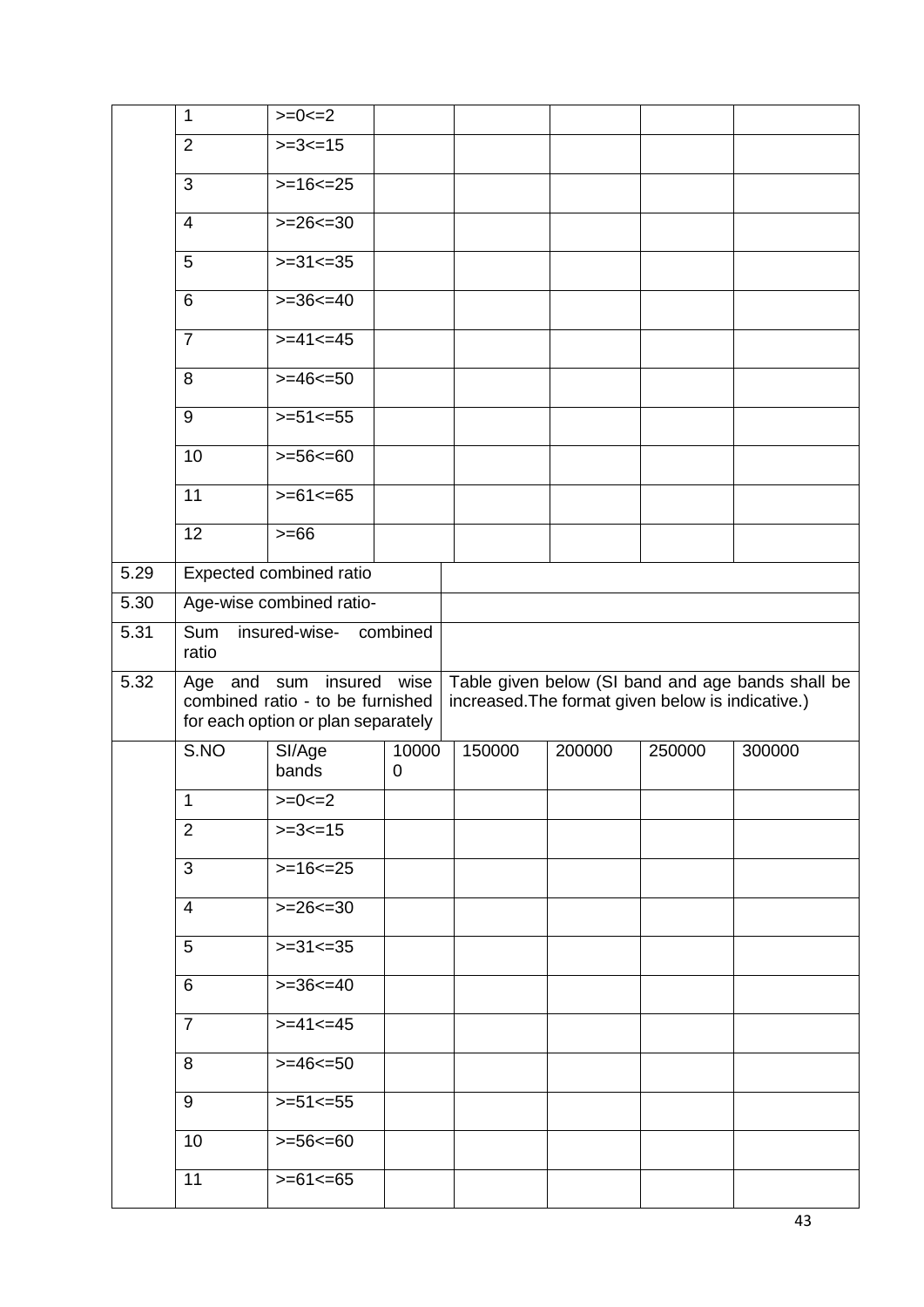|            | 12                                                                                                                                                                           | $>= 66$         |                                                             |                            |                                |                        |                                                                                       |                                    |                      |                                                                                         |  |
|------------|------------------------------------------------------------------------------------------------------------------------------------------------------------------------------|-----------------|-------------------------------------------------------------|----------------------------|--------------------------------|------------------------|---------------------------------------------------------------------------------------|------------------------------------|----------------------|-----------------------------------------------------------------------------------------|--|
| 5.33       |                                                                                                                                                                              | age/sum insured | Expected cross-subsidy between                              |                            |                                |                        |                                                                                       |                                    |                      |                                                                                         |  |
| 5.34       | Experience of similar products, if<br>any for the<br>preceding<br>Five<br><b>Financial Years</b>                                                                             |                 |                                                             |                            |                                |                        |                                                                                       |                                    |                      |                                                                                         |  |
|            | S.No                                                                                                                                                                         | Expos<br>ure    | Premi<br>um<br>Rs.                                          | Numb<br>of<br>er<br>claims | Incurr<br>ed<br>claims<br>-Rs. | Claim<br>freque<br>ncy | Avera<br>ge<br>cost<br>per<br>claim                                                   | <b>Burni</b><br>ng<br>cost-<br>Rs. | <b>Loss</b><br>ratio | Combined<br>ratio                                                                       |  |
|            | <b>FY</b>                                                                                                                                                                    |                 |                                                             |                            |                                |                        |                                                                                       |                                    |                      |                                                                                         |  |
|            | $FY-1$                                                                                                                                                                       |                 |                                                             |                            |                                |                        |                                                                                       |                                    |                      |                                                                                         |  |
|            | $FY-2$                                                                                                                                                                       |                 |                                                             |                            |                                |                        |                                                                                       |                                    |                      |                                                                                         |  |
|            | $FY-3$                                                                                                                                                                       |                 |                                                             |                            |                                |                        |                                                                                       |                                    |                      |                                                                                         |  |
|            | $FY-4$                                                                                                                                                                       |                 |                                                             |                            |                                |                        |                                                                                       |                                    |                      |                                                                                         |  |
|            |                                                                                                                                                                              |                 |                                                             |                            |                                |                        | 1. Exposure: earned life year (no of life earned during a particular financial year); |                                    |                      |                                                                                         |  |
|            | 2. Premium: premium earned during the financial year;                                                                                                                        |                 |                                                             |                            |                                |                        |                                                                                       |                                    |                      |                                                                                         |  |
|            |                                                                                                                                                                              |                 |                                                             |                            |                                |                        | 3. Number of claims: claims occurred during the financial year;                       |                                    |                      |                                                                                         |  |
|            |                                                                                                                                                                              |                 |                                                             |                            |                                |                        | 4. Incurred claims: Incurred amount as of today for claims mentioned in "3";          |                                    |                      |                                                                                         |  |
|            |                                                                                                                                                                              |                 | 5. Claim frequency: No. of claims/ Exposure;                |                            |                                |                        |                                                                                       |                                    |                      |                                                                                         |  |
|            |                                                                                                                                                                              |                 | 6. Average cost per claim: Incurred claims / No. of claims; |                            |                                |                        |                                                                                       |                                    |                      |                                                                                         |  |
|            |                                                                                                                                                                              |                 |                                                             |                            |                                |                        | 7. Burning cost: Claims frequency* Average cost per claim;                            |                                    |                      |                                                                                         |  |
|            |                                                                                                                                                                              |                 | 8. Loss ratio: Incurred claims/ Premium;                    |                            |                                |                        |                                                                                       |                                    |                      |                                                                                         |  |
|            |                                                                                                                                                                              |                 | 9. Combined ratio: Loss ratio + Expense ratio;              |                            |                                |                        |                                                                                       |                                    |                      |                                                                                         |  |
| 5.35       | Revision in pricing for existing products (Submit separately as an Annexure,<br>percentage difference between existing and modified premium rates for each<br>rating factor) |                 |                                                             |                            |                                |                        |                                                                                       |                                    |                      |                                                                                         |  |
| 5.35.<br>1 | in the premiums                                                                                                                                                              |                 | Whether there is an increase or decrease                    |                            |                                | only/NA                |                                                                                       |                                    |                      | Increase/Decrease/Increase in certain age<br>groups only/Decrease in certain age groups |  |
| 5.35.<br>2 | premium                                                                                                                                                                      |                 | Justification for change/ modification in                   |                            |                                |                        |                                                                                       |                                    |                      |                                                                                         |  |
| 5.35.<br>3 |                                                                                                                                                                              |                 | Experience of the product across plans /                    |                            |                                |                        |                                                                                       |                                    |                      |                                                                                         |  |
| 5.35.<br>4 | sum insured / age bands<br>How the pricing methodology differs<br>between sum insured options                                                                                |                 |                                                             |                            |                                |                        |                                                                                       |                                    |                      |                                                                                         |  |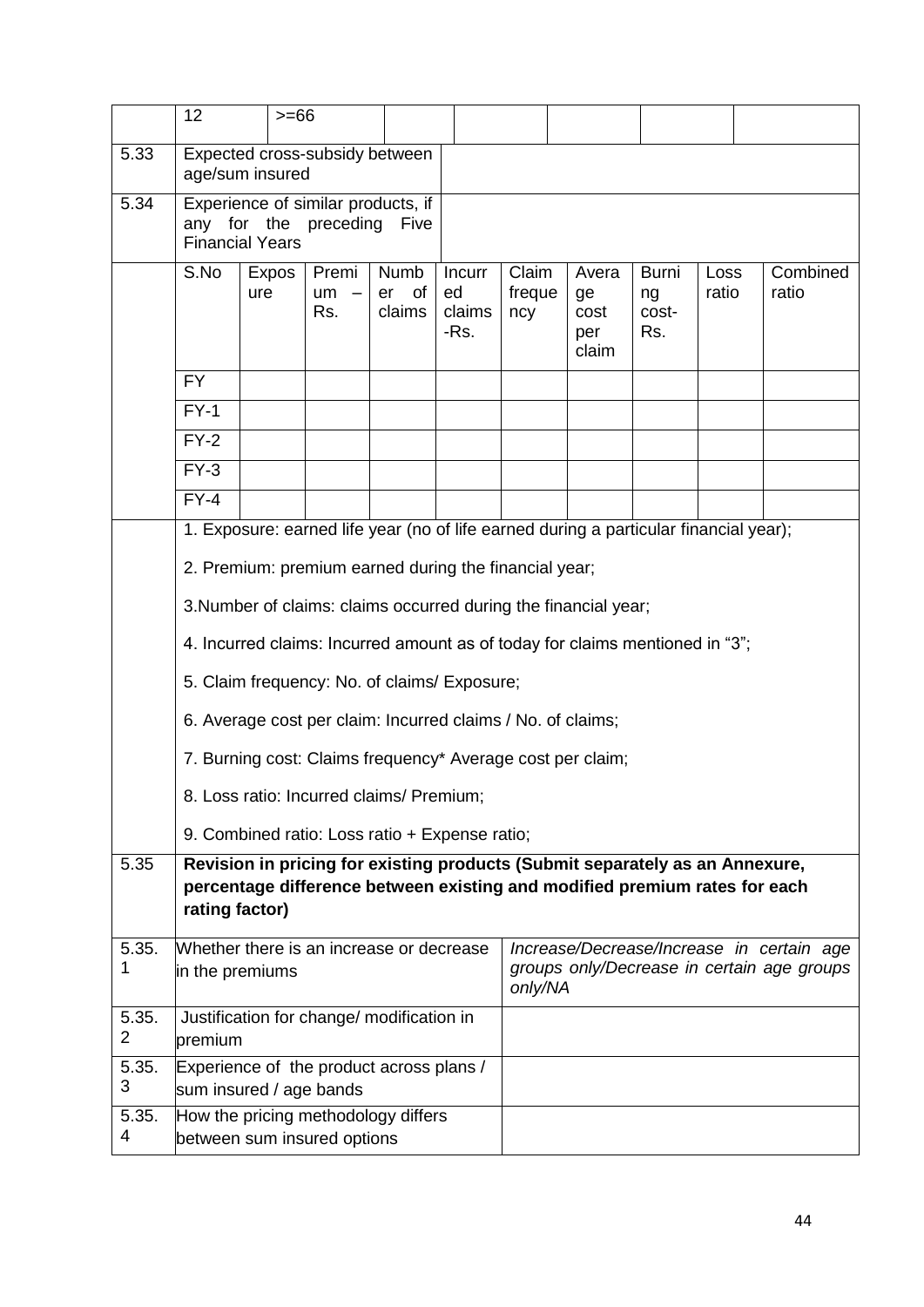| 5.36       | Results of Financial Projections/Sensitivity Analysis: [The profit margins should be<br>shown for various model points for base, optimistic and pessimistic scenarios in a tabular<br>format below. The definition of profit margin should be taken as the present value of net<br>profits to the p.v of premiums. Please specify assumptions made in each scenario. For<br>terms less than or equal to one year loss ratio may be used and for terms more than one<br>year, profit margin may be used.] |                                 |                                        |                                       |  |  |  |
|------------|----------------------------------------------------------------------------------------------------------------------------------------------------------------------------------------------------------------------------------------------------------------------------------------------------------------------------------------------------------------------------------------------------------------------------------------------------------------------------------------------------------|---------------------------------|----------------------------------------|---------------------------------------|--|--|--|
| 5.37       | Risk discount rate used in the<br>profit margin                                                                                                                                                                                                                                                                                                                                                                                                                                                          |                                 |                                        |                                       |  |  |  |
| 5.38       | Sum<br><b>Insured</b><br>Average<br>Assumed                                                                                                                                                                                                                                                                                                                                                                                                                                                              |                                 |                                        |                                       |  |  |  |
| 5.39       | Assumptions made<br>under<br>pessimistic scenario                                                                                                                                                                                                                                                                                                                                                                                                                                                        |                                 |                                        |                                       |  |  |  |
| 5.40       | Assumptions<br>under<br>made<br>optimistic scenario                                                                                                                                                                                                                                                                                                                                                                                                                                                      |                                 |                                        |                                       |  |  |  |
| 5.41       | [PM: Profit<br>Age<br>Margin/Loss Ratio] [Age Band<br>may be revisted based on the<br>product design paratmeters]                                                                                                                                                                                                                                                                                                                                                                                        | <b>PM</b><br>(base<br>scenario) | <b>PM</b><br>(pessimistic<br>scenario) | <b>PM</b><br>(optimistic<br>scenario) |  |  |  |
|            | $>=0==2$<br>$>=3<=15$                                                                                                                                                                                                                                                                                                                                                                                                                                                                                    |                                 |                                        |                                       |  |  |  |
|            | $>=16<=25$                                                                                                                                                                                                                                                                                                                                                                                                                                                                                               |                                 |                                        |                                       |  |  |  |
|            | $>=26<=30$                                                                                                                                                                                                                                                                                                                                                                                                                                                                                               |                                 |                                        |                                       |  |  |  |
|            | $>=31<=35$                                                                                                                                                                                                                                                                                                                                                                                                                                                                                               |                                 |                                        |                                       |  |  |  |
|            | $>=36<=40$                                                                                                                                                                                                                                                                                                                                                                                                                                                                                               |                                 |                                        |                                       |  |  |  |
|            | $>= 41  \le 45$                                                                                                                                                                                                                                                                                                                                                                                                                                                                                          |                                 |                                        |                                       |  |  |  |
|            | $>= 46 50$                                                                                                                                                                                                                                                                                                                                                                                                                                                                                               |                                 |                                        |                                       |  |  |  |
|            | $>=51<=55$                                                                                                                                                                                                                                                                                                                                                                                                                                                                                               |                                 |                                        |                                       |  |  |  |
|            | $>=56<=60$                                                                                                                                                                                                                                                                                                                                                                                                                                                                                               |                                 |                                        |                                       |  |  |  |
|            | $>= 61 \le 65$                                                                                                                                                                                                                                                                                                                                                                                                                                                                                           |                                 |                                        |                                       |  |  |  |
|            | $>= 66$                                                                                                                                                                                                                                                                                                                                                                                                                                                                                                  |                                 |                                        |                                       |  |  |  |
|            | Section VI: Enclosures to the Application:                                                                                                                                                                                                                                                                                                                                                                                                                                                               |                                 |                                        |                                       |  |  |  |
| 6.1<br>6.2 | The following specimen documents should be enclosed:<br>Sales Literature /Prospectus. This is the literature which is to be used by the<br>various distribution channels for selling the product in the market. This shall<br>enumerate all the salient features of the product along with the exclusions<br>applicable for the basic benefits and shall be in complaince with the relevant<br>circulars issued by the Authority at all times).<br><b>Policy Document&amp; Policy Schedule</b>           |                                 |                                        |                                       |  |  |  |
| 6.3        | <b>Technical Note on Pricing</b>                                                                                                                                                                                                                                                                                                                                                                                                                                                                         |                                 |                                        |                                       |  |  |  |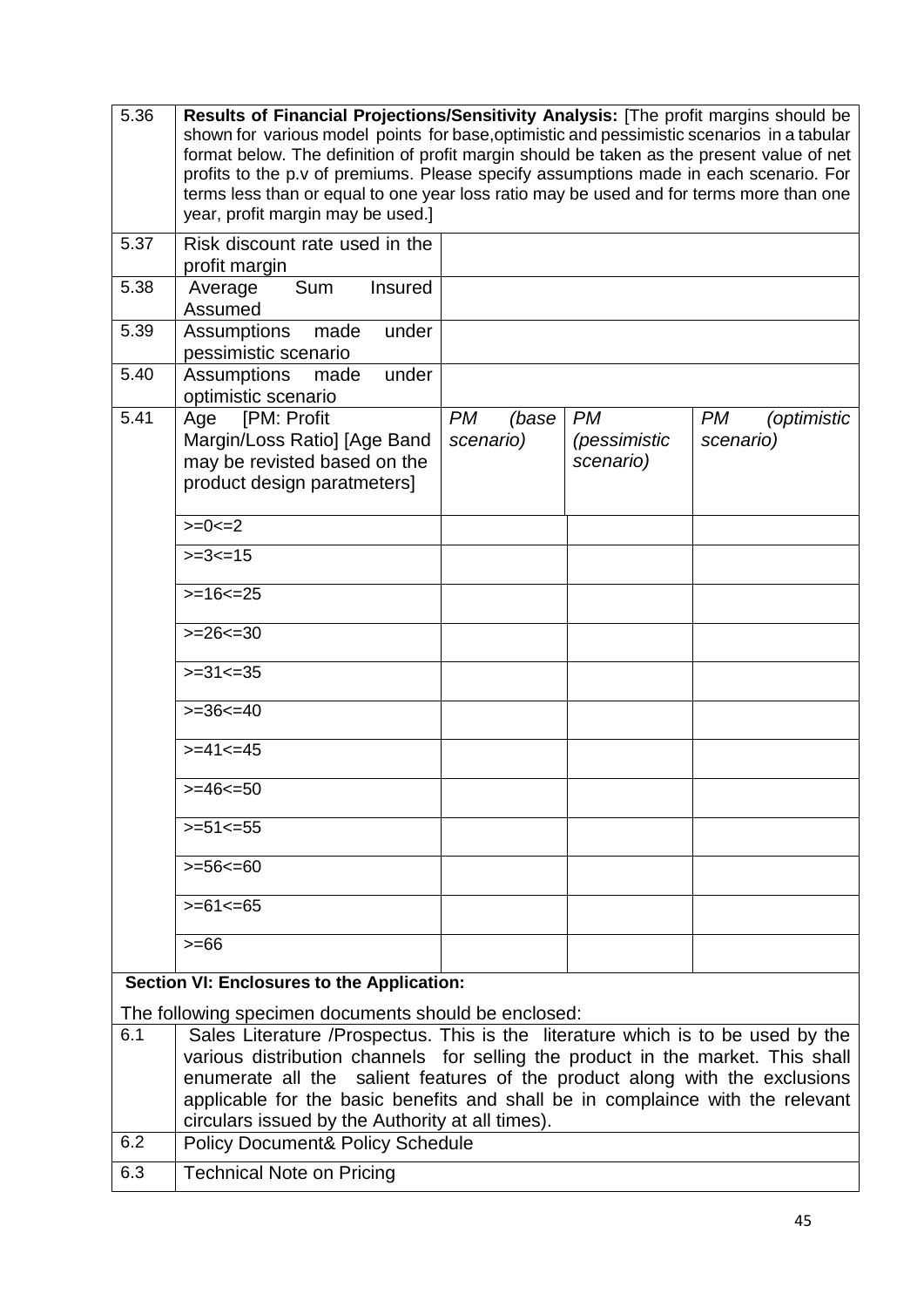| 6.4 | Proposal form, wherever necessary                              |
|-----|----------------------------------------------------------------|
| 6.5 | <b>Premium Table</b>                                           |
| 6.6 | Certificates by Appointed Actuary and Chief Compliance Officer |
| 6.7 | <b>CIS</b>                                                     |

Soft ware used for product design and monitoring --- (for information of the Authority)

The Insurer shall enclose a certificate from the Chief Compliance Officer, Appointed Actuary, countersigned by the principal officer of the insurer, as per specimen given below:(The language of this should not be altered)

#### *Certification by Chief Compliance Officer:*

I------- (Name of Chief Compliance Officer) the undersigned, on behalf of the Insurer named below, hereby affirm and declare as follows:

- 1. That the details of the (Name of product) filled in above are true and correct and reflect what the policy and other documents indicate.
- 2. That the product complies with the various provisions of the IRDAI Health Insurance Regulations, 2016, Guidelines on Standardization of Health Insurance, Product Filing, Guidelines on Standardization of Exclusions in Health Insurance Contracts, Guidelines on Standard Personal Accident Insurance Product, issued thereon and the applicable provisions of extant IRDAI Regulations and all circulars issued by IRDAI from time to time.
- 3. That this application and all other documents are complete and have been verified for correctness and consistency not only in respect of each item of each document but also vis-a-vis one another.
- 4. I certify that the policy wordings and Customer Information sheet filed along with this application is in compliance with IRDAI (Health Insurance) Regulations, 2016, Product Filing Guidelines, Guidelines on Standardization of Health Insurance, Guidelines on Standardization of Exclusions in Health Insurance Contracts, Guidelines on Standard Personal Accident Insurance product ,issued thereon.
- 5. I further certify that the Prospectus submitted is in compliance with the applicable provisions of Rules, IRDAI Regulations and Guidelines on Product Filing and Insurance Advertisements.

Date: (Chief Compliance Officer) Name of Insurer

## *Certification by Appointed Actuary:*

" I, (**name of the appointed actuary**), the appointed actuary, hereby solemnly declare that the information furnished in this Application Form is true. I also certify that, in my opinion, the premium rates, advantages, terms and conditions of the above product are workable and sound, the assumptions are reasonable and premium rates are fair."